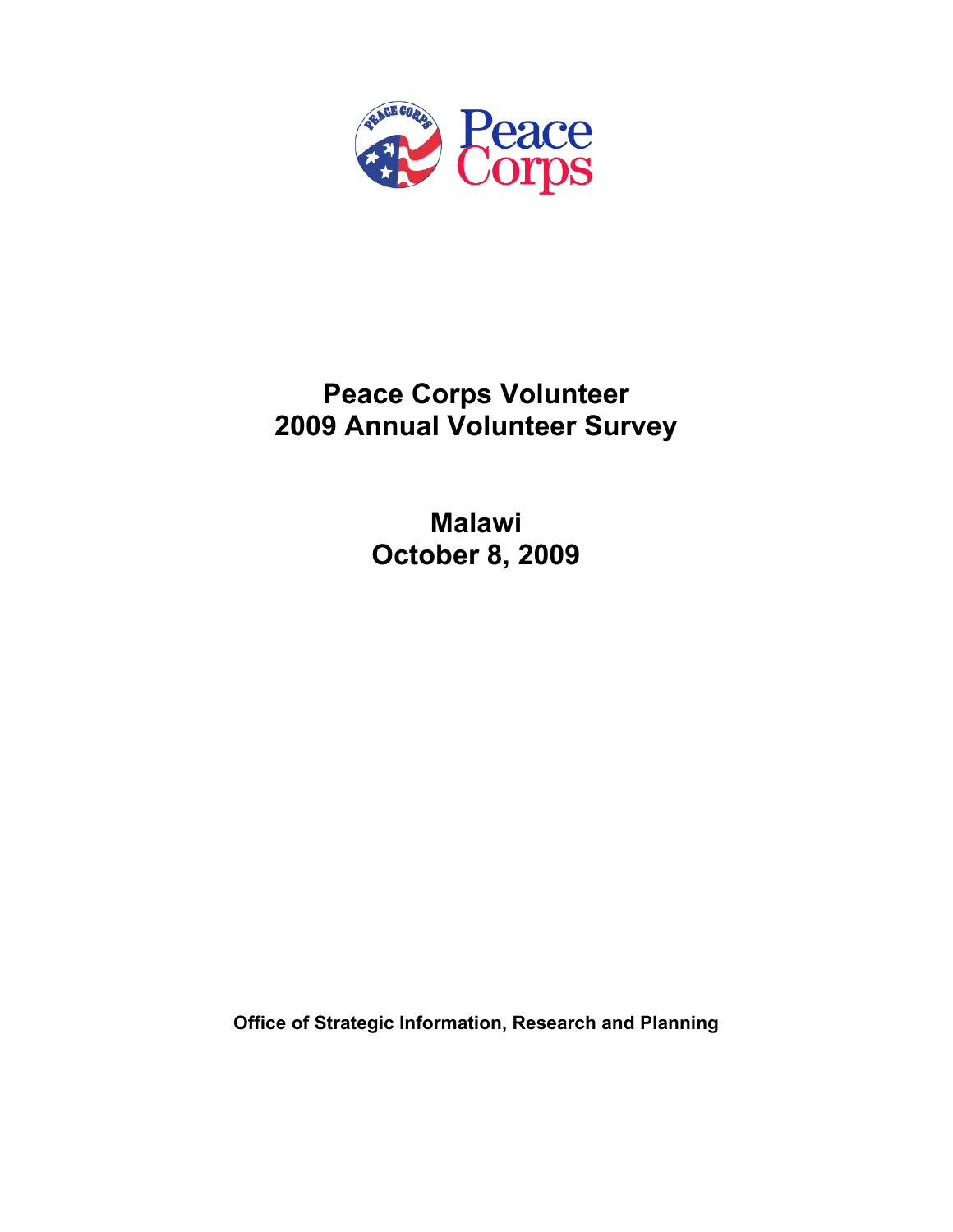# **Table of Contents**

| Introduction to the 2009 Annual Volunteer Survey Report 3 |     |
|-----------------------------------------------------------|-----|
| Overview of the Post's 2009 Volunteer Survey Respondents4 |     |
|                                                           |     |
|                                                           |     |
|                                                           |     |
|                                                           |     |
|                                                           |     |
|                                                           | .25 |
|                                                           |     |
|                                                           |     |
|                                                           |     |
| J. Overall Assessment of Peace Corps Service46            |     |
|                                                           |     |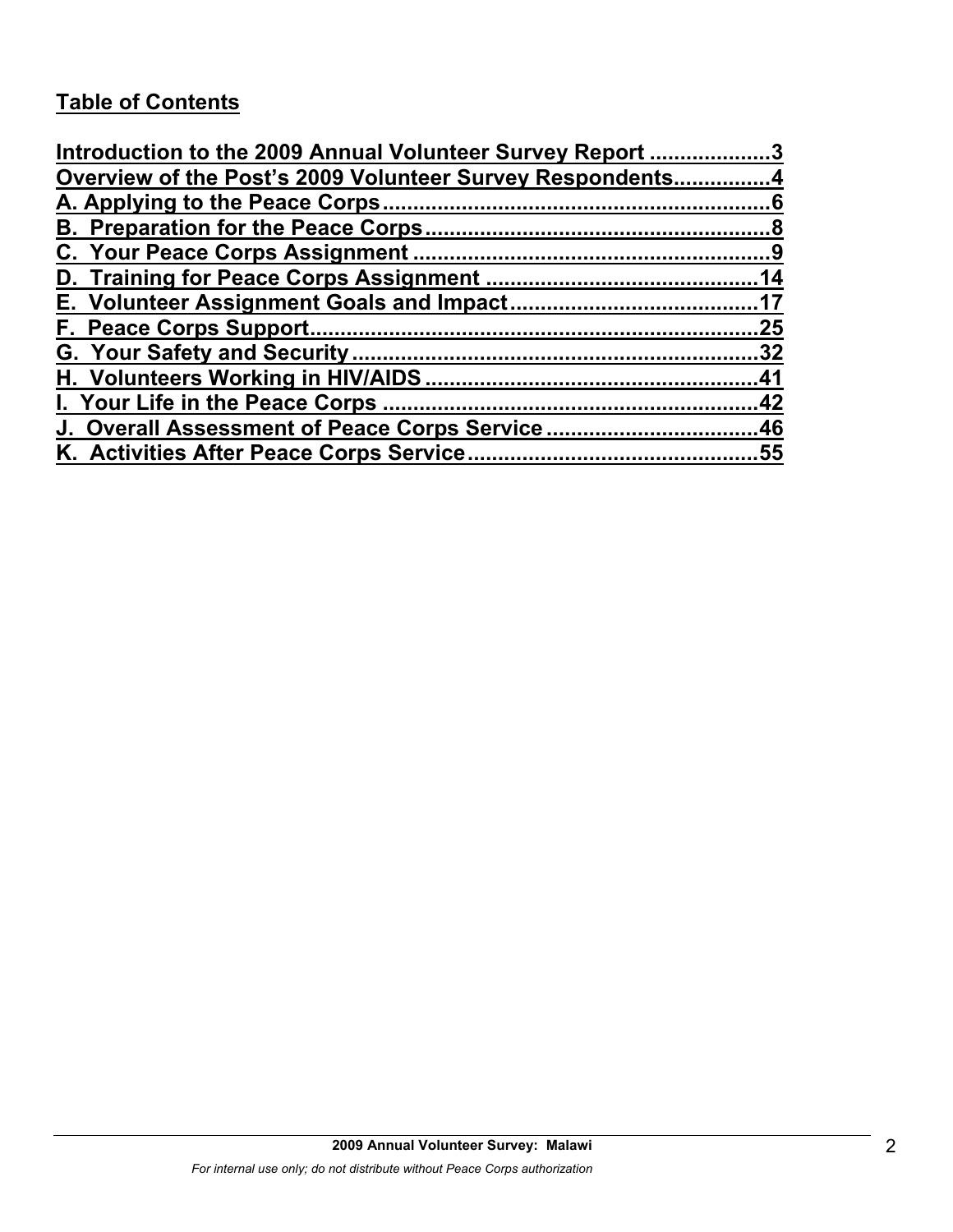# **Introduction to the 2009 Annual Volunteer Survey Report**

This country report contains the tables and charts from the Volunteers in your country who completed the 2009 Annual Volunteer Survey (AVS). The results provide a picture of the activities, experiences and views of Peace Corps Volunteers in 2009. The results show areas where Volunteers' needs are met and identify areas where improvements may be needed. The survey was fielded from May through August 2009.

A core set of questions was asked of all Volunteers. For the first time, Volunteers were also asked a series of questions relevant to their time in country:

- Volunteers in country 8 or less months were asked about applying to and preparing for the Peace Corps.
- Volunteers in country 18 or less months were asked about the effectiveness of their preservice training (PST).
- Volunteers in country 19 or more months were asked about their post-service plans, as well as the Peace Corps' resources for their post-service transition.

Tables and graphs are labeled by survey section and the survey question. The tables show the percent of post respondents that selected each choice and the total number of post respondents that answered the question. The number of responses for each question will vary, depending on:

- whether the question was asked of all Volunteers or only the Volunteers in-country a certain number of months and
- how many of the Volunteers who were "eligible" to answer the question did respond.

Most survey questions asked respondents to select only one from a set of choices. The percentages for the "select one" responses add up to 100 percent. Other questions asked Volunteers to "mark all that apply" in situations, for example, where it is likely that respondents are involved in more than one secondary activity. The percentages of the "mark all that apply" responses will total more than 100 percent; each percentage equals the number of respondents selecting that choice divided by the number of respondents who answered the question.

Posts are encouraged to compare these 2009 results with the 2006 and 2008 survey results to note trends and changes over time. Because questions are revised from one survey to the next, a crosswalk between the 2008 and 2009 questions is posted on the OSIRP intranet page under 2009 AVS Reports "Reference Documents." The earlier 2008 survey global, regional and post reports are also posted on the OSIRP Intranet page.

Volunteers' extensive narrative responses to the 29 open-ended questions on the survey are in the post's 2009 Annual Volunteer Survey Open Ended Reponses report. All Volunteers' narrative responses to key questions will be analyzed for global themes and presented in a later report.

The number of surveys for each post includes surveys submitted online by Volunteers and completed paper surveys sent to the Peace Corps headquarters for hand-entry into the online survey system. The final count may include mostly completed partial surveys added to the final dataset after the survey closed.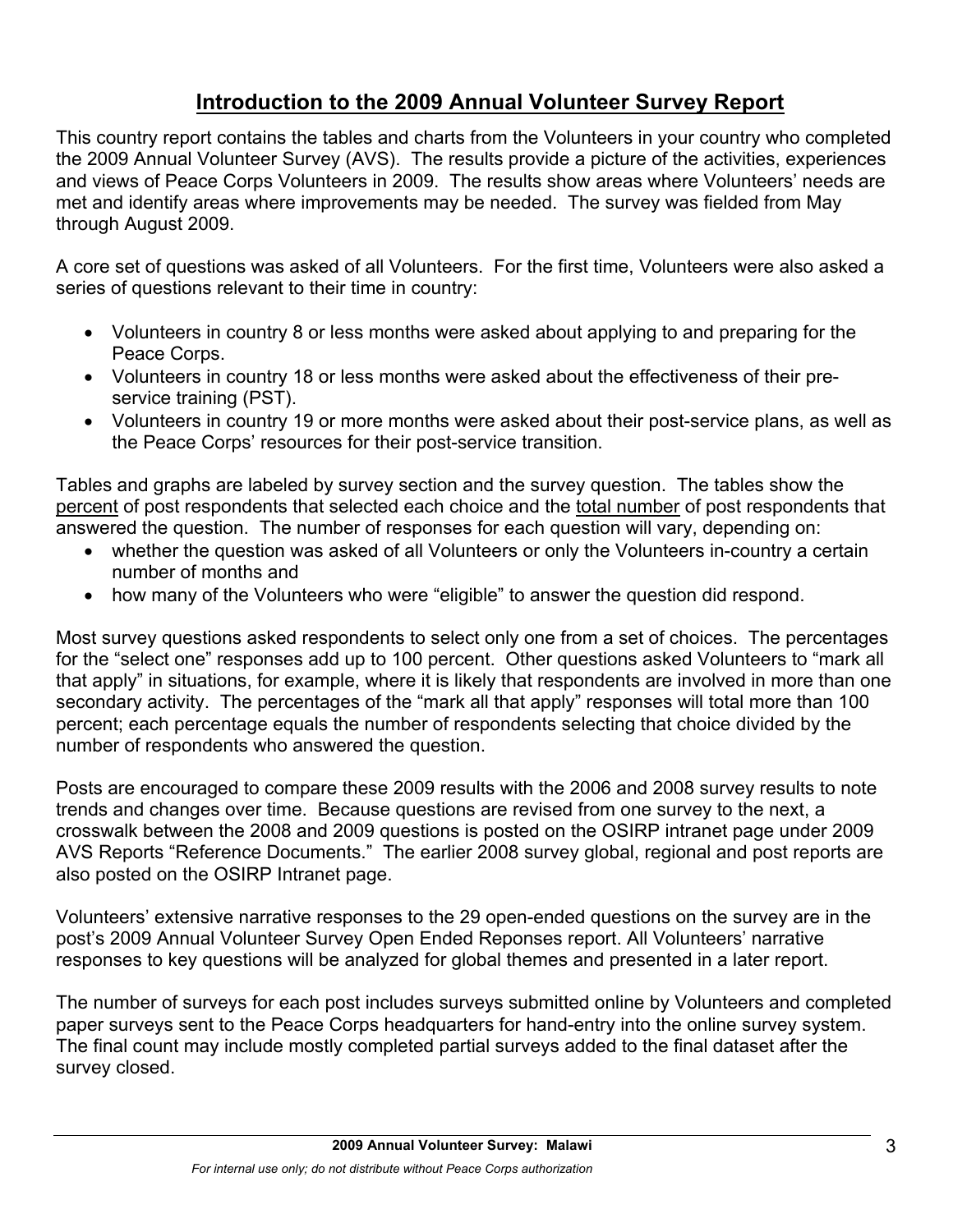# **Overview of the Post's 2009 Volunteer Survey Respondents**

This overview presents basic information about the characteristics of Volunteers who completed the 2009 Annual Volunteer Survey at post.

|            | 8 months or less |         | 9 to 18 months |         | 19 months or more |         | Total  |         |
|------------|------------------|---------|----------------|---------|-------------------|---------|--------|---------|
|            | Number           | Percent | Number         | Percent | Number            | Percent | Number | Percent |
| Months3grp |                  | 12%     | 81             | 31%     | 15 <sup>1</sup>   | 58%     | 26     | 100%    |

#### **Completed Surveys by Months in Country**

#### **L1: What is your age?**

|         | 20-29 | $30 - 49$ | 50+ | Total |  |
|---------|-------|-----------|-----|-------|--|
| AGE3grp | 92%   | 8%        | 0%  | 25    |  |

#### **L2: What is your gender?**

|                |        | -    |       |  |
|----------------|--------|------|-------|--|
|                | Female | Male | Total |  |
| <b>IGENDER</b> | 2つ0/   | 38%  |       |  |

#### **Completed surveys by project.**

|                                                               | Count | Column N % |
|---------------------------------------------------------------|-------|------------|
| Community-Based HIV/AIDS<br><b>Education and Care</b>         | 2     | 8%         |
| <b>Community Based Natural</b><br><b>Resource Management</b>  | 9     | 35%        |
| Improving Quality of Instruction<br>in Malawi Secondary Schoo | 12    | 46%        |
| <b>Health Capacity Building</b>                               |       | 4%         |
| Other. Please specify                                         | 2     | 8%         |
| Гоtal                                                         | 26    | 100%       |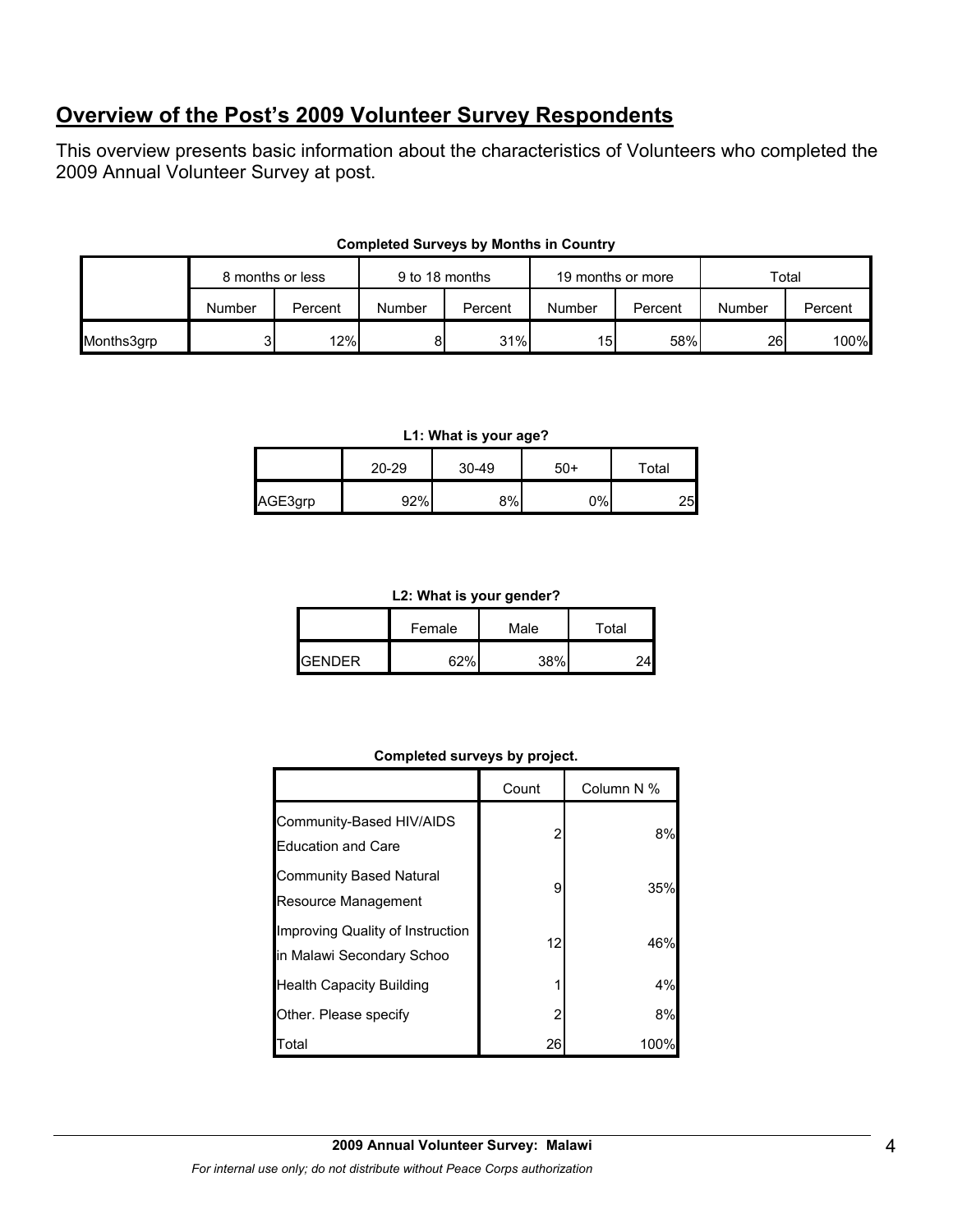|                |                                                    | Percent | Number         |
|----------------|----------------------------------------------------|---------|----------------|
| C <sub>2</sub> | Math/science teaching                              | 22%     | $\overline{5}$ |
|                | Teacher training                                   | 13%     | 3              |
|                | Agroforestry                                       | 13%     | 3              |
|                | Other: Please specify                              | 9%      | $\overline{2}$ |
|                | English teaching                                   | $9\%$   | $\overline{c}$ |
|                | Community development                              | $9\%$   | $\overline{c}$ |
|                | Business education/advising                        | 4%      | 1              |
|                | Health extension                                   | 4%      | $\mathbf{1}$   |
|                | Forestry/parks                                     | 4%      | $\mathbf{1}$   |
|                | Environmental education                            | 4%      | 1              |
|                | Information & communications technology<br>(ICT)   | 4%      | $\mathbf{1}$   |
|                | NGO development                                    | 4%      | $\mathbf{1}$   |
|                | Urban & regional planning/municipal<br>development |         |                |
|                | Youth development                                  |         |                |
|                | Water sanitation                                   |         |                |
|                | <b>HIV/AIDS</b>                                    |         |                |
|                | Other education                                    |         |                |
|                | Agriculture/fish/livestock                         |         |                |
|                | Total                                              | 100%    | 23             |

#### **C2: Which best describes the focus of your primary assignment/work?**

#### **C2.TEXT: Which of the following initiatives does your primary work include? Other (specify)**

|                      |                                                | <b>PERCENT</b> | <b>NUMBER</b> |
|----------------------|------------------------------------------------|----------------|---------------|
| C <sub>2</sub> .TEXT | Open-ended results. Non-responsive to request. |                |               |
|                      |                                                |                |               |
|                      |                                                |                |               |
|                      | Total                                          | 100%           | 26            |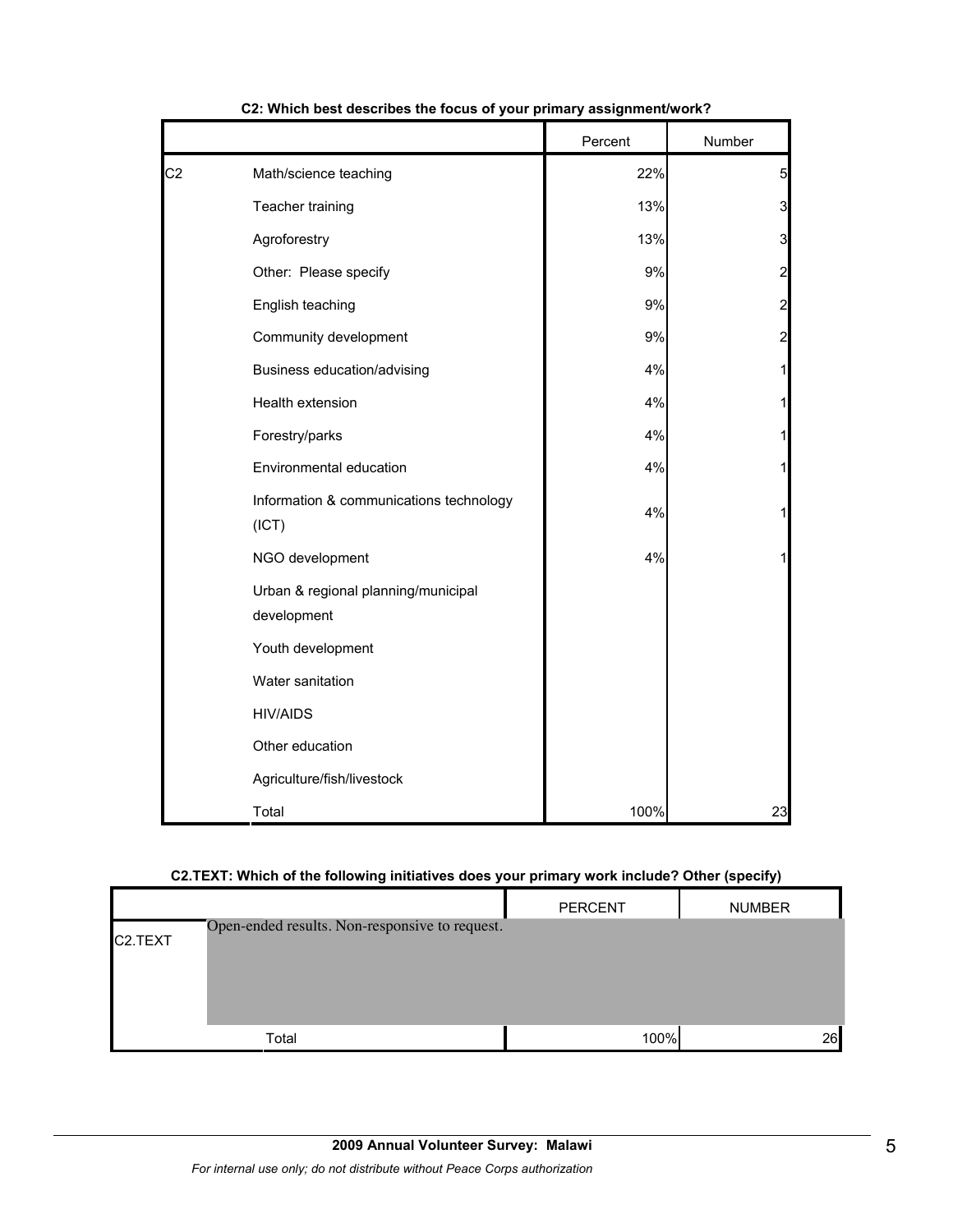# **A. Applying to the Peace Corps**

*This section reports Volunteers' motivations in applying and accepting a Peace Corps assignment.* 

|                             | Not Important | Somewhat<br>important | Important | NA   | Total        |
|-----------------------------|---------------|-----------------------|-----------|------|--------------|
| Different culture           |               |                       | 100%      |      | 3            |
| Work experience             |               | 67%                   | 33%       |      | 3            |
| Help others                 |               |                       | 100%      |      | 3            |
| International experience    |               |                       | 100%      |      | 3            |
| Language                    | 33%           |                       | 67%       |      | 3            |
| Personal growth             |               |                       | 100%      |      | 3            |
| U. S. job market            | 67%           |                       | 33%       |      | 3            |
| Serve my country            | 33%           | 33%                   | 33%       |      | 3            |
| Travel/adventure            |               |                       | 100%      |      | 3            |
| Other: Please specify below |               |                       |           | 100% | $\mathbf{1}$ |

|  |  | A1: How important were the following factors in accepting a PC assignment? |  |  |  |
|--|--|----------------------------------------------------------------------------|--|--|--|

# **A1\_OTHER: How important were the following factors in accepting a PC assignment? Other**

| (specify) |       |                |               |  |
|-----------|-------|----------------|---------------|--|
|           |       | <b>PERCENT</b> | <b>NUMBER</b> |  |
| A1 OTHER  |       | 100%           | 261           |  |
|           | Total | 100%           | 261           |  |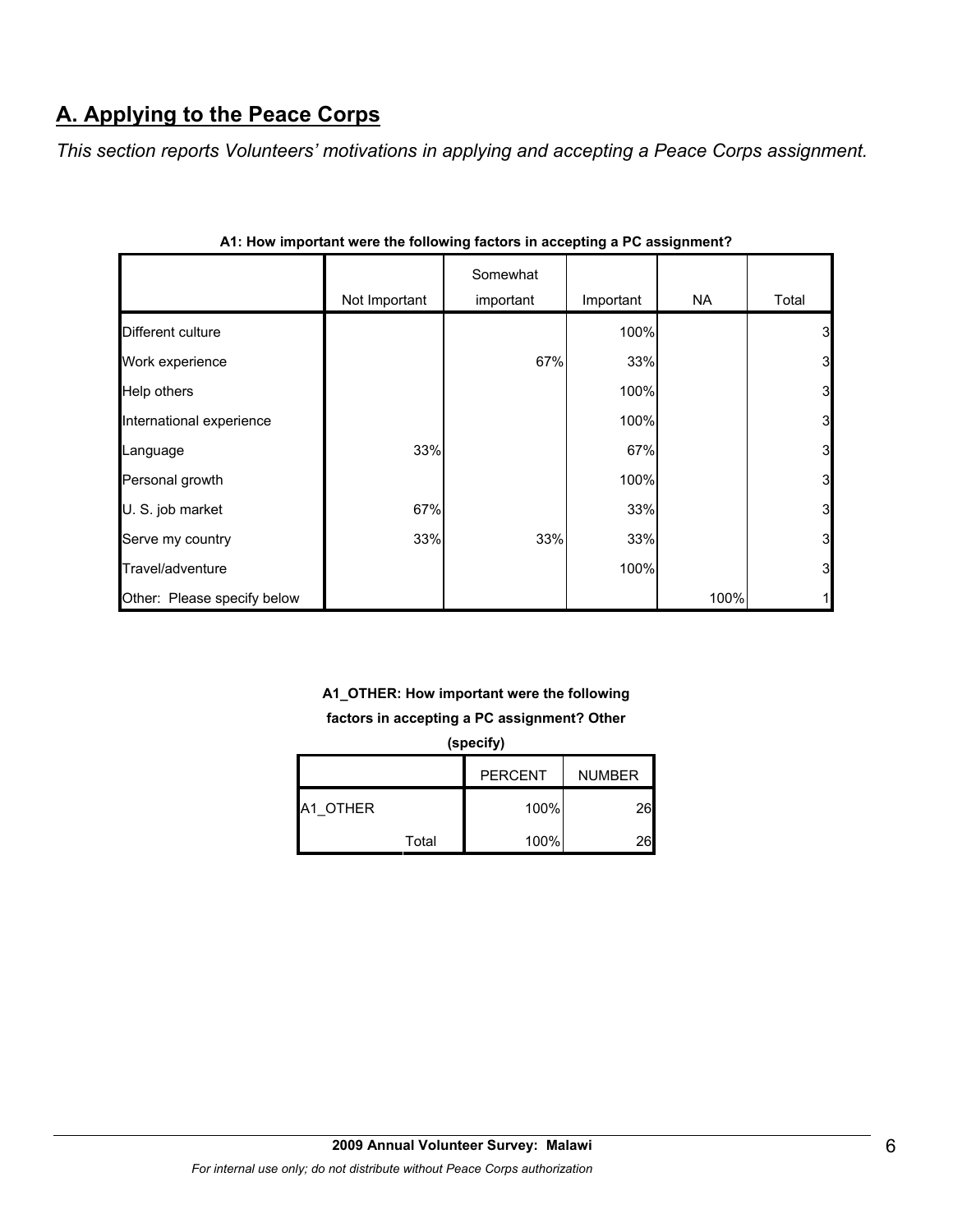|                                     |                                                                                                        | PCV Responses | % Involved in<br>Initiative | <b>Total PCVs</b><br>Responding |
|-------------------------------------|--------------------------------------------------------------------------------------------------------|---------------|-----------------------------|---------------------------------|
| What prompted you to apply to<br>PC | <b>Returned Peace Corps</b><br>Volunteer (e.g., someone you<br>met or know personally                  | 2             | 67%                         |                                 |
|                                     | Peace Corps recruiter                                                                                  | 2             | 67%                         |                                 |
|                                     | Peace Corps website                                                                                    | 2             | 67%                         |                                 |
|                                     | <b>Returned Peace Corps</b><br>Volunteer who spoke to your<br>school or group about the<br>Peace Corps |               | 33%                         |                                 |
|                                     | Peace Corps campus or<br>community information session                                                 |               | 33%                         |                                 |
|                                     | Personal interest in the Peace<br>Corps                                                                |               | 33%                         |                                 |
|                                     | Other: Please specify                                                                                  |               | 33%                         |                                 |
|                                     | Article or book about the Peace<br>Corps                                                               |               |                             |                                 |
|                                     | Radio, TV, or print<br>advertisement                                                                   |               |                             |                                 |
|                                     | Peace Corps material in the<br>mail                                                                    |               |                             |                                 |
|                                     | Total                                                                                                  |               |                             | 3                               |

#### **A2. What prompted you to apply to the PC? Mark all that apply.**

Percents may total to more than 100% since Volunteers were asked to "Mark all that apply."

| $A$ . On the type $A$ , it is not promptly you to apply to the right of the political |                                                |                |               |  |  |
|---------------------------------------------------------------------------------------|------------------------------------------------|----------------|---------------|--|--|
|                                                                                       |                                                | <b>PERCENT</b> | <b>NUMBER</b> |  |  |
| A2.OTHER.TE                                                                           | Open-ended results. Not responsive to request. |                |               |  |  |
|                                                                                       |                                                |                |               |  |  |
|                                                                                       | Total                                          | 100%           | 26            |  |  |

#### **A2.OTHER.TEXT: What prompted you to apply to the PC? Other (specify)**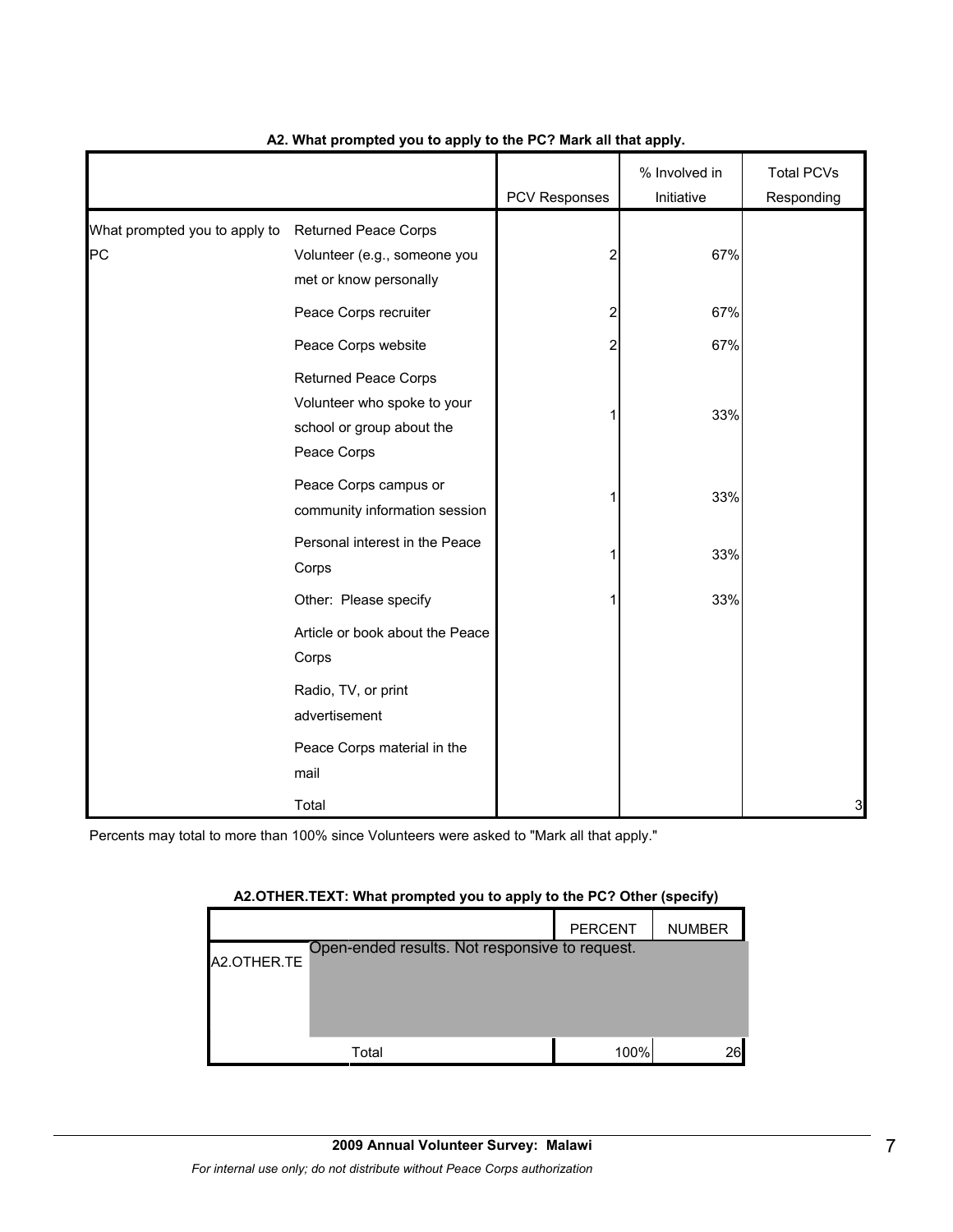# **B. Preparation for the Peace Corps**

*This section reports on Volunteers' assessment of the materials and information available before their service.* 

**B1: How useful was the information on the PC website in preparing you for the realities of living and working as a Volunteer?**

|                |              |      |             | Don't know (did not |       |
|----------------|--------------|------|-------------|---------------------|-------|
|                | Not at all 1 |      | Extremely 5 | access information) | Total |
| B <sub>1</sub> |              | 100% |             |                     | っ     |

#### **B2: How useful were the PC materials about your country in helping you prepare for your service?**

|                |              |     |     |             | Don't know (did not |       |
|----------------|--------------|-----|-----|-------------|---------------------|-------|
|                | Not at all 1 |     |     | Extremely 5 | access information) | Total |
| B <sub>2</sub> |              | 33% | 33% | 33%         |                     | 3     |

**B3: How useful were the materials you received from the PC about your primary assignment in helping you prepare for your** 

|    |              |     |     | service? |             |                     |       |
|----|--------------|-----|-----|----------|-------------|---------------------|-------|
|    |              |     |     |          |             | Don't know (did not |       |
|    | Not at all 1 |     |     |          | Extremely 5 | access information) | Total |
| B3 |              | 67% | 33% |          |             |                     | ◠     |

## **B4: How useful were the materials you received from the PC regarding the need for flexibility in adapting to your work?**

|                 | Not at all 1 |     |     | Extremely 5 | Don't know (did not<br>access information) | Total |
|-----------------|--------------|-----|-----|-------------|--------------------------------------------|-------|
| IB <sub>4</sub> |              | 33% | 67% |             |                                            | 3     |

## **B7: How prepared do you feel to meet the challenges of PC service?**

|                | Not at all 1 |  |     | Exceptionally<br>◡ | Total  |
|----------------|--------------|--|-----|--------------------|--------|
| B <sub>7</sub> |              |  | 33% | 67%                | ົ<br>ັ |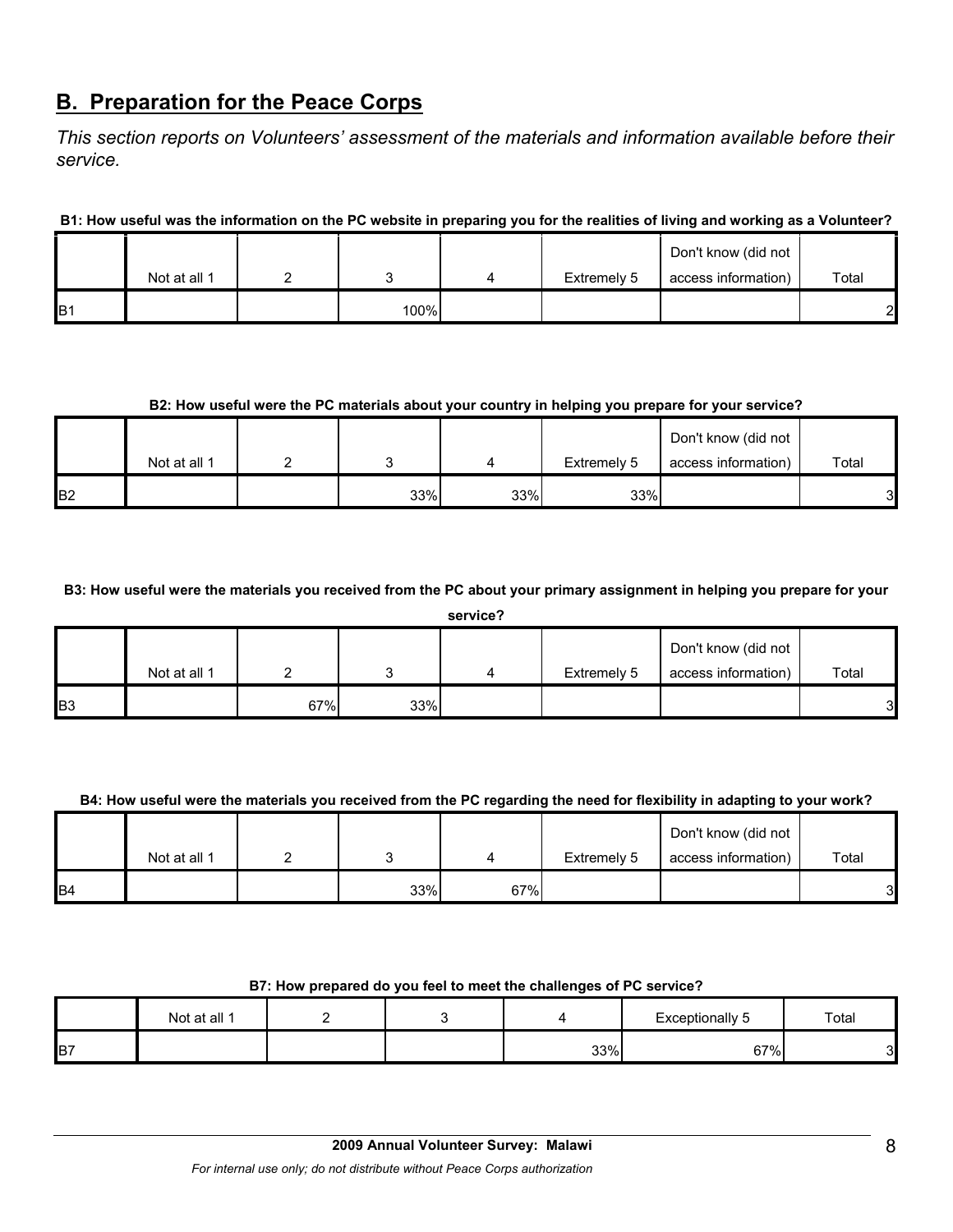# **C. Your Peace Corps Assignment**

*This section reports Volunteers' primary assignment work and secondary activities. The term "primary assignment" refers to the Volunteers' assignment which is part of an overall project plan designed by your host country partners and in-country Peace Corps staff.* 

|            |                                                    |                  |                          | <b>Total PCVs</b> |
|------------|----------------------------------------------------|------------------|--------------------------|-------------------|
|            |                                                    | PCV Responses    | % Involved in Initiative | Responding        |
| \$C3PrmAct | Working with youth                                 | 14               | 54%                      |                   |
|            | Girls' education                                   | 12               | 46%                      |                   |
|            | Nutrition education                                | 12               | 46%                      |                   |
|            | English teaching                                   | 11               | 42%                      |                   |
|            | Environment work                                   | 11               | 42%                      |                   |
|            | <b>HIV/AIDS</b>                                    | $\overline{9}$   | 35%                      |                   |
|            | Natural resources management                       | $\overline{9}$   | 35%                      |                   |
|            | Library development                                | $\boldsymbol{8}$ | 31%                      |                   |
|            | Literacy                                           | $\boldsymbol{8}$ | 31%                      |                   |
|            | <b>Business advertising</b>                        | 6                | 23%                      |                   |
|            | Income generation                                  | $\,6$            | 23%                      |                   |
|            | Biodiversity conservation                          | 5                | 19%                      |                   |
|            | Household food security                            | $\sqrt{5}$       | 19%                      |                   |
|            | Rural development                                  | 5                | 19%                      |                   |
|            | Working with NGO(s)                                | 5                | 19%                      |                   |
|            | Community food security<br>(production/marketing)  | 4                | 15%                      |                   |
|            | Information and communications<br>technology (ICT) | 4                | 15%                      |                   |
|            | Microenterprise development                        | 4                | 15%                      |                   |
|            | Sports/fitness                                     | 4                | 15%                      |                   |
|            | Water and sanitation                               | 4                | 15%                      |                   |
|            | Other: Please specify                              | 4                | 15%                      |                   |

**C3: Which of the following activities does your primary assignment/work include? Mark all that apply.**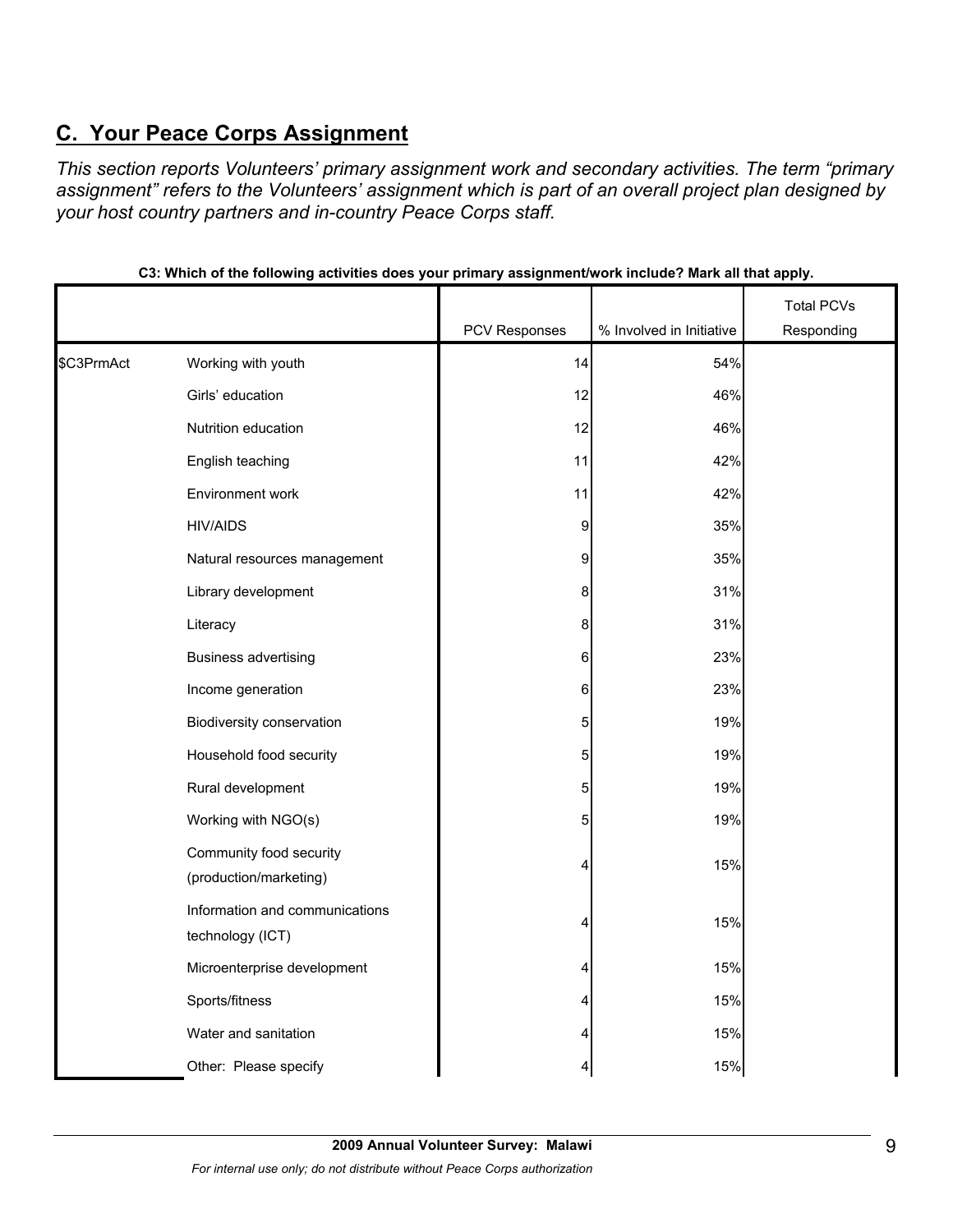| Mobilize host country nationals (HCNs)<br>to volunteer                                  | 3 | 12% |    |
|-----------------------------------------------------------------------------------------|---|-----|----|
| WID/GAD                                                                                 | 3 | 12% |    |
| Child survival                                                                          | 2 | 8%  |    |
| Arts                                                                                    |   | 4%  |    |
| World Wise Schools/ Correspondence<br>Match                                             |   | 4%  |    |
| Urban development/municipal<br>development                                              |   |     |    |
| Working with special groups (e.g.,<br>disabled, elderly, ethnic minorities,<br>orphans) |   |     |    |
| Total                                                                                   |   |     | 26 |

Percents may total to more than 100% since Volunteers were asked to "Mark all that apply."

|               |                                                |            |       | . .<br>$ -$ |  |
|---------------|------------------------------------------------|------------|-------|-------------|--|
|               |                                                | Column N % | Count | Row N %     |  |
| C3.OTHER.TEXT | Open-ended results. Non-responsive to request. |            |       |             |  |
|               | Total                                          |            | 26    | 100%        |  |

#### **C3: Which of the following activities does your primary assignment/work include? Other (specify)**

#### **C4: Hours Spent on Primary Assignment During Average Work Week**

|           | None | $1-10$ hrs | 11-20 hrs | 21-30 hrs | 31-40 hrs | More than 40 hrs | Total |
|-----------|------|------------|-----------|-----------|-----------|------------------|-------|
| C4Hrs6grp |      | 21%        | 25%       | 21%       | 12%       | 21%              | 24    |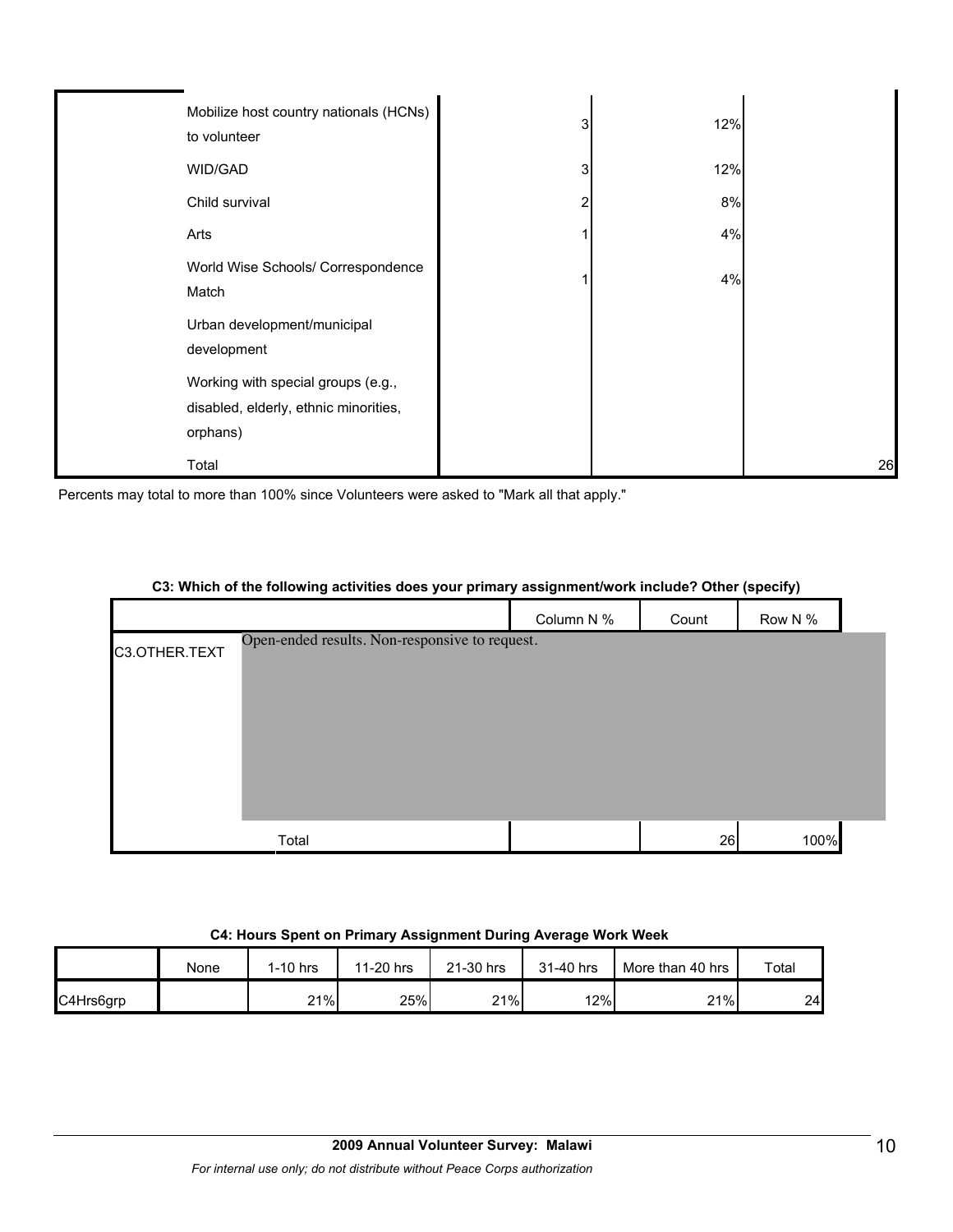#### **C4: How many hours do you spend on your primary assignment during an average work**

**week?**

| All Volunteers | Average | Lowest reported | Highest reported | Did not answer |
|----------------|---------|-----------------|------------------|----------------|
| 26             | 28.6    |                 | 66               | ി              |

## **C5: Which of the following do your secondary activities (other than your primary assignment work) include? Mark all that apply.**

|            |                                                   |               | % Involved in | <b>Total PCVs</b> |
|------------|---------------------------------------------------|---------------|---------------|-------------------|
|            |                                                   | PCV Responses | Initiative    | Responding        |
| \$C5SecAct | Working with youth                                | 14            | 58%           |                   |
|            | <b>HIV/AIDS</b>                                   | 12            | 50%           |                   |
|            | Environment work                                  | 10            | 42%           |                   |
|            | Library development                               | 10            | 42%           |                   |
|            | Income generation                                 | 9             | 38%           |                   |
|            | Water and sanitation                              | 8             | 33%           |                   |
|            | Natural resources management                      | 7             | 29%           |                   |
|            | Nutrition education                               | 7             | 29%           |                   |
|            | Community food security<br>(production/marketing) | 6             | 25%           |                   |
|            | Rural development                                 | 6             | 25%           |                   |
|            | <b>Business advertising</b>                       | 5             | 21%           |                   |
|            | English teaching                                  | 5             | 21%           |                   |
|            | Girls' education                                  | 5             | 21%           |                   |
|            | Sports/fitness                                    | 5             | 21%           |                   |
|            | Arts                                              | 4             | 17%           |                   |
|            | Household food security                           | 4             | 17%           |                   |
|            | Microenterprise development                       | 4             | 17%           |                   |
|            | World Wise Schools/<br>Correspondence Match       | 4             | 17%           |                   |
|            | Other: Please specify                             | 4             | 17%           |                   |
|            | Biodiversity conservation                         | 3             | 12%           |                   |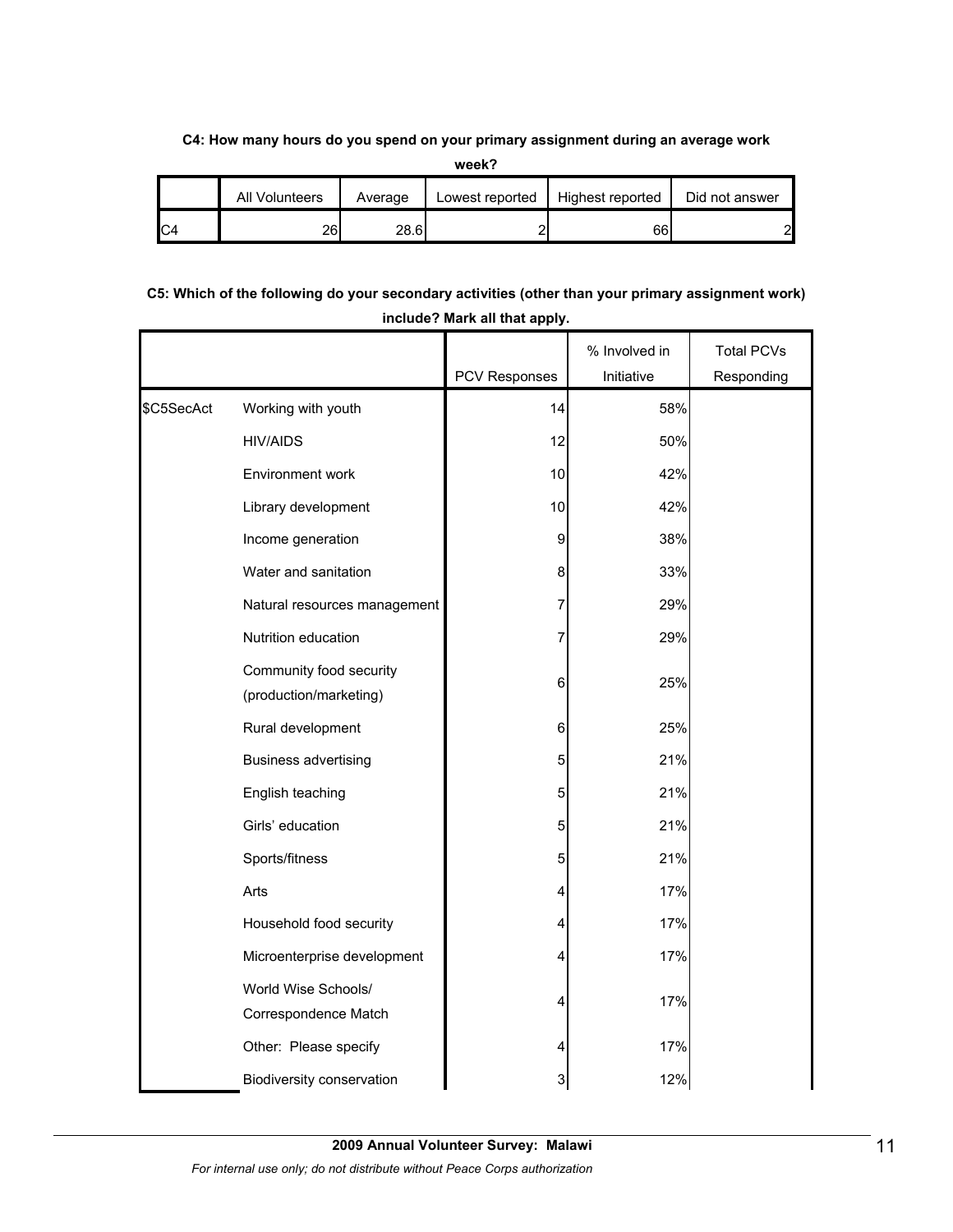| Child survival                                                                          | 3 | 12% |    |
|-----------------------------------------------------------------------------------------|---|-----|----|
| Mobilize host country nationals<br>(HCNs) to volunteer                                  | 3 | 12% |    |
| Working with special groups<br>(e.g., disabled, elderly, ethnic<br>minorities, orphans) | 3 | 12% |    |
| Literacy                                                                                | 2 | 8%  |    |
| WID/GAD                                                                                 | 2 | 8%  |    |
| Working with NGO(s)                                                                     | 2 | 8%  |    |
| Information and<br>communications technology<br>(ICT)                                   |   | 4%  |    |
| Urban development/municipal<br>development                                              |   |     |    |
| Total                                                                                   |   |     | 24 |

Percents may total to more than 100% since Volunteers were asked to "Mark all that apply."

|               | --                                             | -<br>- - -<br>$  -$<br>. | .<br>$\mathbf{v}$ | .       |
|---------------|------------------------------------------------|--------------------------|-------------------|---------|
|               |                                                | Column N %               | Count             | Row N % |
| C5.OTHER.TEXT | Open-ended results. Non-responsive to request. |                          |                   |         |
|               |                                                |                          |                   |         |
|               |                                                |                          |                   |         |
|               |                                                |                          |                   |         |
|               |                                                |                          |                   |         |
|               |                                                |                          |                   |         |
|               | Total                                          |                          | 26                | 100%    |

#### **C5: Which of the following do your secondary activities include? Other (specify)**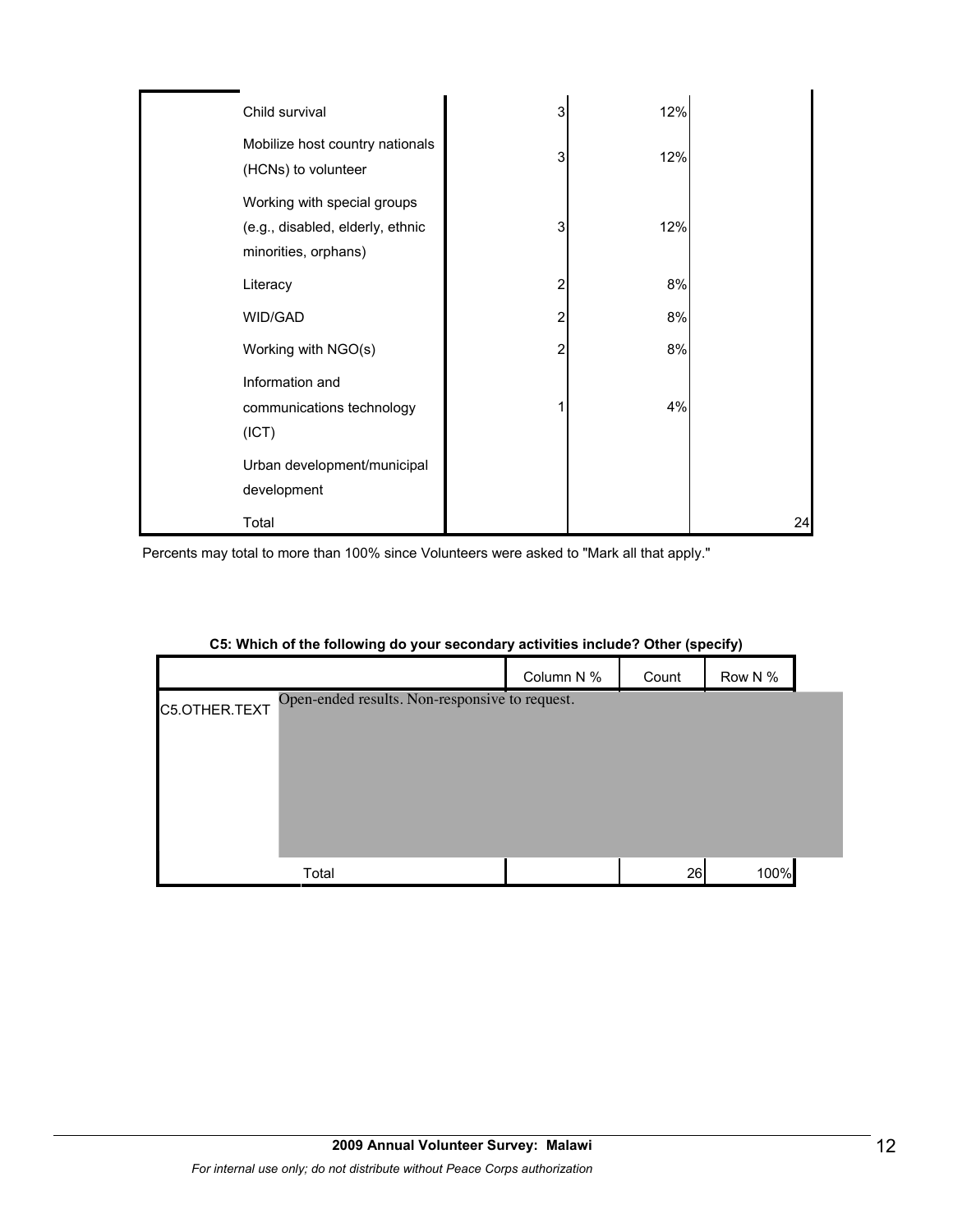|  |  | <b>C5: No Secondary Activities</b> |  |
|--|--|------------------------------------|--|
|--|--|------------------------------------|--|

|         |                                        | Percent | Number |
|---------|----------------------------------------|---------|--------|
| C5.NONE | No                                     | 96%     | 25     |
|         | Yes, I have no secondary<br>activities | 4%      |        |
|         | Total                                  | 100%    | 26     |

**C6: Hours Spent on Secondary Activities During Average Work Week**

|           | None | $1-10$ hrs | 11-20 hrs | 21-30 hrs | 31-40 hrs | More than 40 hrs | Total |
|-----------|------|------------|-----------|-----------|-----------|------------------|-------|
| C6Hrs6grp |      | 42%        | 33%       | 17%       |           | 8%               | 24    |

#### **C6. How many hours do you spend on secondary activities during an average work week?**

|     | All Volunteers | Average | Lowest reported | Highest reported | Did not answer |
|-----|----------------|---------|-----------------|------------------|----------------|
| IC6 | 26             | 18.0    |                 | 66               | 21<br>▃        |

**C7: How personally satisfying is your--?**

|                              | Not at all 1 |     |     |     | Exceptionally 5 | Total |
|------------------------------|--------------|-----|-----|-----|-----------------|-------|
| Primary assignment           | 4%           | 12% | 25% | 42% | 17%             | 24    |
| Secondary project/activities |              | 4%  | 13% | 57% | 26%             | 23    |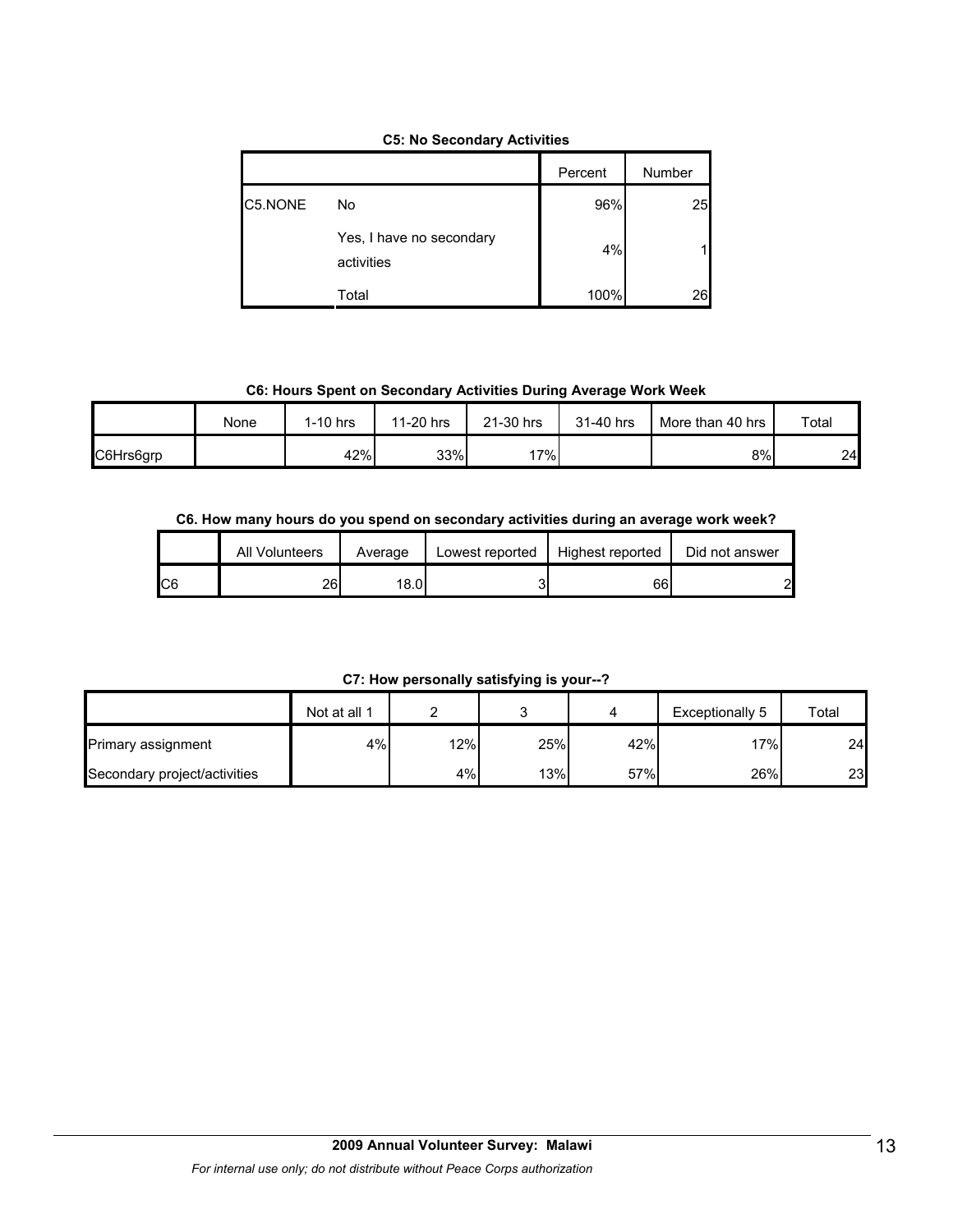# **D. Training for Peace Corps Assignment**

*This section reports Volunteers' assessments of the effectiveness of their Pre-Service Training and In-Service Training at post. In-Service Training (IST) includes: Reconnect; Technical IST; Mid-Service and Close of Service conferences; project management/leadership conferences; and other post-sponsored training sessions.* 

|                               | Not effective | Poor | Adequate | Effective | Very Effective | NA/No training | Total |
|-------------------------------|---------------|------|----------|-----------|----------------|----------------|-------|
| Manage cultural differences   |               | 9%   | 9%       | 55%       | 27%            |                | 11    |
| Deal with adjustment issues   |               | 9%   | 36%      | 55%       |                |                | 11    |
| Work with                     |               |      |          |           |                |                |       |
| counterparts/community        |               | 9%   | 45%      | 45%       |                |                | 11    |
| partners                      |               |      |          |           |                |                |       |
| Use language needed in        |               |      | 33%      | 44%       | 22%            |                | 9     |
| work and social interactions  |               |      |          |           |                |                |       |
| Perform technical aspects of  | 11%           | 11%  | 44%      | 33%       |                |                | 9     |
| your work                     |               |      |          |           |                |                |       |
| Work on your project goals    |               | 9%   | 36%      | 55%       |                |                | 11    |
| and objectives                |               |      |          |           |                |                |       |
| Conduct a participatory       |               |      |          |           |                |                |       |
| community needs               |               | 18%  | 18%      | 55%       | 9%             |                | 11    |
| assessment (e.g., PACA)       |               |      |          |           |                |                |       |
| Monitor your project goals    | 9%            | 18%  | 9%       | 45%       | 18%            |                | 11    |
| and outcomes                  |               |      |          |           |                |                |       |
| Maintain your physical health |               |      | 9%       | 73%       | 18%            |                | 11    |
| Maintain your                 |               |      |          |           |                |                |       |
| mental/emotional health       |               | 9%   | 27%      | 55%       | 9%             |                | 11    |
| Maintain your personal safety |               |      |          |           |                |                |       |
| and security                  |               |      | 18%      | 55%       | 27%            |                | 11    |

**D1: (PCVs at post 18 months or less) How effective was your Pre-Service Training (PST) in preparing you to--**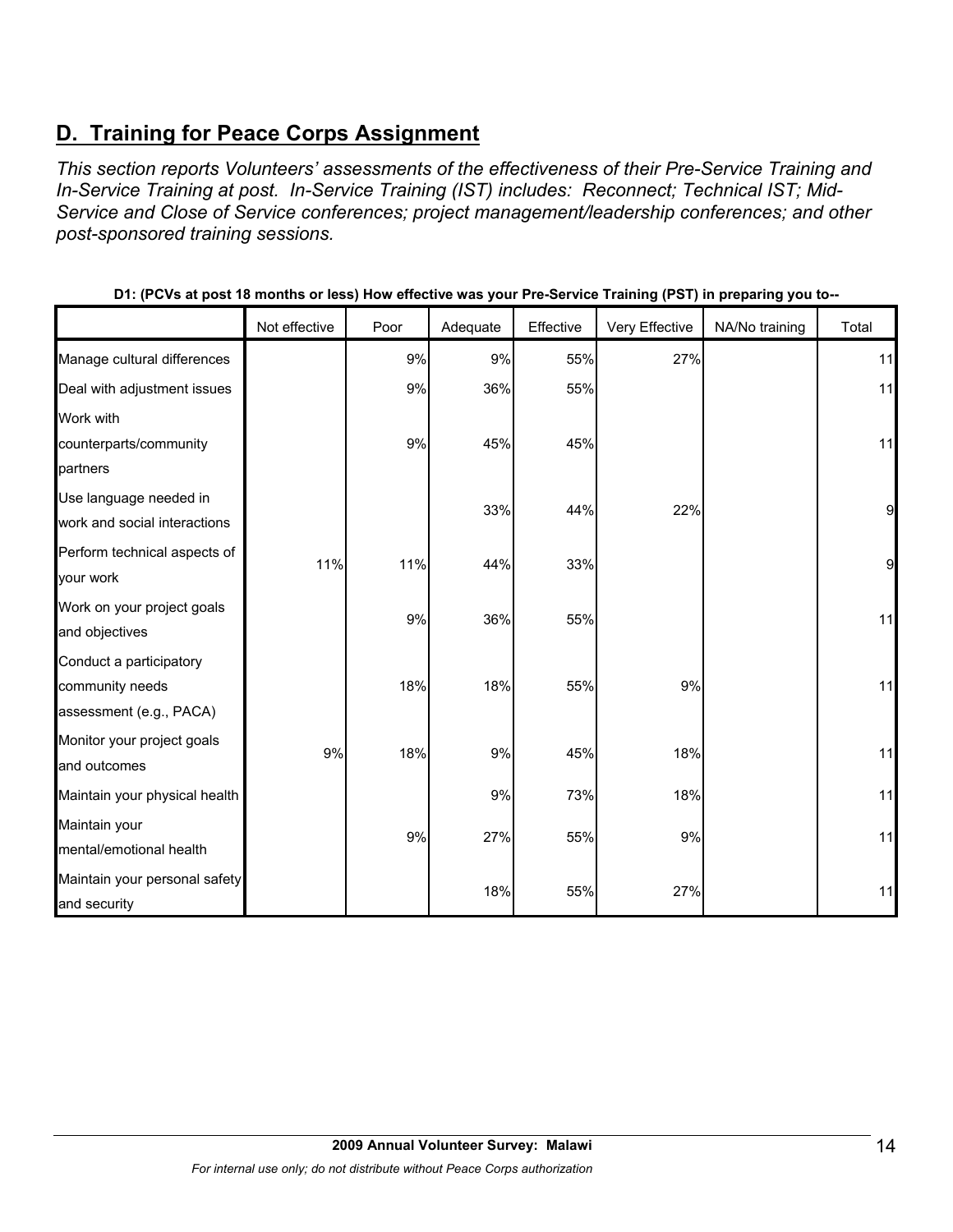|                                                                                          | Not effective | Poor  | Adequate | Effective | Very Effective | NA/No training | Total |
|------------------------------------------------------------------------------------------|---------------|-------|----------|-----------|----------------|----------------|-------|
| Manage cultural differences                                                              |               |       | 29%      | 33%       | 29%            | 8%             | 24    |
| Deal with adjustment issues                                                              |               | 4%    | 12%      | 67%       | 12%            | 4%             | 24    |
| Build and strengthen working<br>relationships with<br>counterparts/community<br>partners | 8%            | 8%    | 21%      | 46%       | 12%            | 4%             | 24    |
| Use language needed in<br>work and social interactions                                   | 4%            | $8\%$ | 8%       | 54%       | 21%            | 4%             | 24    |
| Perform technical aspects of<br>your work                                                | 4%            | 12%   | 29%      | 38%       | 12%            | 4%             | 24    |
| Work on your project goals<br>and objectives                                             |               | 14%   | 32%      | 41%       | 9%             | 5%             | 22    |
| Conduct a participatory<br>community needs<br>assessment (e.g., PACA)                    |               | 9%    | 41%      | 27%       | 5%             | 18%            | 22    |
| Monitor project goals and<br>outcomes                                                    |               | 8%    | 42%      | 42%       | 4%             | 4%             | 24    |
| Maintain your physical health                                                            |               | 8%    | 25%      | 42%       | 21%            | 4%             | 24    |
| Maintain your<br>mental/emotional health                                                 |               | 4%    | 25%      | 46%       | 21%            | 4%             | 24    |
| Maintain your personal safety<br>and security                                            |               | 4%    | 12%      | 54%       | 25%            | 4%             | 24    |

## **D5: How effective was your In-Service Training (IST) in preparing you to--**

## **D8: Did you have this skill before joining the Peace Corps?**

|                                               | No/ No answer | Yes | Total     |
|-----------------------------------------------|---------------|-----|-----------|
| Skills specific to my assignment              | 61            | 19  | 25        |
| Assessing community needs                     | 16            |     | 24        |
| Organizing/implementing community activities  | 9             | 16  | 25        |
| Building capacity of local organizations      | 21            |     | 25        |
| Monitoring, reporting, and evaluating my work | 6             |     | 23        |
| Designing and implementing training sessions  | 14            | 11  | <b>25</b> |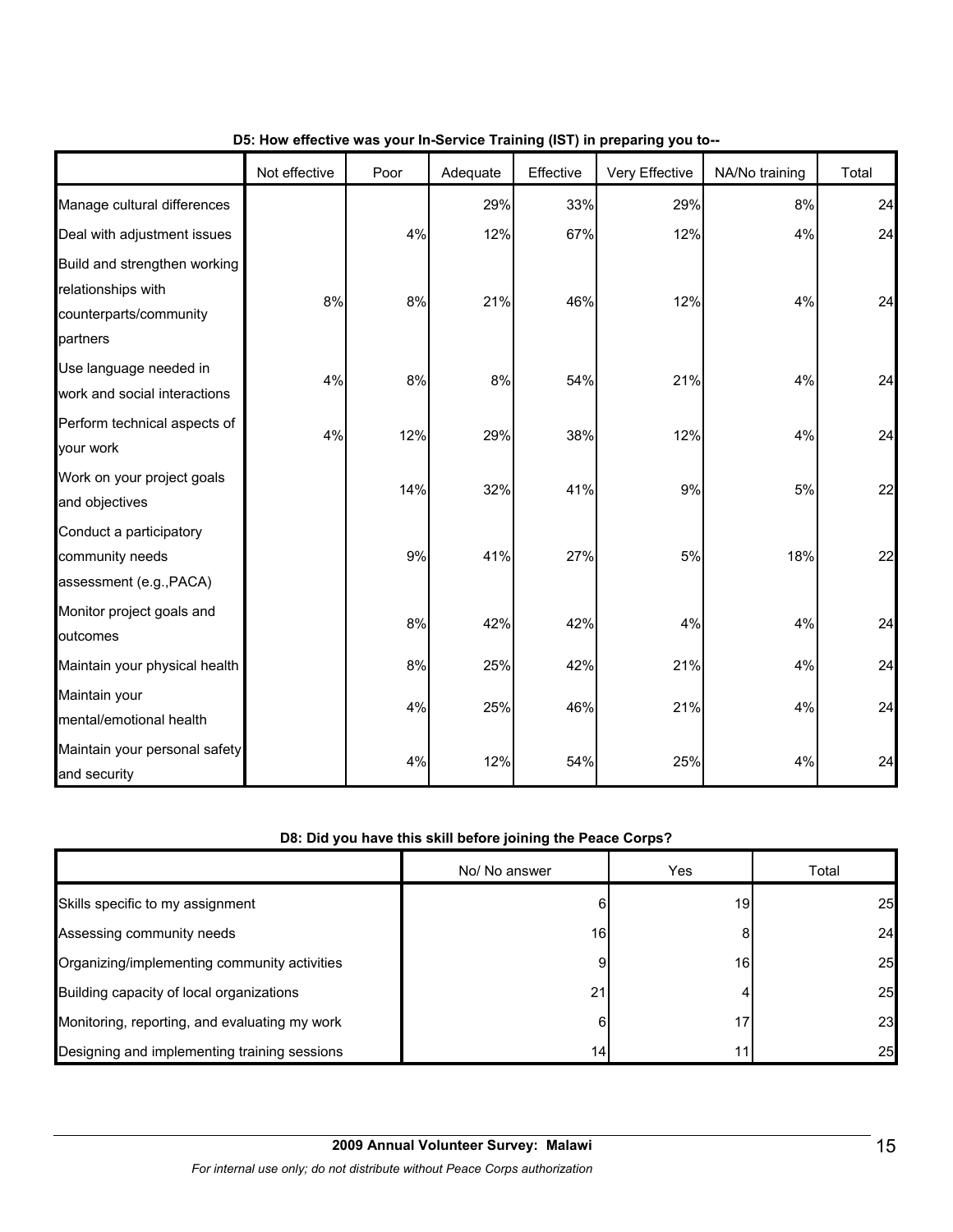|                                               | No/ No answer | Yes       | Total    |
|-----------------------------------------------|---------------|-----------|----------|
| Skills specific to my assignment              |               |           | $5 \mid$ |
| Assessing community needs                     |               | 24        | 25       |
| Organizing/implementing community activities  |               | 23        | 25       |
| Building capacity of local organizations      | 5             | <b>20</b> | 25       |
| Monitoring, reporting, and evaluating my work |               | 22        | 24       |
| Designing and implementing training sessions  | 5             | 19        | 24       |

# **D8: Is the skill needed for your Peace Corps work?**

## **D8: Have you had adequate Peace Corps training to acquire the skill?**

|                                               | No/ No answer | Yes             | Total |
|-----------------------------------------------|---------------|-----------------|-------|
| Skills specific to my assignment              |               | 15 <sup>1</sup> | 17    |
| Assessing community needs                     |               | 19              | 20    |
| Organizing/implementing community activities  |               | 19              | 23    |
| Building capacity of local organizations      | 8             | 15              | 23    |
| Monitoring, reporting, and evaluating my work |               | 19              | 21    |
| Designing and implementing training sessions  |               | 13 <sub>1</sub> | 20    |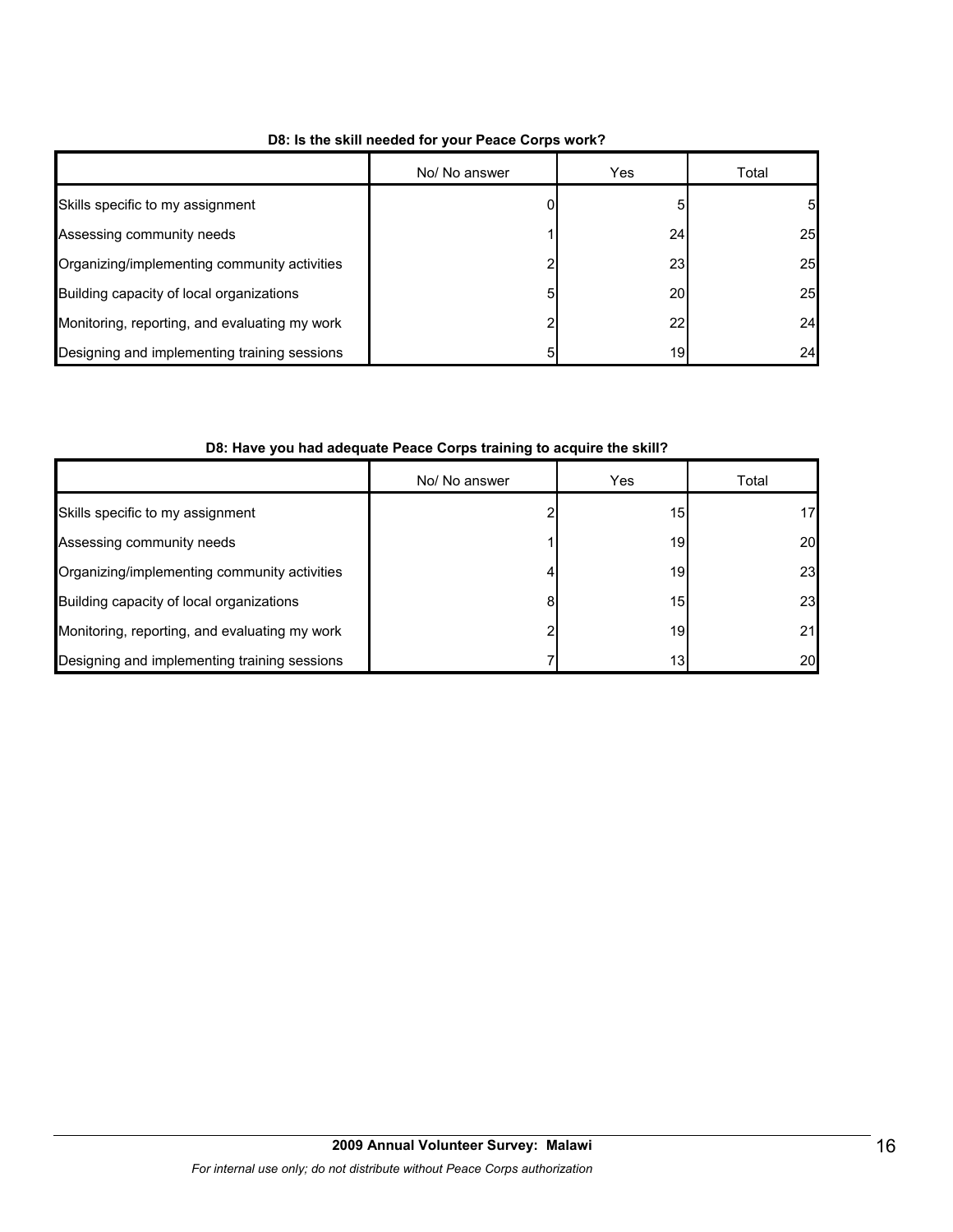# **E. Volunteer Assignment Goals and Impact**

*This section reports Volunteers' self-assessments of their impact on the individuals and organizations in the communities in which they serve. At the end of this section, Volunteers' third goal activities, participation in Coverdell World Wise School/Correspondence Match (CWWS/CM) and use of Peace Corps resources to support their work are reported in questions.* 

|                                                                                                       | Not at all 1 | $\overline{2}$ | 3   | 4   | <b>Exceptionally 5</b> | <b>NA</b> | Total |
|-------------------------------------------------------------------------------------------------------|--------------|----------------|-----|-----|------------------------|-----------|-------|
| Meets the objectives of the<br>project plan                                                           |              | 4%             | 19% | 58% | 8%                     | 12%       | 26    |
| Builds local capacity for<br>sustainability                                                           | 4%           | 15%            | 23% | 42% | 12%                    | 4%        | 26    |
| Involves local people in<br>planning and implementing<br>activities                                   | 4%           | 16%            | 24% | 32% | 20%                    | 4%        | 25    |
| Complements other local<br>development activities                                                     | 12%          | 24%            | 32% | 24% | 4%                     | 4%        | 25    |
| Transfers skills to host country<br>individuals and organizations                                     |              | 4%             | 22% | 48% | 22%                    | 4%        | 23    |
| Mobilizes host country<br>nationals (HCNs) to volunteer                                               | 28%          | 28%            | 24% | 8%  | 4%                     | 8%        | 25    |
| Helps promote a better<br>understanding of Americans<br>on the part of the peoples<br>served (goal 2) | 4%           | 13%            | 9%  | 52% | 22%                    |           | 23    |
| Helps promote a better<br>understanding of other<br>peoples on the part of<br>Americans (goal 3)      | 12%          | 8%             | 8%  | 48% | 20%                    | 4%        | 25    |

#### **E1: To what extent does your Volunteer work assignment address the following?**

#### **E2: To what extent does your host community--?**

|                                          | Not at all 1 | ົ  |     | 4   | Exceptionally 5 | <b>NA</b> | Total |
|------------------------------------------|--------------|----|-----|-----|-----------------|-----------|-------|
| Need the assistance that you<br>provided |              |    | 14% | 50% | 29%             | 7%        | 14    |
| Want the assistance that you<br>provided |              | 8% | 8%  | 31% | 46%             | 8%        | 13    |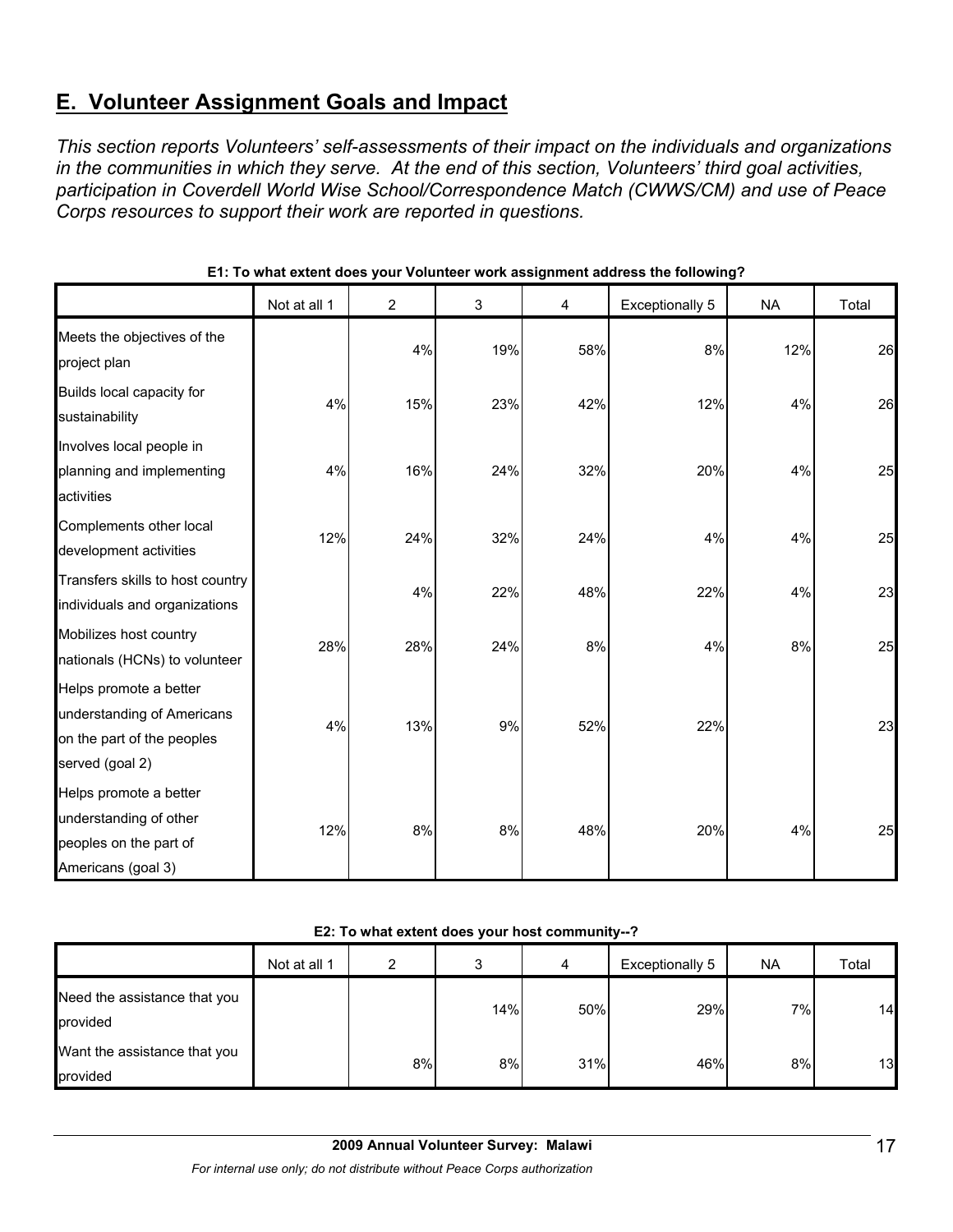|                                                                  | None 1 | $\overline{2}$ | 3   | 4   | Exceptional 5 | <b>NA</b> | Total |
|------------------------------------------------------------------|--------|----------------|-----|-----|---------------|-----------|-------|
| Ability to access information<br>(e.g., library, Internet, etc.) | 12%    | 16%            | 24% | 24% | 24%           |           | 25    |
| Leadership skills                                                |        | 4%             | 48% | 48% |               |           | 25    |
| Planning and management                                          |        |                | 40% | 56% | 4%            |           | 25    |
| Problem solving/critical thinking                                | 4%     | 4%             | 16% | 60% | 16%           |           | 25    |
| Self-esteem                                                      |        | 17%            | 21% | 50% | 8%            | 4%        | 24    |
| <b>Technical skills</b>                                          |        | 12%            | 29% | 46% | 12%           |           | 24    |
| Use of local resources                                           | 8%     | 8%             | 40% | 28% | 16%           |           | 25    |
| Use of external resources (e.g.,<br>grants, international NGOs)  | 5%     | 14%            | 41% | 36% | 5%            |           | 22    |
| Better understanding of<br>Americans                             |        |                | 20% | 48% | 32%           |           | 25    |
| Other: Please specify below                                      |        |                |     |     | 29%           | 71%       |       |

**E3: How much impact does your assignment have on the capacities of your host counterparts/community partners?**

#### **E3: How much impact does your assignment have on the capacities of your host**

**counterparts/community partners? Other (specify)**

|          |                                                | Column N % | Count | Row N % |
|----------|------------------------------------------------|------------|-------|---------|
| E3 OTHER | Open-ended results. Non-responsive to request. |            |       |         |
|          |                                                |            |       |         |
|          |                                                |            |       |         |
|          |                                                |            |       |         |
|          | Total                                          |            | 26    | 100%    |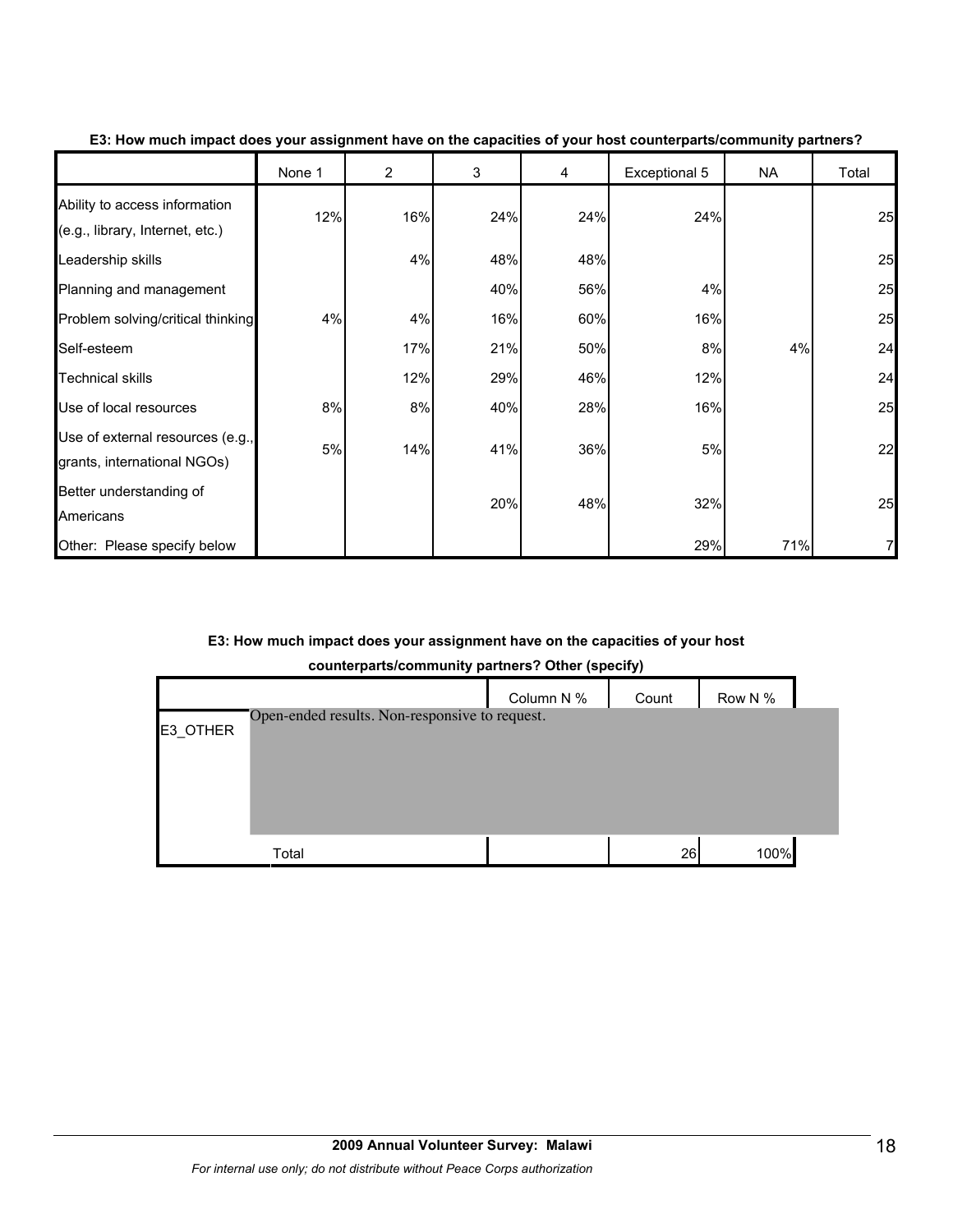|                                                                  | None 1 | $\overline{2}$ | 3   | 4   | Exceptional 5 | NA  | Total |
|------------------------------------------------------------------|--------|----------------|-----|-----|---------------|-----|-------|
| Ability to access information<br>(e.g., library, Internet, etc.) | 12%    | 24%            | 12% | 36% | 8%            | 8%  | 25    |
| Leadership skills                                                | 4%     | 8%             | 25% | 46% | 8%            | 8%  | 24    |
| Planning and management                                          | 8%     | 4%             | 32% | 40% | 12%           | 4%  | 25    |
| Problem solving/critical thinking                                |        | 12%            | 20% | 36% | 24%           | 8%  | 25    |
| Self-esteem                                                      |        | 13%            | 9%  | 52% | 17%           | 9%  | 23    |
| <b>Technical skills</b>                                          | 4%     | 8%             | 44% | 24% | 12%           | 8%  | 25    |
| Use of local resources                                           | 4%     | 12%            | 32% | 32% | 16%           | 4%  | 25    |
| Use of external resources (e.g.,<br>grants, international NGOs)  | 17%    | 9%             | 39% | 17% | 9%            | 9%  | 23    |
| Better understanding of<br>Americans                             |        | 5%             | 27% | 32% | 32%           | 5%  | 22    |
| Other: Please specify below                                      |        |                |     |     | 20%           | 80% | 5     |

#### **E4: How much impact does your assignment have on the capacities of your host individuals with whom you work?**

#### **E4: How much impact does your assignment have on the capacities of your host individuals with whom you work? Other**

|          |                                                | (specify)  |       |         |
|----------|------------------------------------------------|------------|-------|---------|
|          |                                                | Column N % | Count | Row N % |
| E4_OTHER | Open-ended results. Not responsive to request. |            |       |         |
|          |                                                |            |       |         |
|          | Total                                          |            | 26    | 100%    |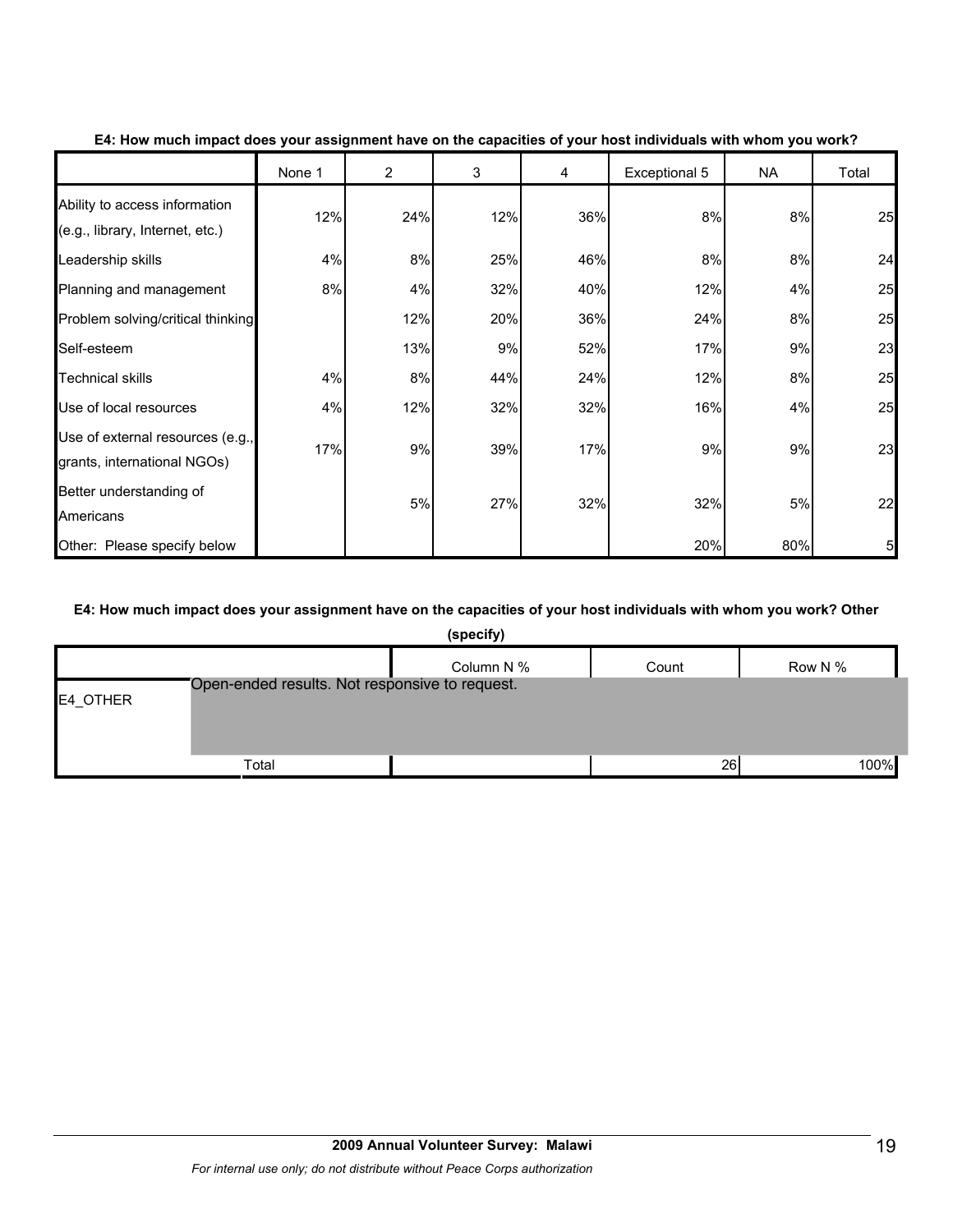|                                                              | None 1 | $\overline{2}$ | 3   | 4   | Exceptional 5 | <b>NA</b> | Total |
|--------------------------------------------------------------|--------|----------------|-----|-----|---------------|-----------|-------|
| Identifying and prioritizing<br>organizational needs         | 8%     | 8%             | 38% | 29% | 8%            | 8%        | 24    |
| Leadership                                                   | 4%     | 17%            | 33% | 25% | 12%           | 8%        | 24    |
| Management                                                   | 13%    | 13%            | 30% | 22% | 13%           | 9%        | 23    |
| Monitoring and evaluation                                    | 9%     | 5%             | 32% | 32% | 9%            | 14%       | 22    |
| Planning and implementing<br>organizational activities       | 4%     | 9%             | 17% | 48% | 13%           | 9%        | 23    |
| Teamwork/participatory<br>decision-making                    | 9%     | 4%             | 39% | 22% | 17%           | 9%        | 23    |
| Use of local resources                                       | 4%     | 21%            | 29% | 29% | 4%            | 12%       | 24    |
| Ability to mobilize, manage,<br>and sustain local volunteers | 9%     | 22%            | 22% | 13% | 13%           | 22%       | 23    |
| Other: Please specify below                                  |        |                |     |     | 25%           | 75%       |       |

**E5: To what extent does your assignment enhance the capacities of organizations with whom you work?**

#### **E5: To what extent does your assignment enhance the capacities of**

**organizations with whom you work? Other (specify)**

|          |       | Column N %                                     | Count | Row N % |  |
|----------|-------|------------------------------------------------|-------|---------|--|
| E5 OTHER |       | Open-ended results. Not responsive to request. |       |         |  |
|          |       |                                                |       |         |  |
|          | Total |                                                | 26    | 100%    |  |

#### **E6: How effective have you been in transferring knowledge and skills to help the following persons or groups build their**

**capacities?**

|                                       | Not at all 1 | 2   | 3   | 4   | Exceptionally 5 | NA  | Total |
|---------------------------------------|--------------|-----|-----|-----|-----------------|-----|-------|
| Your counterpart/community<br>partner | 4%           | 8%  | 25% | 46% | 17%             |     | 24    |
| Another institution/organization      | 4%           | 8%  | 42% | 25% | 4%              | 17% | 24    |
| Members of your host<br>community     |              | 12% | 33% | 38% | 17%             |     | 24    |
| Other: Please specify below           |              |     |     |     | 25%             | 75% | 4     |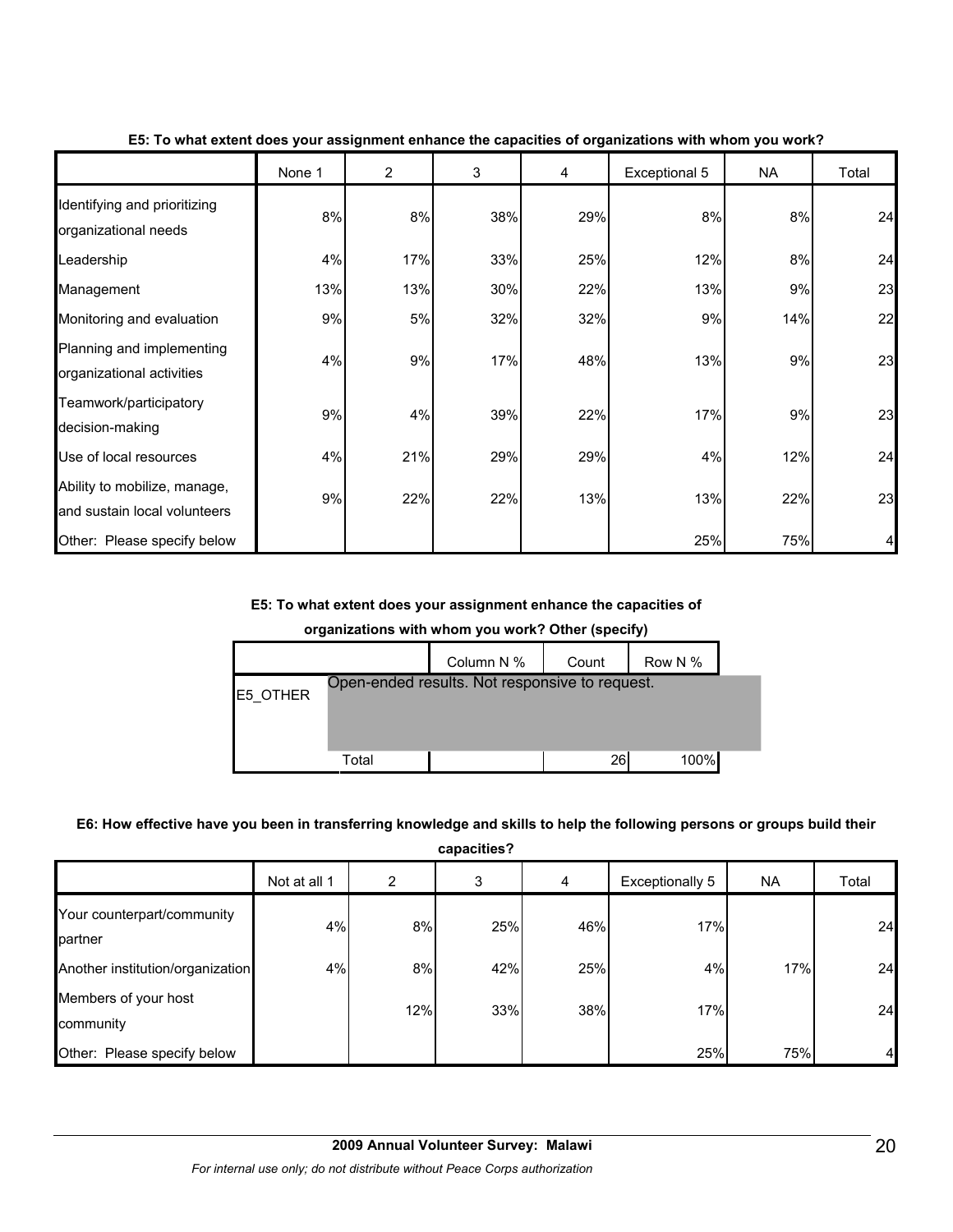|               | Not at all | Minimally | Moderately | Considerablv | Exceptionally | Too early to tell | Total   |
|---------------|------------|-----------|------------|--------------|---------------|-------------------|---------|
| $-$<br>⊢<br>ட | 0%         | 5%        | 9%         | 73%          | 9%            | 5%                | ົ<br>∠∠ |

**E7: To what extent have HC individuals gained a better understanding of Americans? Includes "Too early to tell."**

**E7: To what extent have HC individuals gained a better understanding of Americans? Excludes "Too early to tell."**

|                 | Not at all | Minimally | Moderately | Considerably | Exceptionally | Total |
|-----------------|------------|-----------|------------|--------------|---------------|-------|
| IE <sub>7</sub> |            | 5%        | 10%        | 76%          | 10%           | つイー   |

## **E9. In which of the following third goal activities have you participated during your PC**

**service?**

|               |                                                                 | PCV Responses | % Doing This | <b>Total PCVs</b><br>Responding |
|---------------|-----------------------------------------------------------------|---------------|--------------|---------------------------------|
| \$E9Goal3Acts | Electronic updates                                              | 23            | 92%          |                                 |
|               | Hard copy/paper update                                          | 19            | 76%          |                                 |
|               | Hosting American visitors                                       | 12            | 48%          |                                 |
|               | Enrollment in the<br>CWWS/CMS program                           | 9             | 36%          |                                 |
|               | Personal website or blog                                        | 9             | 36%          |                                 |
|               | Pen pal program/letter<br>exchange                              | 8             | 32%          |                                 |
|               | While on home leave, spoke<br>at a school or community<br>group | 8             | 32%          |                                 |
|               | Other please specify                                            | 5             | 20%          |                                 |
|               | Peace Corps Week activities                                     | 2             | 8%           |                                 |
|               | Podcasted/created a slide<br>show or video posted online        |               | 4%           |                                 |
|               | Total                                                           |               |              | 25                              |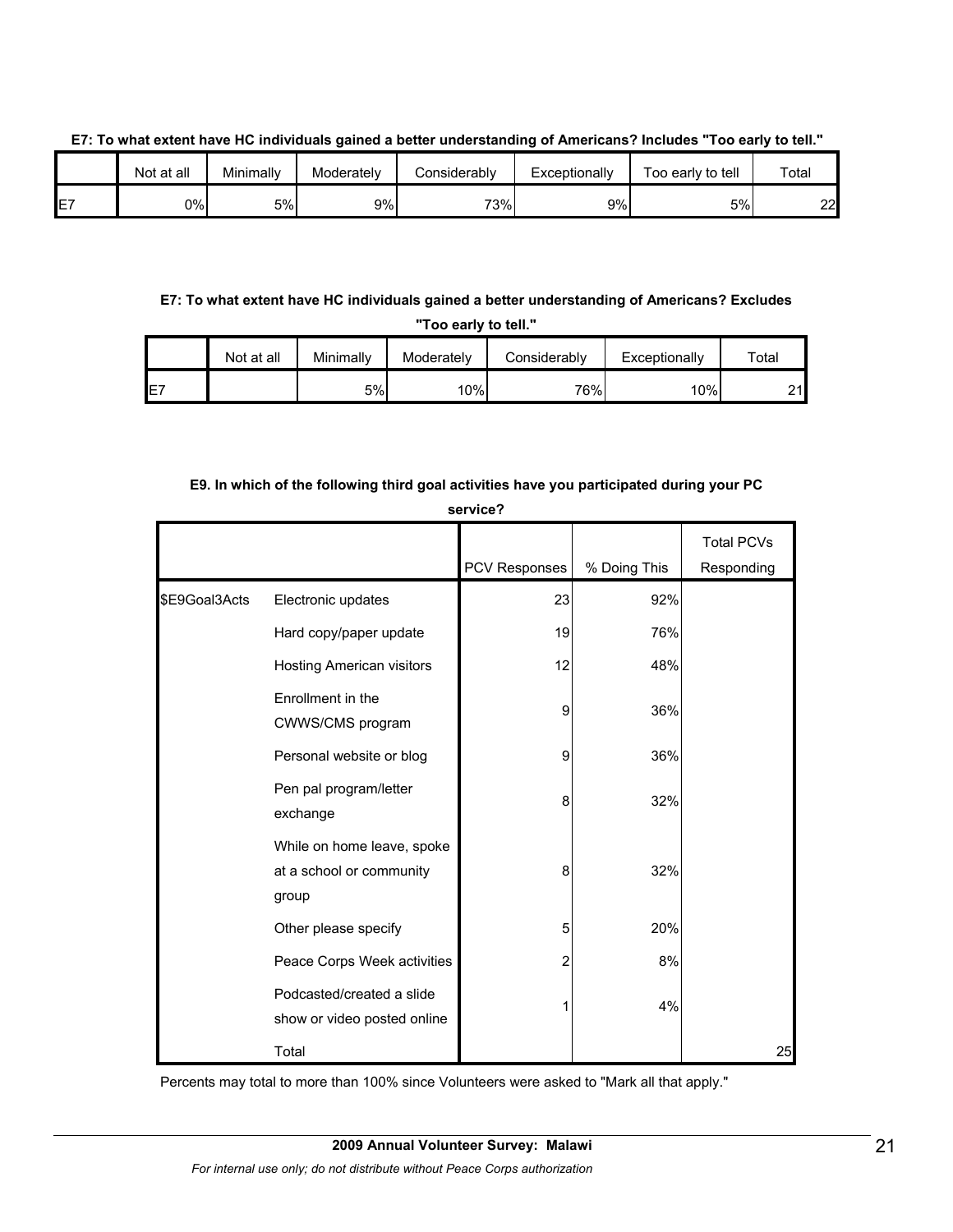| E9: When asked about third goal activities, Volunteer answered "No involvement in third goal |              |  |
|----------------------------------------------------------------------------------------------|--------------|--|
|                                                                                              | activities." |  |

|                                                                                                                                                                                                                                                                                     | Have done third goal<br>activities | No third goal activities | Total |
|-------------------------------------------------------------------------------------------------------------------------------------------------------------------------------------------------------------------------------------------------------------------------------------|------------------------------------|--------------------------|-------|
| Peace Corps' third goal is to "help"<br>promote a better understanding of<br>other peoples on the part of<br>Americans." In which of the following<br>third goal activities, including your<br>contact with family and friends, have<br>you participated during your Peace<br>Corps | 100%                               |                          | 26    |

#### **E10: Would you recommend participation in the CWWS CMS to other Volunteers?**

|             |                            | have participated in | I have participated in |       |
|-------------|----------------------------|----------------------|------------------------|-------|
|             | I have not participated in | CWWS/CM & would      | CWWS/CM and would      |       |
|             | CWWS/CM.                   | recommend it         | NOT recommend it       | Total |
| <b>IE10</b> | 58%                        | 27%                  | 15%                    | 26    |

**E11: To what extent have Americans gained a better understanding of HCNs? Includes "Too early to tell."**

|     | Not at all | Minimallv | Moderately | Considerablv | Exceptionally | Too early to tell | Total |
|-----|------------|-----------|------------|--------------|---------------|-------------------|-------|
| E1' | 0%l        | 4%        | 21%<br>∠ । | 50%          | 21%<br>ا ک    | 4%                | 24    |

#### **E11: To what extent have Americans gained a better understanding of HCNs? Excludes "Too early**

| tell<br>t٥ |  |  |
|------------|--|--|
|------------|--|--|

|     | Not at all | Minimally | Moderately | Considerably | Exceptionally | ™otal |
|-----|------------|-----------|------------|--------------|---------------|-------|
| E11 |            | 4%l       | 22%        | 52%          | 22%           | 231   |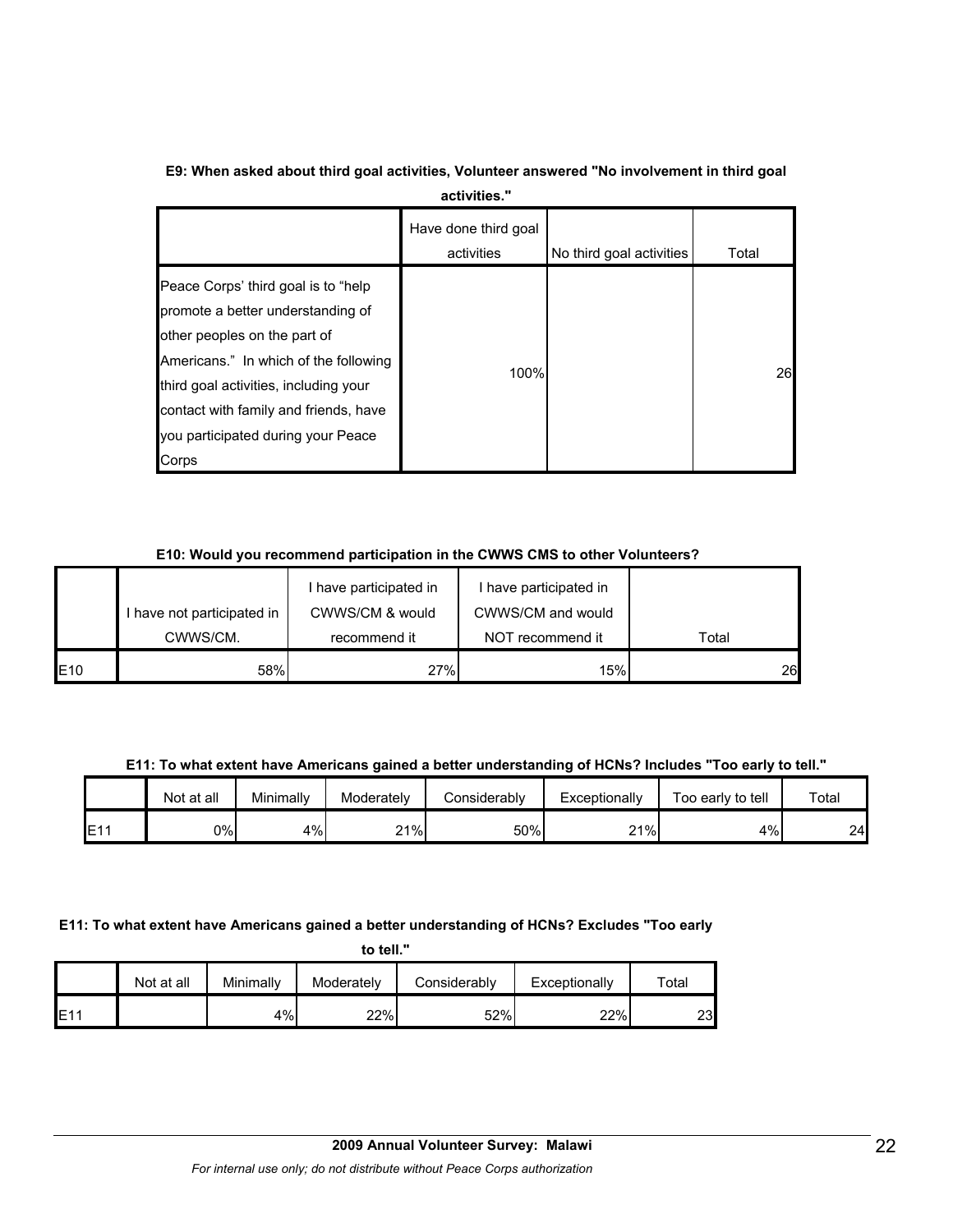|                                                                                | Yes |
|--------------------------------------------------------------------------------|-----|
| Coverdell World Wise Schools staff (Useful)                                    |     |
| Contact with other Peace Corps staff in Washington, D.C. (Useful)              | 3   |
| Information at staging (Useful)                                                | 10  |
| Information from your post sent to you before departure (Useful)               | 11  |
| Internet (Useful)                                                              | 19  |
| Invitation kits (Useful)                                                       | 12  |
| Material in staging packet (Useful)                                            | 11  |
| Peace Corps staff at post (e.g., World Wise School contact) (Useful)           |     |
| Recruiting (Useful)                                                            | 61  |
| Resources available from Coverdell World Wise Schools (Useful)                 |     |
| Resources available on Peace Corps website (e.g., third goal section) (Useful) |     |
| Training on third goal (Useful)                                                |     |

## **E12: Which of the following resources have been useful to you in your third goal activities?**

#### **E12: Which of the following resources would/will be helpful to you in your third goal activities?**

|                                                                                          | <b>Yes</b> |
|------------------------------------------------------------------------------------------|------------|
| Coverdell World Wise Schools staff (Would be helpful)                                    |            |
| Contact with other Peace Corps staff in Washington, D.C. (Would be helpful)              |            |
| Information at staging (Would be helpful)                                                | 6          |
| Information from your post sent to you before departure (Would be helpful)               | 10         |
| Internet (Would be helpful)                                                              | 5          |
| Invitation kits (Would be helpful)                                                       | 5          |
| Material in staging packet (Would be helpful)                                            |            |
| Peace Corps staff at post (e.g., World Wise School contact) (Would be helpful)           |            |
| Recruiting (Would be helpful)                                                            | 5          |
| Resources available from Coverdell World Wise Schools(Would be helpful)                  |            |
| Resources available on Peace Corps website (e.g., third goal section) (Would be helpful) |            |
| Training on third goal (Would be helpful)                                                |            |
| Other: Please specify below (Would/will be helpful)                                      |            |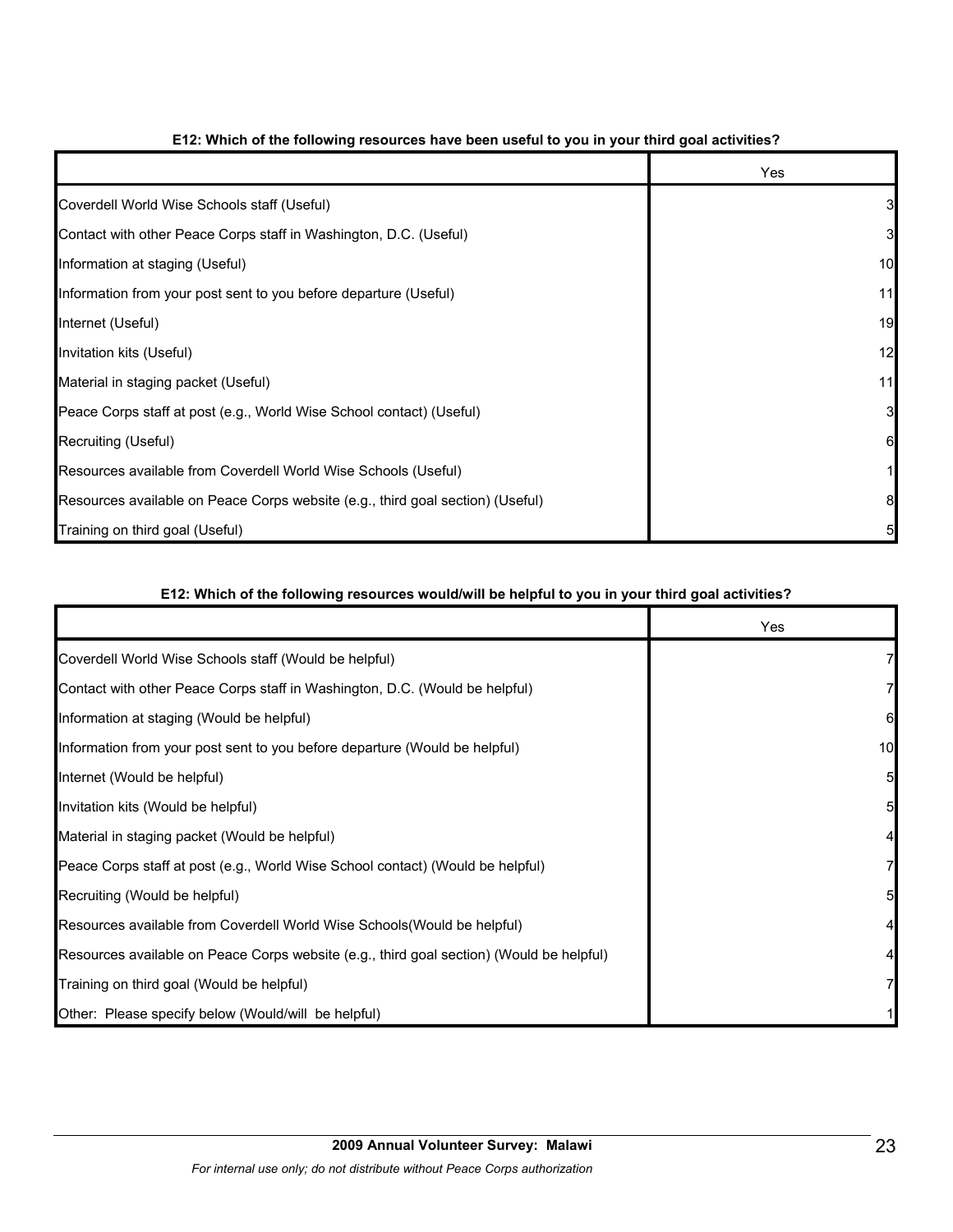|           | $\cdots$ $\cdots$                              |            |       |         |  |  |  |
|-----------|------------------------------------------------|------------|-------|---------|--|--|--|
|           |                                                | Column N % | Count | Row N % |  |  |  |
|           | Open-ended results. Non-responsive to request. |            |       |         |  |  |  |
| E12_OTHER |                                                |            |       |         |  |  |  |
|           |                                                |            |       |         |  |  |  |
|           |                                                |            |       |         |  |  |  |
|           |                                                |            | 26    | 100%    |  |  |  |
|           | Total                                          |            |       |         |  |  |  |

#### **E12: Other useful/helpful resources? Other (specify)**

## **E13: Do you know about the Peace Corps Partnership Program (PCPP)?**

|     | <b>No</b> | Yes, but I haven't used it. | Yes.<br>. I have used it. | $\tau$ otar |  |
|-----|-----------|-----------------------------|---------------------------|-------------|--|
| E13 | 25%       | 54%                         | 21%                       | 24          |  |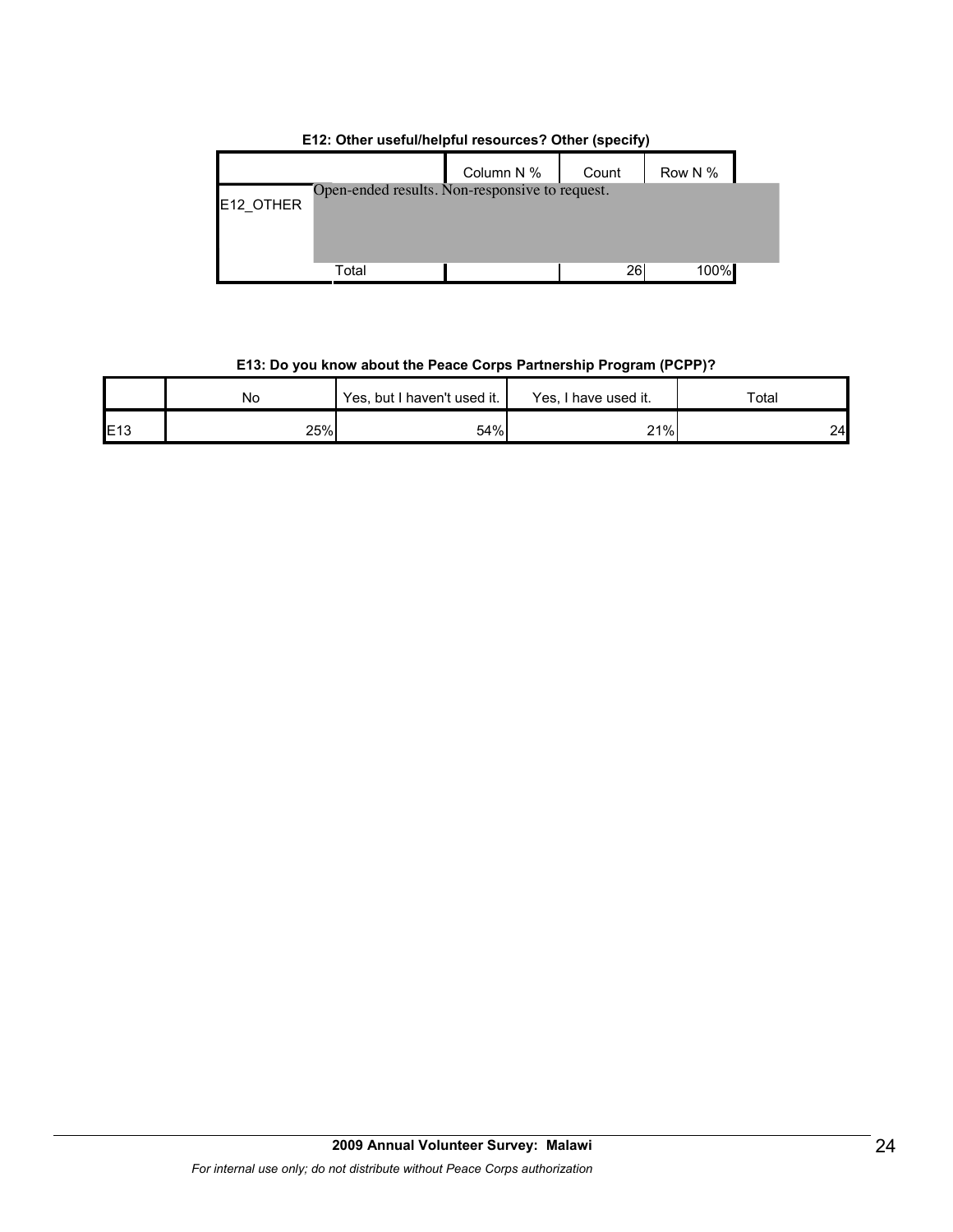# **F. Peace Corps Support**

*This section reports Volunteers' assessments of in-country Peace Corps.* 

|                 | Not at all | Poorly | Adequatelv | Well | Very well | Total  |
|-----------------|------------|--------|------------|------|-----------|--------|
| IF <sub>1</sub> |            |        |            | 50%  | 50%       | ົ<br>▃ |





F1: When you arrived at your community, how prepared for your arrival were the host people with whom you work?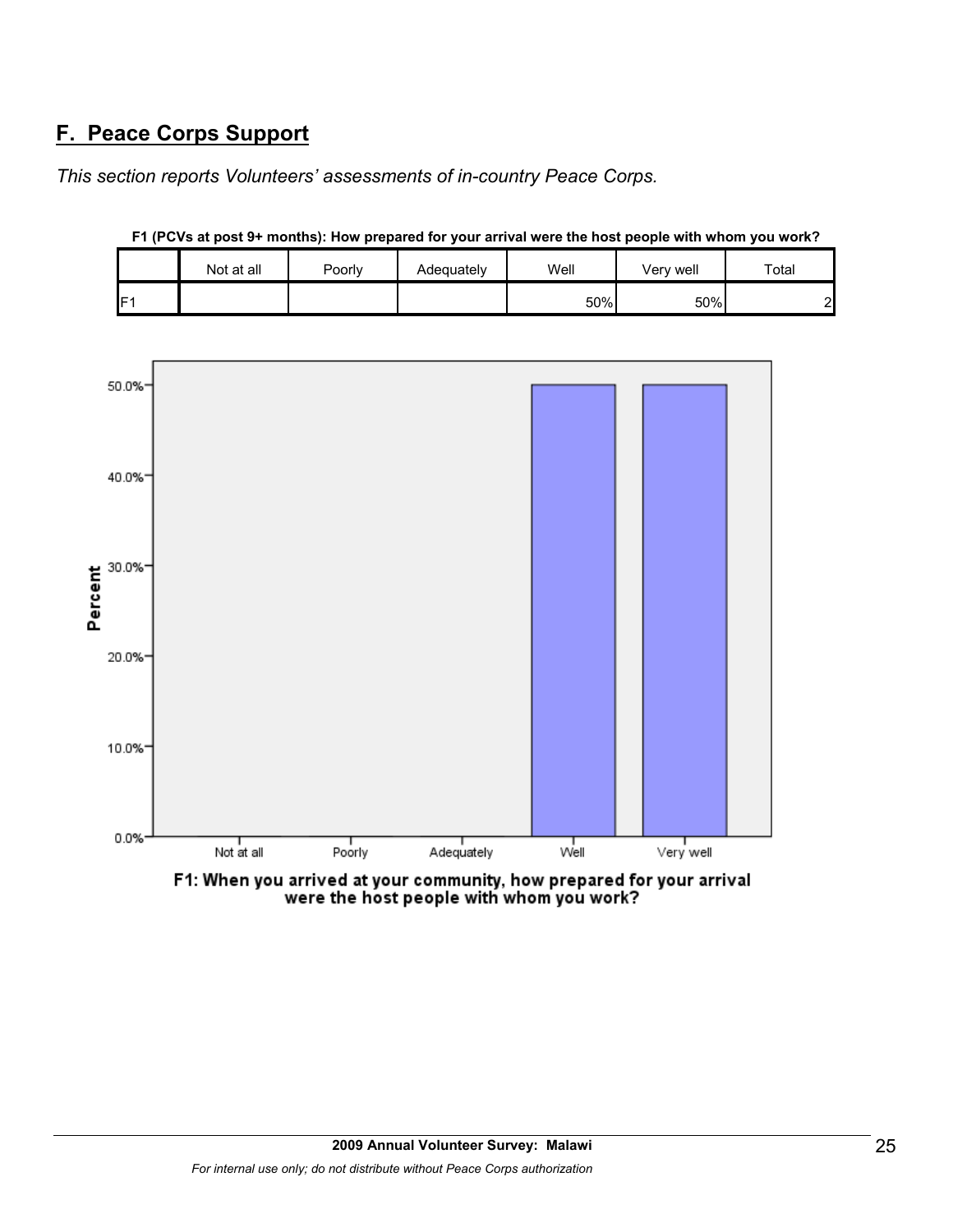|     | Not at all | Minimally | Adeguatelv | Considerably | Exceptionally | Not Used | $\tau$ otal |
|-----|------------|-----------|------------|--------------|---------------|----------|-------------|
| IF2 |            |           | 4%         |              | 96%           |          | 25          |

**F2: How satisfied are you with the health care you received from your PCMO(s)?**

#### **F3: How satisfied are you with the following support provided by in-country PC staff?**

|                             | Not at all 1 | $\overline{2}$ | 3   | 4   | Completely 5 | <b>NA</b> | Total |
|-----------------------------|--------------|----------------|-----|-----|--------------|-----------|-------|
| Administrative/logistical   | 4%           | 8%             | 33% | 38% | 17%          |           | 24    |
| Cross-cultural              |              |                | 12% | 48% | 40%          |           | 25    |
| Emotional                   |              | 4%             | 16% | 44% | 32%          | 4%        | 25    |
| Feedback on my work reports | 20%          | 16%            | 20% | 24% | 8%           | 12%       | 25    |
| Job assignment              | 4%           | 16%            | 16% | 36% | 28%          |           | 25    |
| Language learning           |              |                | 8%  | 32% | 60%          |           | 25    |
| Medical                     |              |                |     | 16% | 84%          |           | 25    |
| Safety and security         |              | 4%             | 4%  | 38% | 54%          |           | 24    |
| Site selection/preparation  | 13%          | 9%             | 17% | 26% | 35%          |           | 23    |
| <b>Technical skills</b>     | 9%           | 4%             | 39% | 26% | 22%          |           | 23    |

# **F4: How satisfied are you with the Peace Corps allocation of time and resources to mental**

**health/adjustment issues?**

|     | Not at all satisfied |    |     |     | Completely  |       |
|-----|----------------------|----|-----|-----|-------------|-------|
|     |                      |    |     |     | satisfied 5 | Total |
| IF4 |                      | 8% | 16% | 52% | 24%         | 25    |

## **F5: What level of PC support have you received to help cope with stress from issues such as HIV/AIDS, food insecurity, etc. in your community? (Including PCVs w/no need for support)**

|     |            |     |                                    | Considerable | Exceptional | NA/I have no     |       |
|-----|------------|-----|------------------------------------|--------------|-------------|------------------|-------|
|     | No support |     | Minimal support   Adequate support | support      | support     | need for support | Total |
| IF5 | 4%         | 16% | 16%                                | 12%          | 24%         | 28%              | 25    |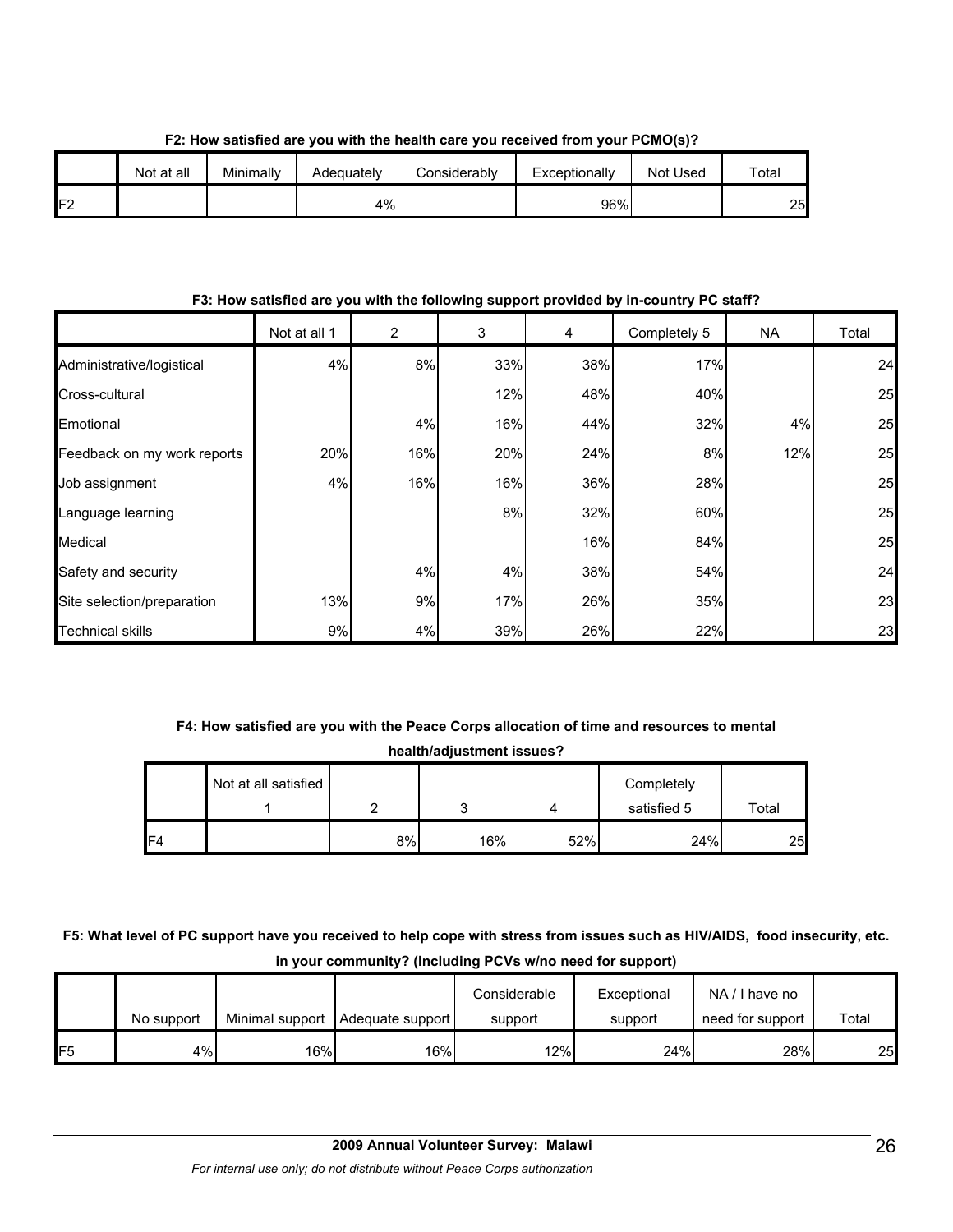|                | mocounty, ctc. in your community: (Excluding FOTS WIND hood for Support) |                 |                  |              |             |       |  |  |
|----------------|--------------------------------------------------------------------------|-----------------|------------------|--------------|-------------|-------|--|--|
|                |                                                                          |                 |                  | Considerable | Exceptional |       |  |  |
|                | No support                                                               | Minimal support | Adequate support | support      | support     | Total |  |  |
| F <sub>5</sub> | 6%                                                                       | 22%             | 22%              | 17%          | 33%         | 18    |  |  |

# **F5: What level of PC support have you received to help cope with stress from issues such as HIV/AIDS, food insecurity, etc. in your community? (Excluding PCVs w/no need for support)**

#### **F6: How would you rate your interaction with the Country Director in terms of the following?**

|                                    | Not adequate | Adequate | Total |
|------------------------------------|--------------|----------|-------|
| Responsiveness to my issues        | 16%          | 84%      | 25    |
| Informative content                | 16%          | 84%      | 25    |
| My comfort level discussing issues | 38%          | 62%      | 24    |
| Adequacy of visits                 | 29%          | 71%      | 21    |

#### **F6b: How would you rate your interaction with the PTO/SRPTC in terms of**

**the following?**

|                                       | Not adequate | Adequate | Total |
|---------------------------------------|--------------|----------|-------|
| Responsiveness to my issues           | 5%           | 95%      | 19    |
| Informative content                   | 5%           | 95%      | 19    |
| My comfort level discussing<br>issues | $0\%$        | 100%     | 19    |
| Adequacy of visits                    | 6%           | 94%      | 16    |

**F6c: How would you rate your interaction with the APCD/Program** 

| Manager in terms of the following? |  |  |  |
|------------------------------------|--|--|--|
|                                    |  |  |  |

|                                       | Not adequate | Adequate | Total |
|---------------------------------------|--------------|----------|-------|
| Responsiveness to my issues           | 12%          | 88%      | 24    |
| Informative content                   | 4%           | 96%      | 23    |
| My comfort level discussing<br>issues | 12%          | 88%      | 25    |
| Adequacy of visits                    | 13%          | 87%      | 23    |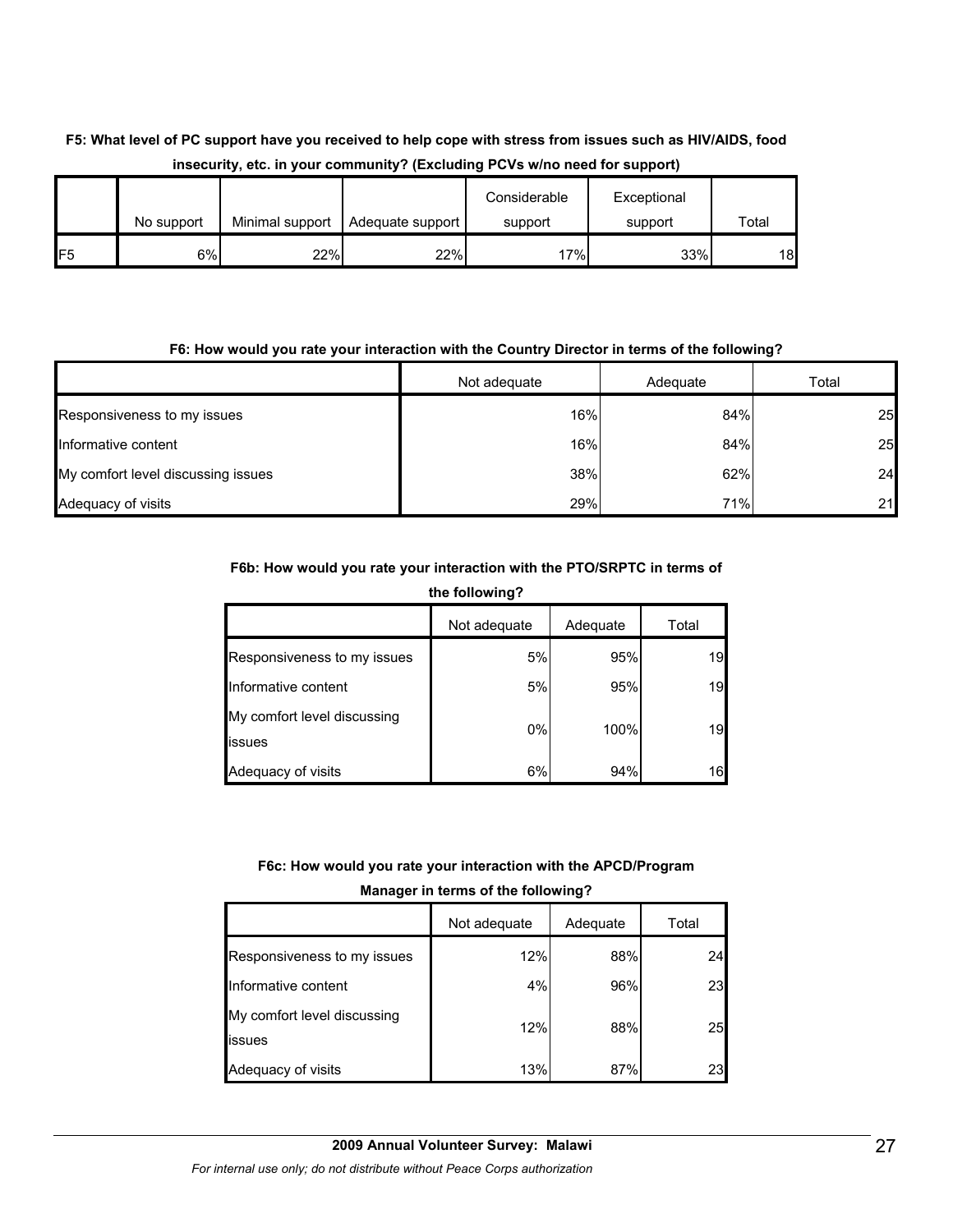**F6d: How would you rate your interaction with the PCMO in terms of the** 

| following?                                   |              |          |       |  |
|----------------------------------------------|--------------|----------|-------|--|
|                                              | Not adequate | Adequate | Total |  |
| Responsiveness to my issues                  | 0%           | 100%     | 23    |  |
| Informative content                          | 0%           | 100%     | 21    |  |
| My comfort level discussing<br><b>issues</b> | 0%           | 100%     | 20    |  |
| Adequacy of visits                           | 5%           | 95%      | 19    |  |

**F6e: How would you rate your interaction with the Safety and Security Coordinator in terms of the following?**

|                                       | Not adequate | Adequate | Total |  |
|---------------------------------------|--------------|----------|-------|--|
| Responsiveness to my issues           | 4%           | 96%      | 23    |  |
| Informative content                   | 4%           | 96%      | 23    |  |
| My comfort level discussing<br>issues | 8%           | 92%      | 25    |  |
| Adequacy of visits                    | 22%          | 78%      | 18    |  |

**F6f: How would you rate your interaction with the Training Manager in** 

**terms of the following?**

|                                        | Not adequate | Adequate | Total |
|----------------------------------------|--------------|----------|-------|
| Responsiveness to my issues            | 0%           | 100%     |       |
| Informative content                    | 9%           | 91%      | 23    |
| My comfort level discussing<br>lissues | 5%           | 95%      | 22    |
| Adequacy of visits                     | 17%          | 83%      | 18    |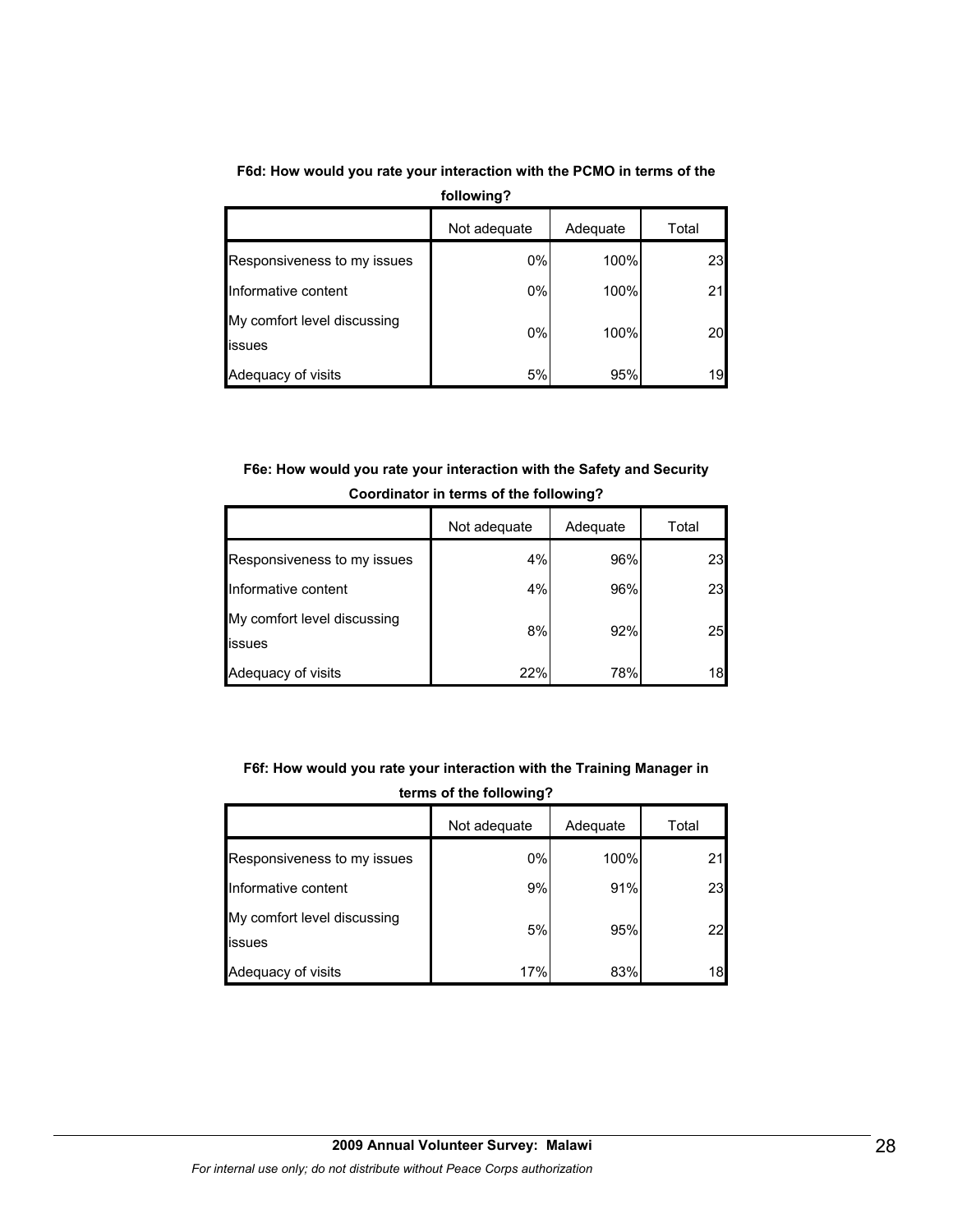|                                       | Not adequate | Adequate | Total |
|---------------------------------------|--------------|----------|-------|
| Responsiveness to my issues           | 9%           | 91%      | 23    |
| Informative content                   | 9%           | 91%      | 23    |
| My comfort level discussing<br>issues | 0%           | 100%     | 22    |
| Adequacy of visits                    | 24%          | 76%      |       |

**F6g: How would you rate your interaction with administrative staff in terms of the following?**

## **F6h: How would you rate your interaction with other post staff (please specify) in terms of the following?**

|                                               | Not adequate | Adequate | Total |
|-----------------------------------------------|--------------|----------|-------|
| Responsiveness to my issues                   | $0\%$        | 100%     |       |
| Informative content                           | 0%           | 100%     |       |
| My comfort level discussing<br><b>lissues</b> | 0%           | 100%     |       |
| Adequacy of visits                            | 0%           | 100%     |       |

#### **F7: To what extent is your CD aware of Volunteer issues and concerns through interactions with**

**Volunteers?**

|     | Not at all | Minimally | Adequately | Considerably | Completely | $\tau$ otal  |
|-----|------------|-----------|------------|--------------|------------|--------------|
| IF7 | 5%         | 29%       | 29%        | 38%          |            | $\mathbf{A}$ |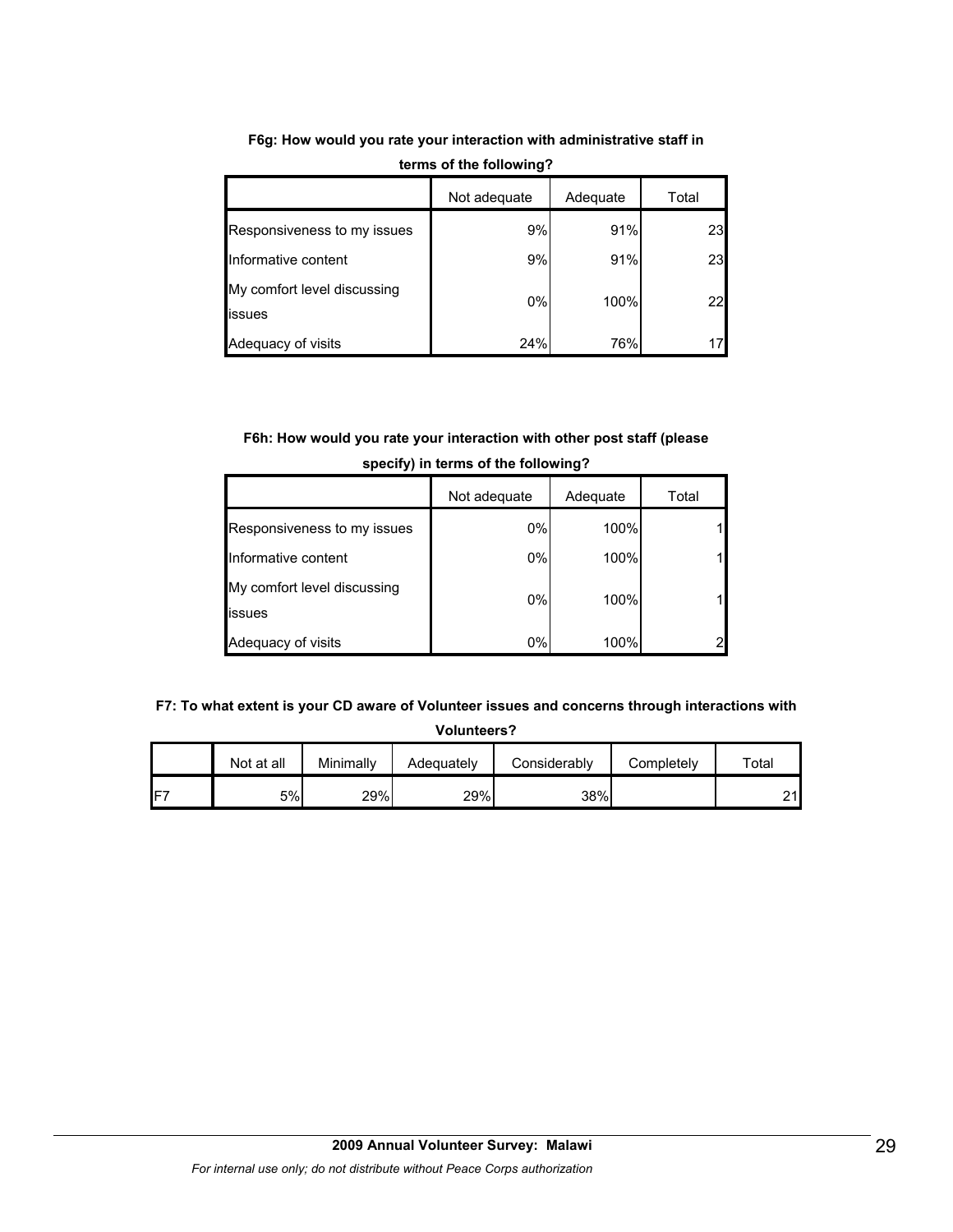| F8: What is the most effective way you use to communicate with PC staff? |
|--------------------------------------------------------------------------|
|                                                                          |

| Most effective | Cellphone (voice)                  | 42%  | 10             |
|----------------|------------------------------------|------|----------------|
|                | Text messaging                     | 33%  | $\mathbf{8}$   |
|                | In-person visits                   | 17%  | $\overline{4}$ |
|                | Email/ Internet                    | 8%   | $\overline{2}$ |
|                | Other. Please specify              |      |                |
|                | Telephone not at residence or work |      |                |
|                | Telephone at residence or work     |      |                |
|                | Letters                            |      |                |
|                | CB radio                           |      |                |
|                | Total                              | 100% | 24             |

| F8: What is the second most effective way you use to communicate with PC staff? |
|---------------------------------------------------------------------------------|
|---------------------------------------------------------------------------------|

| Second most effective | Text messaging                        | 46%  | 11                       |
|-----------------------|---------------------------------------|------|--------------------------|
|                       | Cellphone (voice)                     | 21%  | 5                        |
|                       | Email/ Internet                       | 17%  | $\overline{\mathcal{L}}$ |
|                       | In-person visits                      | 12%  | 3                        |
|                       | Telephone at residence or work        | 4%   | 11                       |
|                       | Other. Please specify                 |      |                          |
|                       | Telephone not at residence or<br>work |      |                          |
|                       | Letters                               |      |                          |
|                       | CB radio                              |      |                          |
|                       | Total                                 | 100% | 24                       |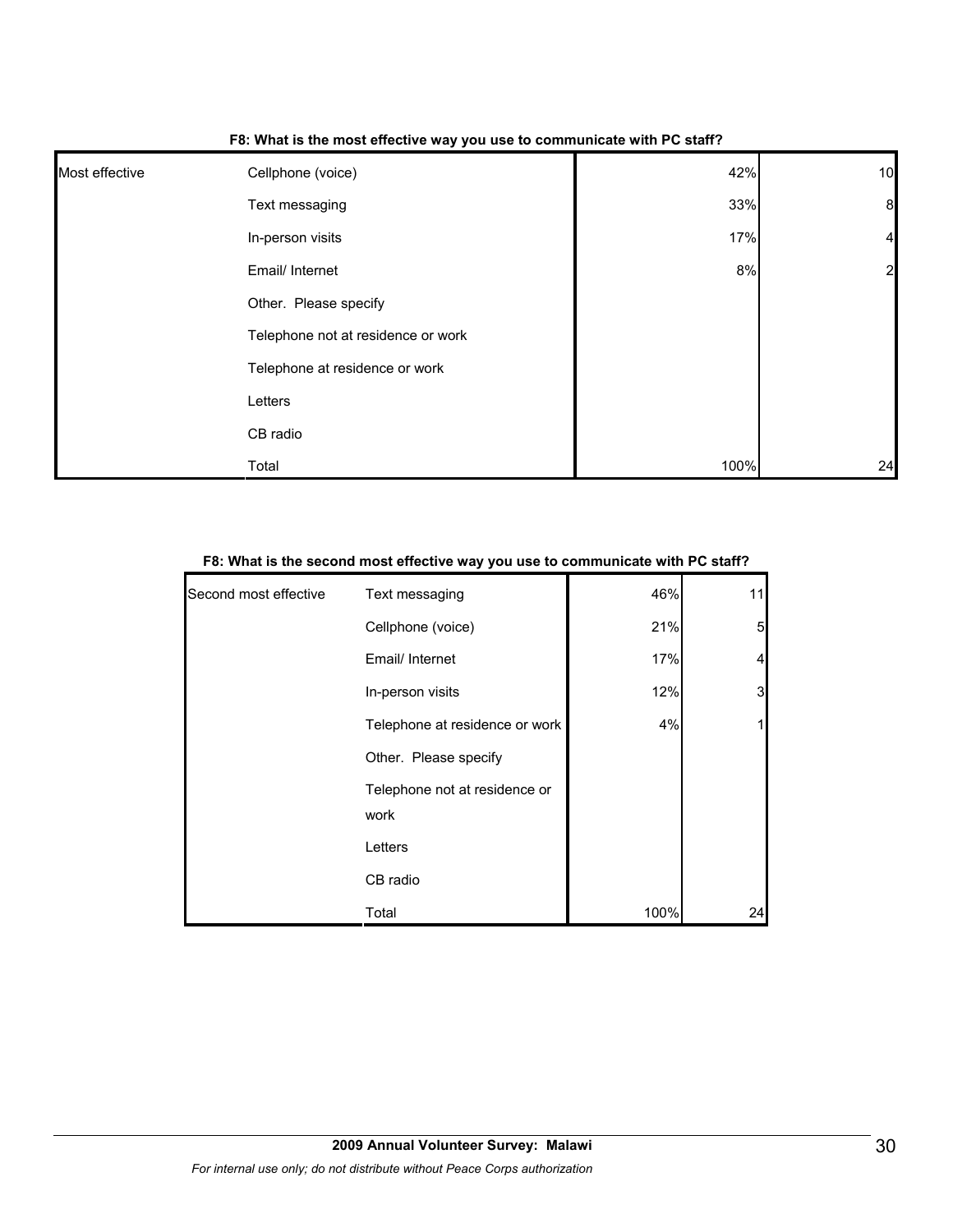| (C11_THREE) Third most | In-person visits                      | 33%  | 8  |
|------------------------|---------------------------------------|------|----|
| effective              | Email/ Internet                       | 25%  | 6  |
|                        | Cellphone (voice)                     | 17%  | 4  |
|                        | Text messaging                        | 12%  | 3  |
|                        | Letters                               | 12%  | 3  |
|                        | Other. Please specify                 |      |    |
|                        | Telephone not at residence or<br>work |      |    |
|                        | Telephone at residence or work        |      |    |
|                        | CB radio                              |      |    |
|                        | Total                                 | 100% | 24 |

**F8: What is the third most effective way you use to communicate with PC staff?**

# **F9: How do you rate the effectiveness of your communication resources for contacting in-country PC staff?**

|     | Very poor | Poor | Adequate | Good | Excellent | $\tau$ otal |
|-----|-----------|------|----------|------|-----------|-------------|
| IF9 |           | 16%  | 24%      | 52%  | 8%        | 25          |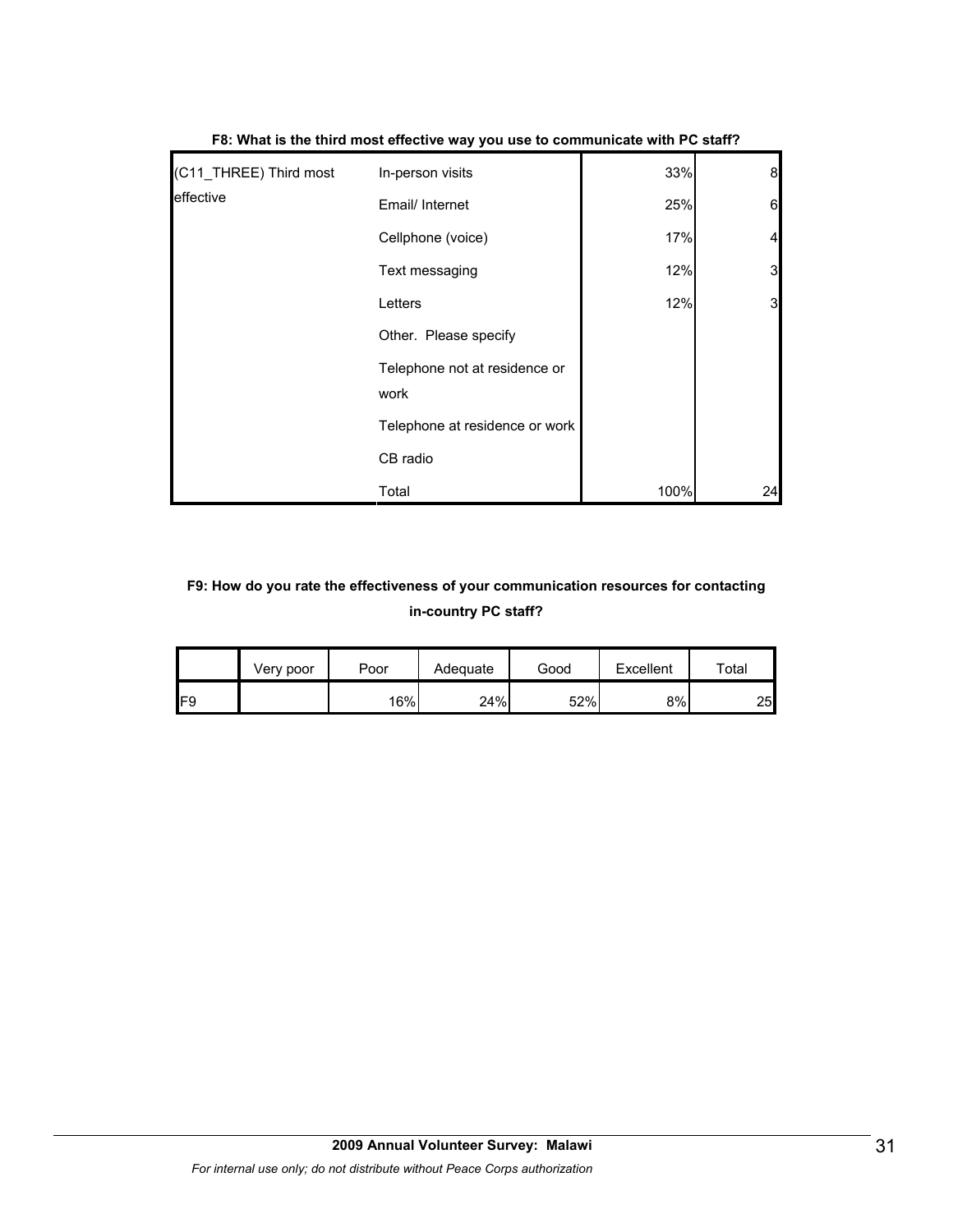# **G. Your Safety and Security**

*This section reports on how safe and informed about their safety Volunteers feel. Their experiences with reported and unreported crimes are summarized.* 

|                                                  | Not at All Safe | Often Safe | Adequately<br>Safe | <b>Usually Safe</b> | Very Safe | Total |
|--------------------------------------------------|-----------------|------------|--------------------|---------------------|-----------|-------|
| Where you live                                   | 4%              |            | 4%                 | 32%                 | 60%       | 25    |
| Where you work                                   | 4%              | 4%         | 4%                 | 12%                 | 75%       | 24    |
| When you travel in-country                       |                 | 8%         | 32%                | 56%                 | 4%        | 25    |
| City where main Peace Corps<br>office is located |                 | 12%        | 33%                | 46%                 | 8%        | 24    |

#### **G1: How safe do you feel...?**

| G2: Please indicate the number of times you experienced the following types of discrimination/harassment. |  |
|-----------------------------------------------------------------------------------------------------------|--|
|                                                                                                           |  |

|                    | Never  | Once  | 2-5 times | 6-10 times | 11-25 times | $26+$ times | Total |
|--------------------|--------|-------|-----------|------------|-------------|-------------|-------|
| Age                | 81.0%  |       | 14.3%     | 4.8%       |             |             | 21    |
| Anti-American      | 57.1%  | 28.6% | 9.5%      | 4.8%       |             |             | 21    |
| <b>Disability</b>  | 95.2%  |       |           |            | 4.8%        |             | 21    |
| Gender             | 59.1%  | 4.5%  |           | 4.5%       | 4.5%        | 27.3%       | 22    |
| Racial/color       | 45.5%  | 4.5%  | 9.1%      |            | 13.6%       | 27.3%       | 22    |
| Religious          | 76.2%  | 4.8%  | 9.5%      | 4.8%       |             | 4.8%        | 21    |
| Sexual (verbal)    | 61.9%  | 9.5%  | 14.3%     | 4.8%       | 4.8%        | 4.8%        | 21    |
| Sexual (physical)  | 95.0%  | 5.0%  |           |            |             |             | 20    |
| Sexual orientation | 100.0% |       |           |            |             |             | 19    |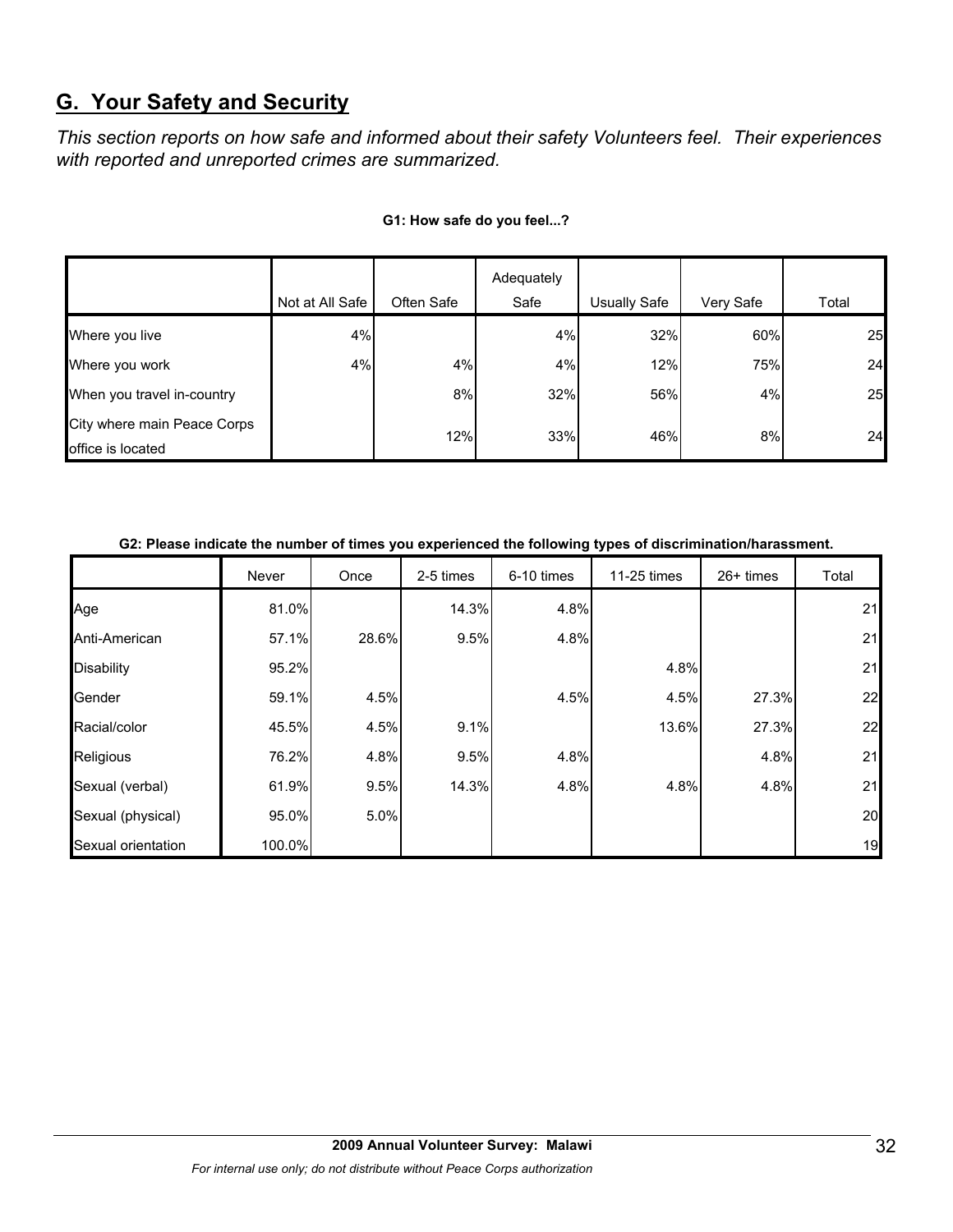|                    | Never  | Once   | 2-5 times | 6-10 times | 11-25 times | 26+ times | Total           |
|--------------------|--------|--------|-----------|------------|-------------|-----------|-----------------|
| Age                | 100.0% |        |           |            |             |           | 4               |
| Anti-American      | 88.9%  | 11.1%  |           |            |             |           | 9               |
| <b>Disability</b>  | 100.0% |        |           |            |             |           | 1               |
| Gender             | 71.4%  | 28.6%  |           |            |             |           | $\overline{7}$  |
| Racial/color       | 100.0% |        |           |            |             |           | 10              |
| Religious          | 100.0% |        |           |            |             |           | $5\overline{a}$ |
| Sexual (verbal)    | 80.0%  | 20.0%  |           |            |             |           | $5\overline{a}$ |
| Sexual (physical)  |        | 100.0% |           |            |             |           | $\mathbf{1}$    |
| Sexual orientation | 100.0% |        |           |            |             |           |                 |

#### **G2: Please indicate the number of times you reported discrimination/harassment events to PC.**

#### **G3: Please indicate the number of times you experienced the following types of crimes.**

|                    | Never  | Once  | 2-5 times | 6-10 times | 11-25 times | 26+ times | Total |
|--------------------|--------|-------|-----------|------------|-------------|-----------|-------|
| <b>Burglary</b>    | 77.3%  | 9.1%  | 9.1%      | 4.5%       |             |           | 22    |
| Theft              | 47.6%  | 19.0% | 33.3%     |            |             |           | 21    |
| Robbery            | 90.9%  | 9.1%  |           |            |             |           | 22    |
| Physical assault   | 90.5%  | 9.5%  |           |            |             |           | 21    |
| Aggravated assault | 95.2%  |       | 4.8%      |            |             |           | 21    |
| Sexual assault     | 90.5%  | 4.8%  | 4.8%      |            |             |           | 21    |
| Rape               | 100.0% |       |           |            |             |           | 21    |

## **G3: Please indicate the number of times you reported the following crimes to Peace Corps.**

|                    | Never  | Once  | 2-5 times | 6-10 times | 11-25 times | 26+ times | Total           |
|--------------------|--------|-------|-----------|------------|-------------|-----------|-----------------|
| <b>Burglary</b>    | 40.0%  | 60.0% |           |            |             |           | $5\overline{a}$ |
| Theft              | 63.6%  | 27.3% | 9.1%      |            |             |           | 11              |
| Robbery            | 50.0%  | 50.0% |           |            |             |           | $\overline{2}$  |
| Physical assault   | 100.0% |       |           |            |             |           | 3               |
| Aggravated assault | 100.0% |       |           |            |             |           | 1               |
| Sexual assault     | 100.0% |       |           |            |             |           | $\mathbf{2}$    |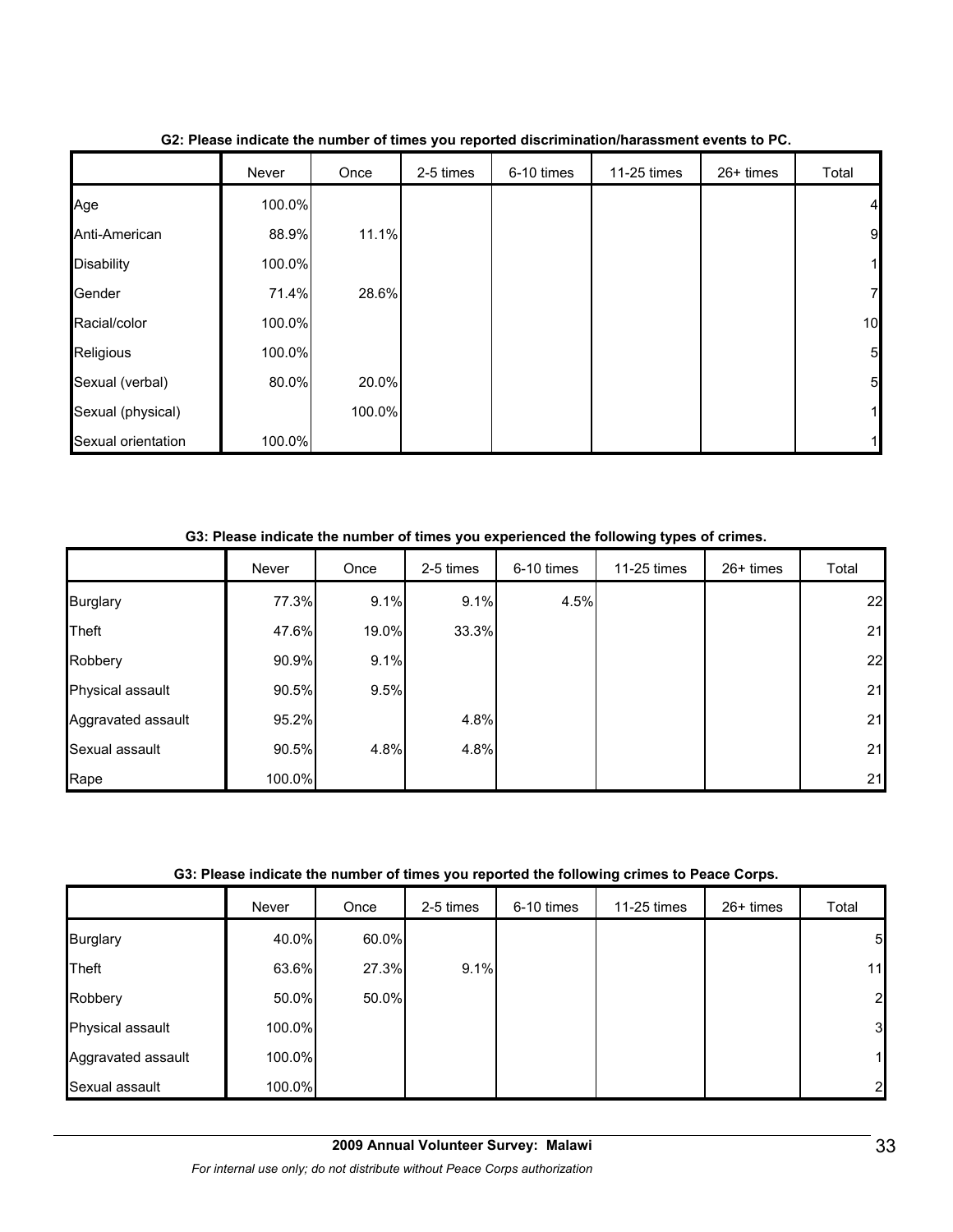|            |                                                             | PCV Responses | % Reason Not Rptd | <b>Total PCVs</b><br>Responding |
|------------|-------------------------------------------------------------|---------------|-------------------|---------------------------------|
| \$NoRpBurg | I did not think the PC could help                           |               | 33%               |                                 |
|            | I believed it could result in<br>changing sites             |               | 33%               |                                 |
|            | I felt it was too minor or common<br>to report              |               | 33%               |                                 |
|            | Concerns of a possible breach in<br>confidentiality         |               |                   |                                 |
|            | Reporting might result in<br>disciplinary action against me |               |                   |                                 |
|            | It might hurt my relationship with<br>the community         |               |                   |                                 |
|            | Other                                                       |               |                   |                                 |
|            | Total                                                       |               |                   | 3                               |

#### **G4a: If you did not report your experience with burglary, please your reason(s) for not reporting.**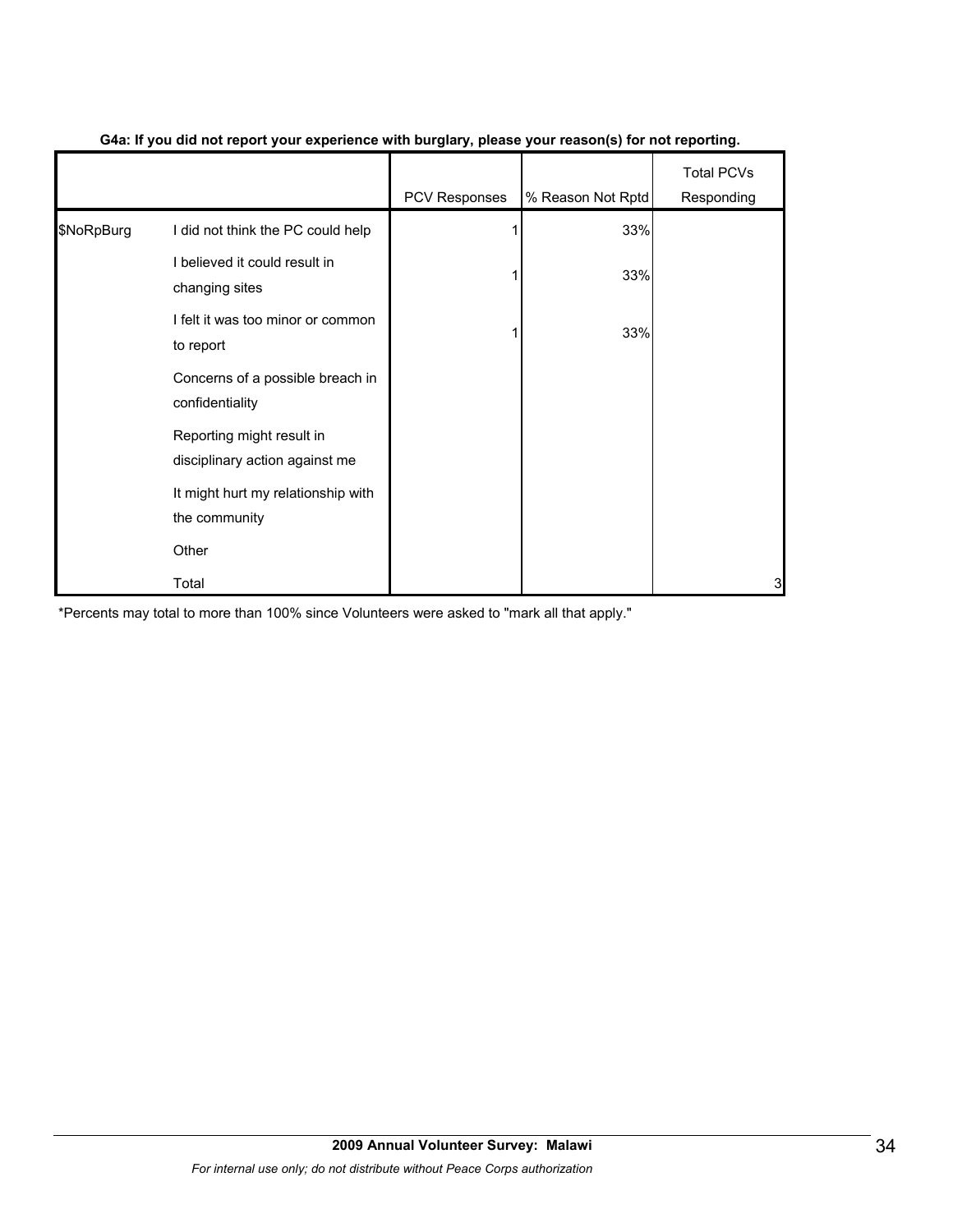|             |                                                                                     | - 1           | $\mathbf{v}$      |                                 |
|-------------|-------------------------------------------------------------------------------------|---------------|-------------------|---------------------------------|
|             |                                                                                     | PCV Responses | % Reason Not Rptd | <b>Total PCVs</b><br>Responding |
| \$NoRpTheft | I felt it was too minor or common to<br>report<br>I did not think the PC could help | 6<br>3        | 75%<br>38%        |                                 |
|             | I believed it could result in changing<br>sites                                     |               |                   |                                 |
|             | Concerns of a possible breach in<br>confidentiality                                 |               |                   |                                 |
|             | Reporting might result in disciplinary<br>action against me                         |               |                   |                                 |
|             | It might hurt my relationship with the<br>community                                 |               |                   |                                 |
|             | Other                                                                               |               |                   |                                 |
|             | Total                                                                               |               |                   | 8                               |

#### **G4b: If you did not report your experience with theft, please your reason(s) for not reporting.**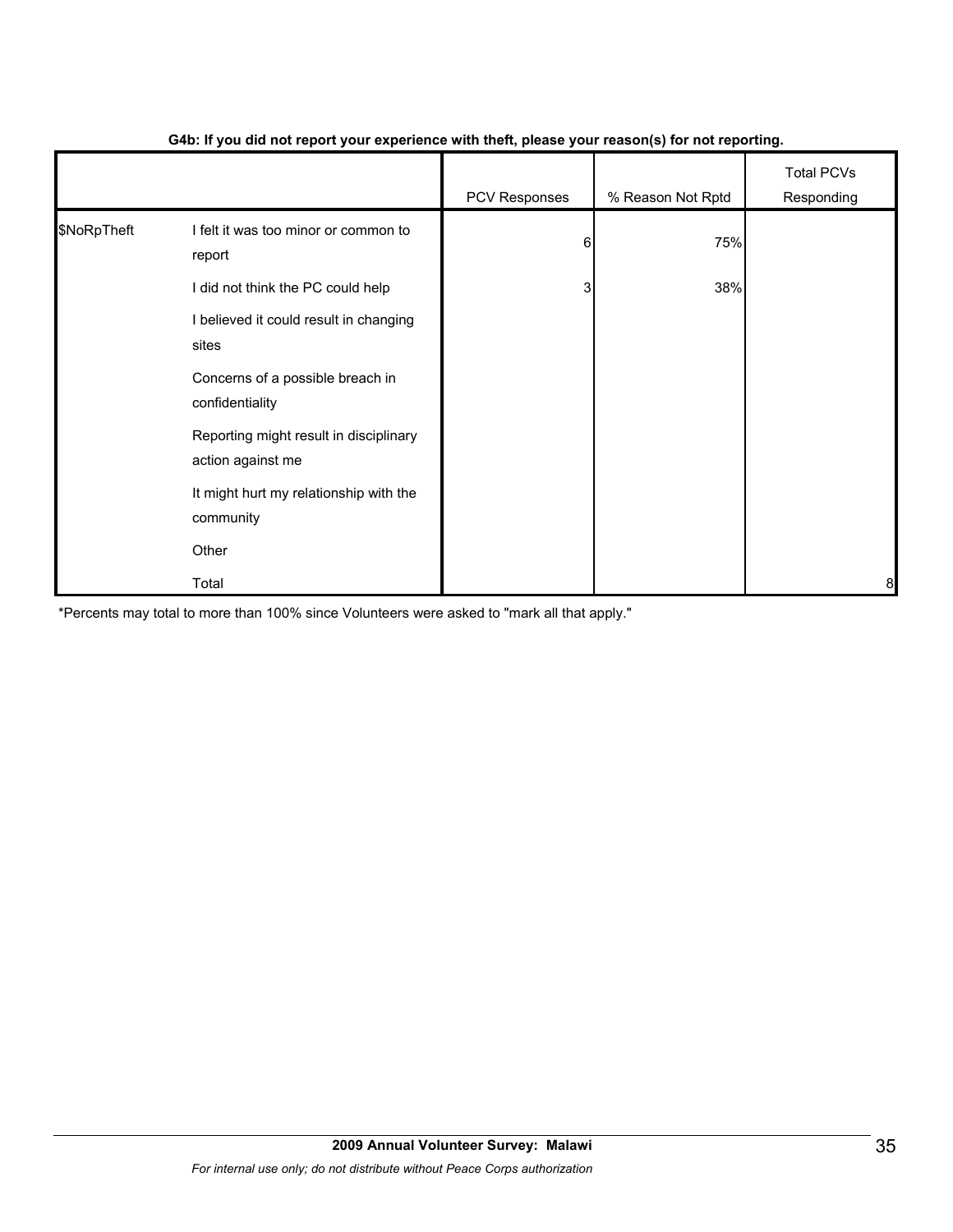|            |                                                             | <b>PCV Responses</b> | % Reason Not<br>Rptd | <b>Total PCVs</b><br>Responding |
|------------|-------------------------------------------------------------|----------------------|----------------------|---------------------------------|
| \$NoRpRobb | Reporting might result in<br>disciplinary action against me |                      | 100%                 |                                 |
|            | I did not think the PC could help                           |                      |                      |                                 |
|            | I believed it could result in<br>changing sites             |                      |                      |                                 |
|            | I felt it was too minor or<br>common to report              |                      |                      |                                 |
|            | Concerns of a possible breach<br>in confidentiality         |                      |                      |                                 |
|            | It might hurt my relationship<br>with the community         |                      |                      |                                 |
|            | Other                                                       |                      |                      |                                 |
|            | Total                                                       |                      |                      |                                 |

## **G4c: If you did not report your experience with robbery, please your reason(s) for not reporting.**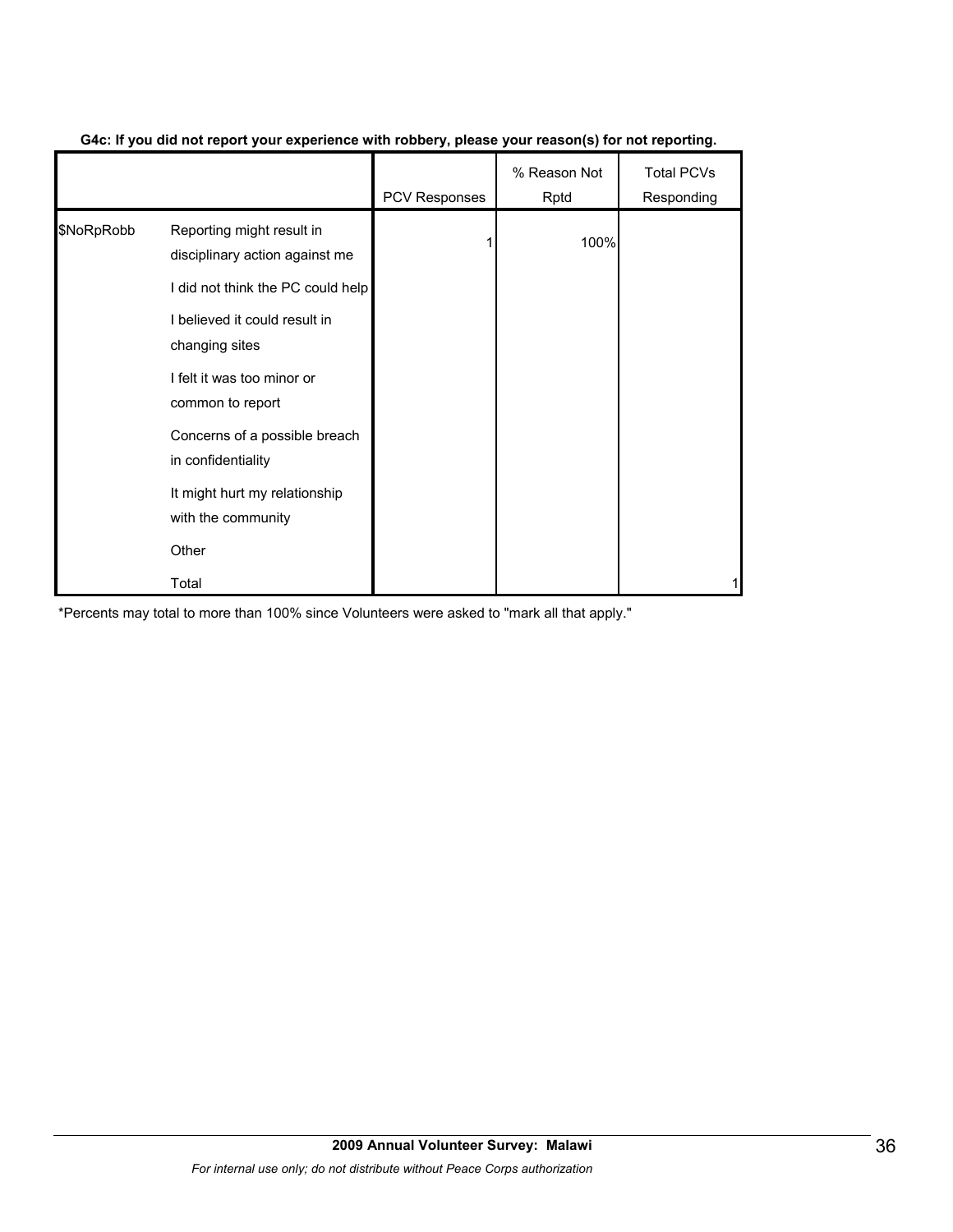|            |                                                             | reporting.    |                      |                                 |
|------------|-------------------------------------------------------------|---------------|----------------------|---------------------------------|
|            |                                                             | PCV Responses | % Reason Not<br>Rptd | <b>Total PCVs</b><br>Responding |
| \$NoRpPhAs | I felt it was too minor or<br>common to report              |               | 50%                  |                                 |
|            | Reporting might result in<br>disciplinary action against me |               | 50%                  |                                 |
|            | I did not think the PC could help                           |               |                      |                                 |
|            | I believed it could result in<br>changing sites             |               |                      |                                 |
|            | Concerns of a possible breach<br>in confidentiality         |               |                      |                                 |
|            | It might hurt my relationship<br>with the community         |               |                      |                                 |
|            | Other                                                       |               |                      |                                 |
|            | Total                                                       |               |                      | 2                               |

#### **G4d: If you did not report your experience with physical assault, please your reason(s) for not reporting.**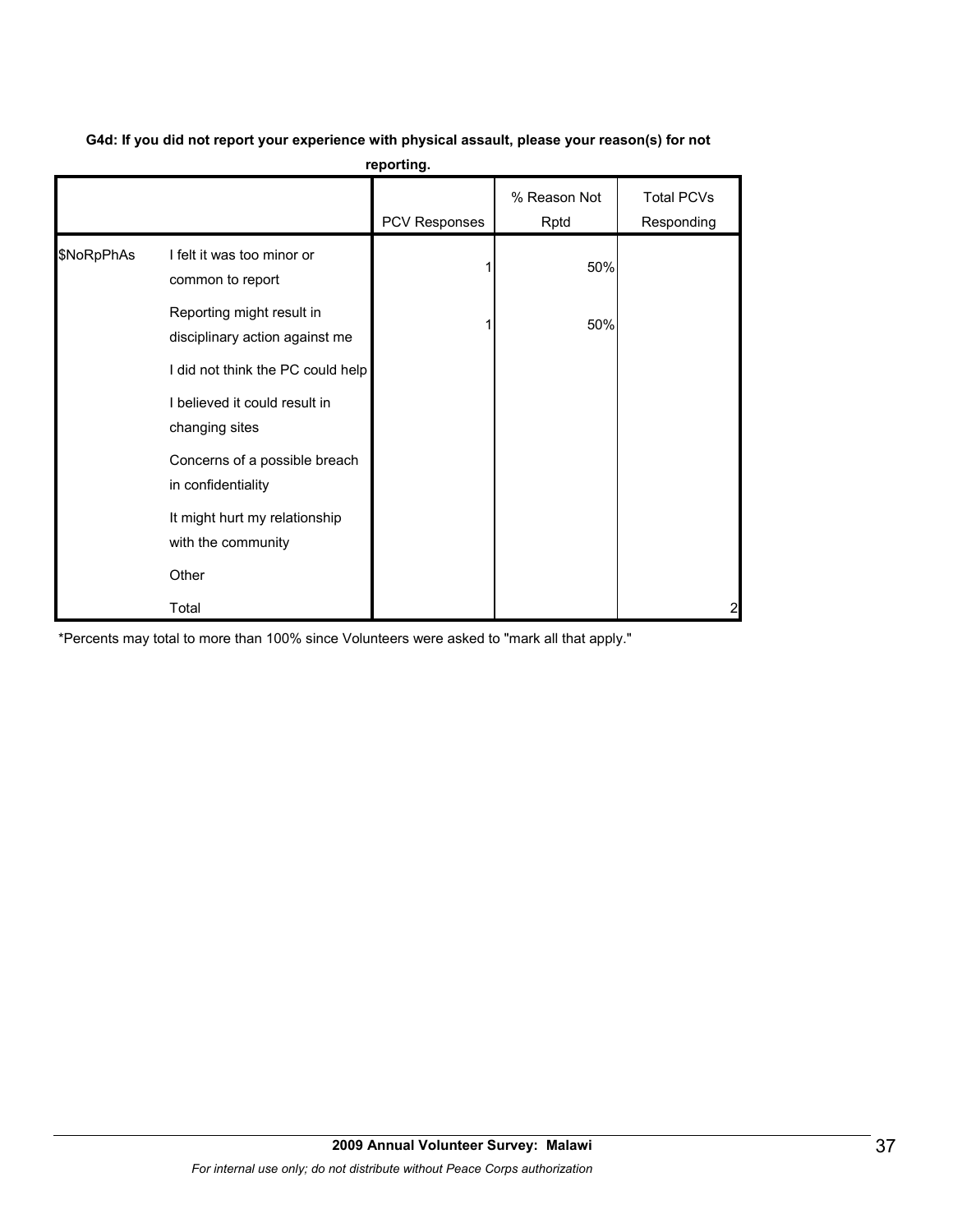# **G4: If you did not report your experience with aggravated assault, please your reason(s) for not**

**reporting.**

|            |                                                             | <b>PCV Responses</b> | % Reason Not<br>Rptd | <b>Total PCVs</b><br>Responding |
|------------|-------------------------------------------------------------|----------------------|----------------------|---------------------------------|
| \$NoRpAgAs | I did not think the PC could help                           |                      |                      |                                 |
|            | I believed it could result in<br>changing sites             |                      |                      |                                 |
|            | I felt it was too minor or<br>common to report              |                      |                      |                                 |
|            | Concerns of a possible breach<br>in confidentiality         |                      |                      |                                 |
|            | Reporting might result in<br>disciplinary action against me |                      |                      |                                 |
|            | It might hurt my relationship<br>with the community         |                      |                      |                                 |
|            | Other                                                       |                      |                      |                                 |
|            | Total                                                       |                      |                      |                                 |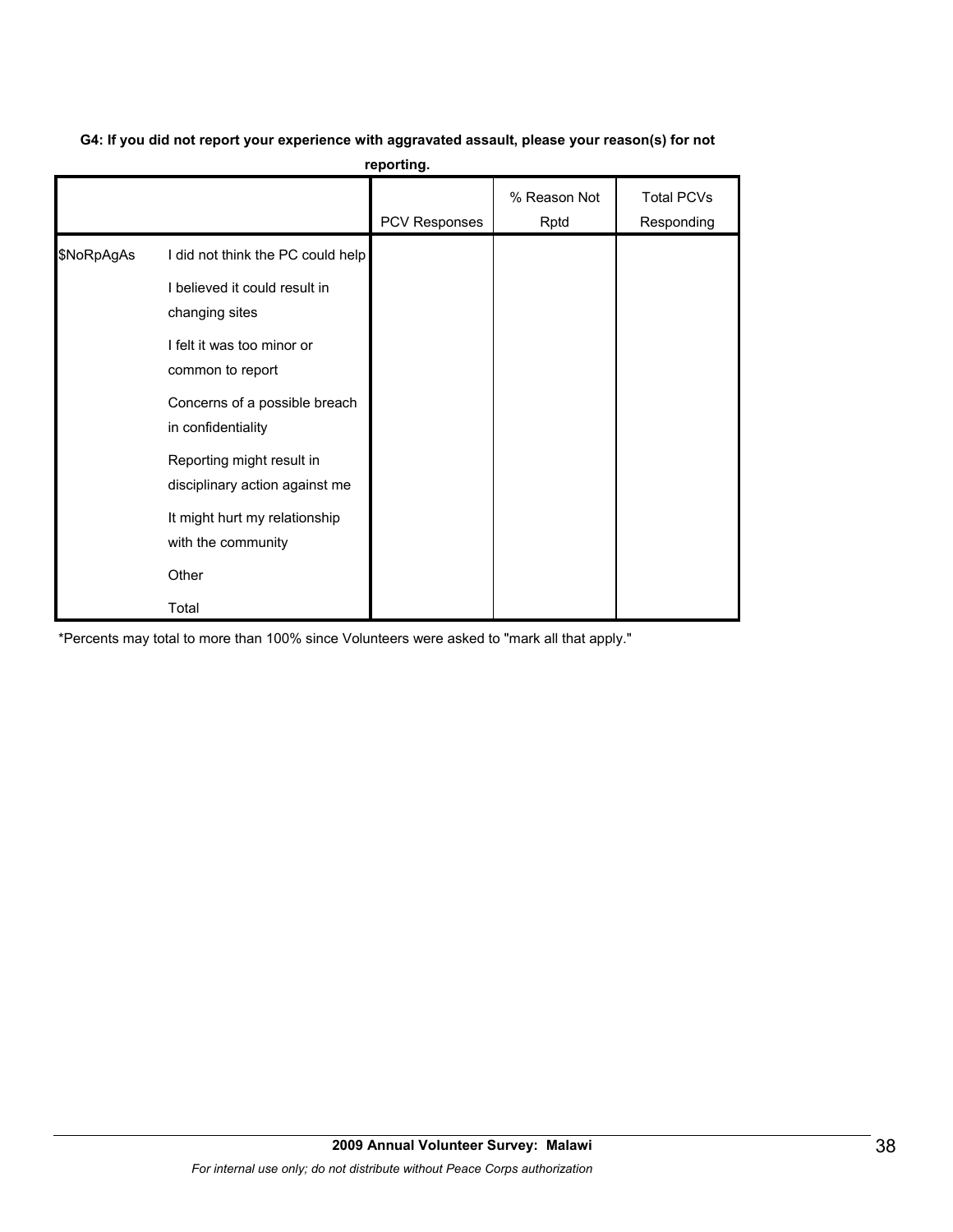|            |                                                                                     | reporting.    |                      |                                 |
|------------|-------------------------------------------------------------------------------------|---------------|----------------------|---------------------------------|
|            |                                                                                     | PCV Responses | % Reason Not<br>Rptd | <b>Total PCVs</b><br>Responding |
| \$NoRpSxAs | I felt it was too minor or<br>common to report<br>I did not think the PC could help |               | 100%                 |                                 |
|            | I believed it could result in<br>changing sites                                     |               |                      |                                 |
|            | Concerns of a possible breach<br>in confidentiality                                 |               |                      |                                 |
|            | Reporting might result in<br>disciplinary action against me                         |               |                      |                                 |
|            | It might hurt my relationship<br>with the community                                 |               |                      |                                 |
|            | Other                                                                               |               |                      |                                 |
|            | Total                                                                               |               |                      | 1                               |

# **G4e: If you did not report your experience with sexual assault, please your reason(s) for not**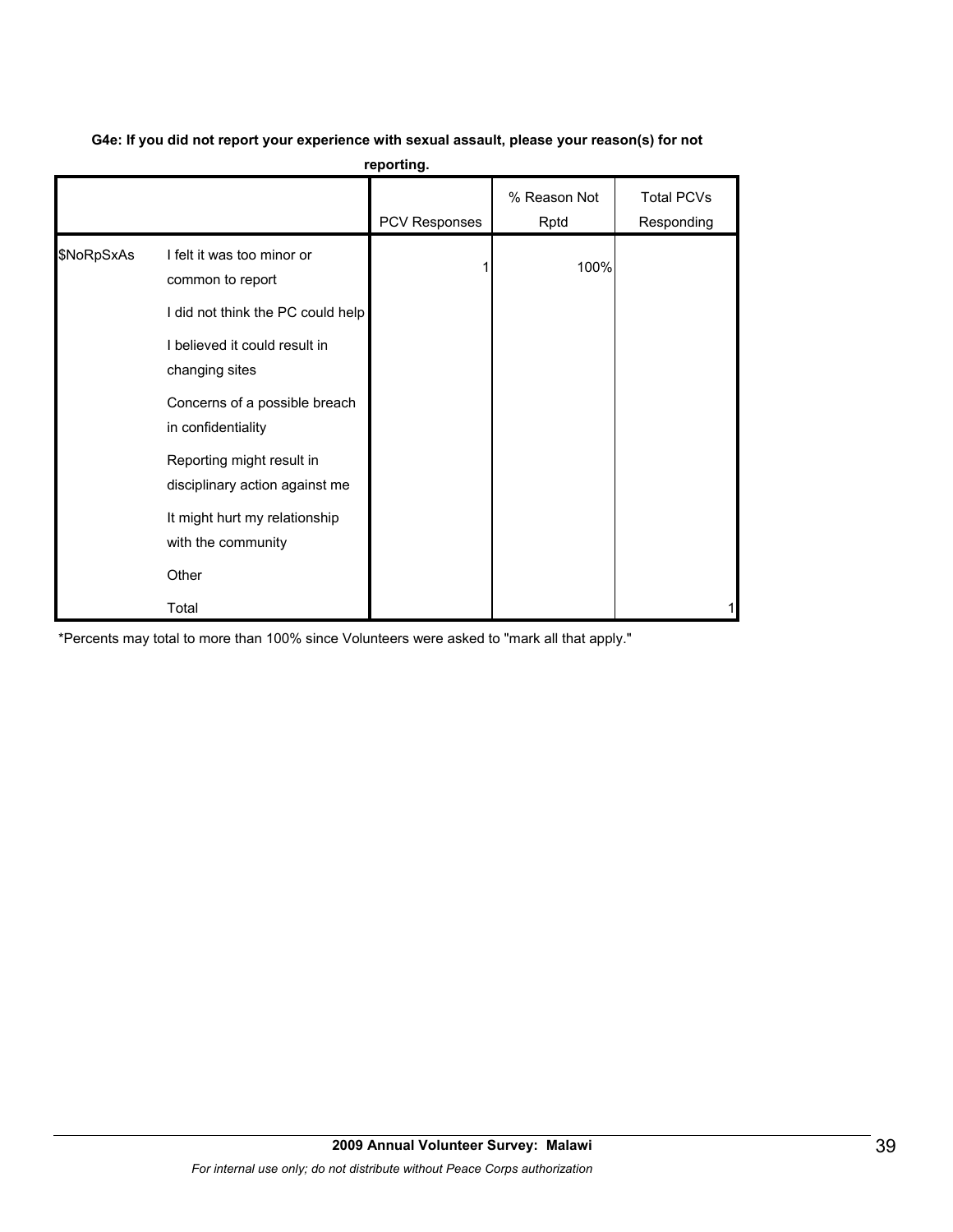|            |                                                             | PCV Responses | % Reason Not<br>Rptd | <b>Total PCVs</b><br>Responding |
|------------|-------------------------------------------------------------|---------------|----------------------|---------------------------------|
| \$NoRpRape | I did not think the PC could help                           |               |                      |                                 |
|            | I believed it could result in<br>changing sites             |               |                      |                                 |
|            | I felt it was too minor or<br>common to report              |               |                      |                                 |
|            | Concerns of a possible breach<br>in confidentiality         |               |                      |                                 |
|            | Reporting might result in<br>disciplinary action against me |               |                      |                                 |
|            | It might hurt my relationship<br>with the community         |               |                      |                                 |
|            | Other                                                       |               |                      |                                 |
|            | Total                                                       |               |                      |                                 |

#### **G4f: If you did not report your experience with rape, please your reason(s) for not reporting.**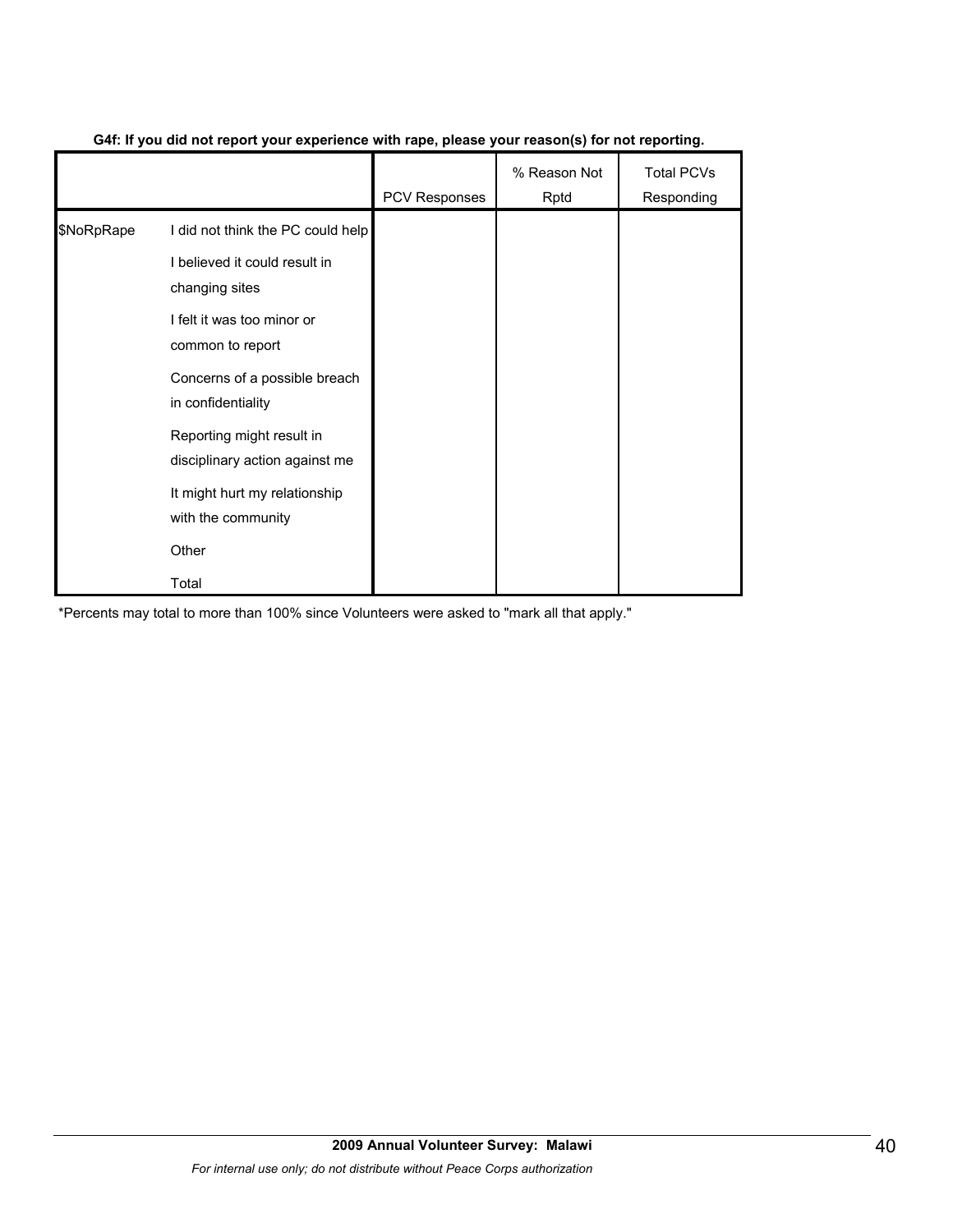# **H. Volunteers Working in HIV/AIDS**

*This section reports Volunteers' involvement in HIV/AIDS and their perceived effectiveness of their HIV/AIDS related activities.* 

|                 |                  |                  | Involved in       |                    |       |
|-----------------|------------------|------------------|-------------------|--------------------|-------|
|                 |                  | HIV/AIDS work is | HIV/AIDS efforts, |                    |       |
|                 | HIV/AIDS work is | part of my       | not               | Not involved in    |       |
|                 | my primary       | secondary        | primary/secondary | any HIV/AIDS       |       |
|                 | assignment.      | activities.      | work              | related activities | Total |
| IH <sub>1</sub> | 13%              | 48%              | 26%               | 13%                | 23    |

## **H1: Which of the following best describes your involvement in HIV/AIDS activities?**

#### **H2: How well has PC training prepared you to undertake your HIV/AIDS activities?**

|                 | Not at all | Poorly | Adequately | Well | Very well | <b>NA</b> | Total   |
|-----------------|------------|--------|------------|------|-----------|-----------|---------|
| IH <sub>2</sub> |            | 10%    | 33%        | 38%  | 19%       |           | 21<br>∼ |

# **H3: In working with HC individuals or groups, how would you rate the effectiveness of your specific HIV/AIDS activities? (Including the "Don't Know" responses)**

|     | Seldom effective | Sometimes<br>effective | Often effective | Almost always<br>effective | Don't know | Total |
|-----|------------------|------------------------|-----------------|----------------------------|------------|-------|
| IH3 | 5%               | 29%                    | 43%             |                            | 24%        | 21    |

# **H3: In working with HC individuals or groups, how would you rate the effectiveness of your specific HIV/AIDS activities? (Excluding the "Don't Know" responses)**

|                | Seldom effective | Sometimes<br>effective | Often effective | Almost always<br>effective | Total |
|----------------|------------------|------------------------|-----------------|----------------------------|-------|
| H <sub>3</sub> | 6%               | 38%                    | 56%             |                            | 16    |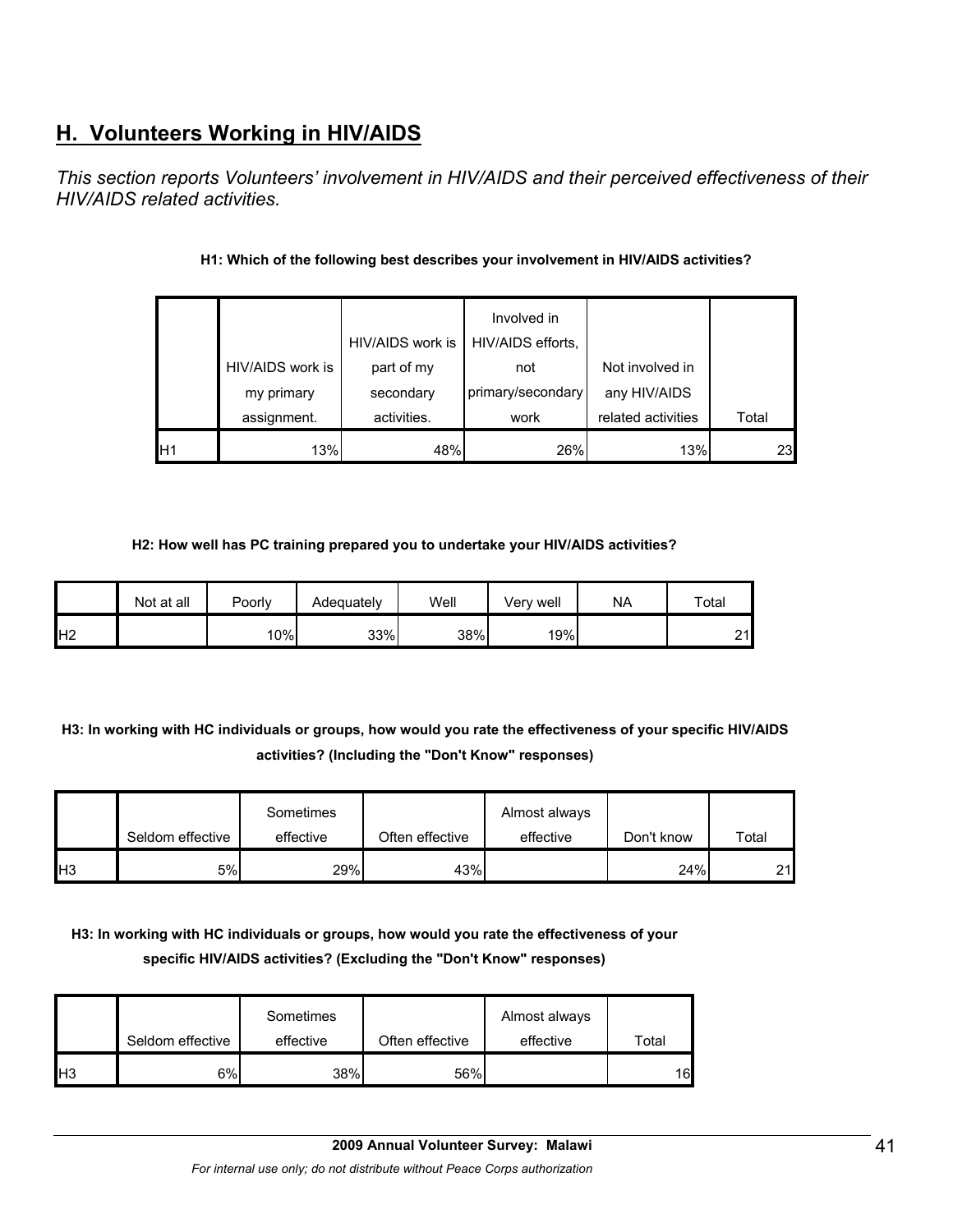# **I. Your Life in the Peace Corps**

*This section reports on Volunteers' descriptions of and adjustments to their living conditions, including stress factors and how Volunteers cope with stress.* 

|    |                      | Yes, I lived with a  |                |                  |       |
|----|----------------------|----------------------|----------------|------------------|-------|
|    | Never lived with a   | host country         | Yes, in my     | Yes, both during |       |
|    | host country         | individual or family | community (not | PST and later in |       |
|    | individual or family | only                 | during PST).   | my community.    | Total |
| 11 | 4%                   | 60%                  | 8%             | 28%              | 25    |

#### **I1: Have you lived with a host country individual or family?**

#### **I2: How often do you interact with HCNs in community/family social events?**

|    |       | Several times a |        | Several times a |         | Less than once a |       |
|----|-------|-----------------|--------|-----------------|---------|------------------|-------|
|    | Dailv | week            | Weekly | month           | Monthly | month            | Total |
| 12 | 46%   | $7\%$           | 21%    | 8%              | 8%      |                  | 24    |

# **I3: How well can you communicate in the language used by most people in your community?**

|     | Not at all | Poorly | Adequately | Well | Verv well | $\tau$ otal |
|-----|------------|--------|------------|------|-----------|-------------|
| 113 |            | 7%     | 46%        | 25%  | 12%       | 24          |

#### **I4: Do you have the following at your worksite?**

|               | Never | Sometimes or<br>more often | Total |
|---------------|-------|----------------------------|-------|
| Electricity   | 57%   | 43%                        | 23I   |
| Running water | 82%   | 18%                        | 221   |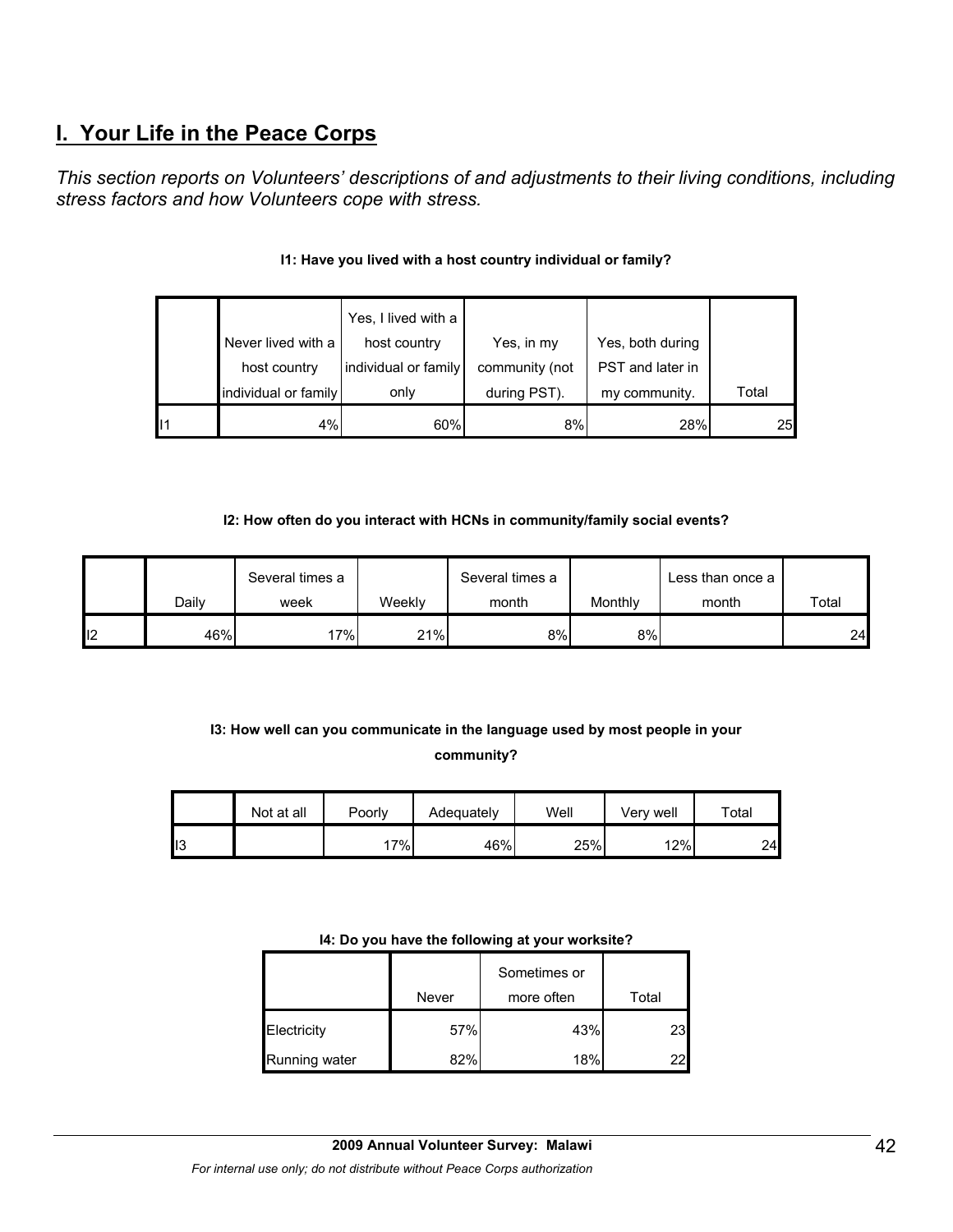#### **I4: Do you have the following at your residence?**

|               | Never | Sometimes or more often | Total |  |
|---------------|-------|-------------------------|-------|--|
| Electricity   | 81%   | 19%                     | 21    |  |
| Running water | 90%   | 10%                     | 21    |  |

## **I5: How well do your PC experiences match the expectations you had before you became a Volunteer?**

|     | Not at all | Minimally | Moderately | Considerably | Exceptionally | $\tau$ otal |
|-----|------------|-----------|------------|--------------|---------------|-------------|
| ll5 |            | 4%        | 21%        | 62%          | 12%           | 24          |

#### **I7: To what extent do the following create stress and/or emotional health issues for you?**

|                              | Not at all<br>stressful 1 | $\overline{2}$ | $\mathbf{3}$ | 4   | Exceptionally<br>stressful 5 | <b>NA</b> | Total |
|------------------------------|---------------------------|----------------|--------------|-----|------------------------------|-----------|-------|
| <b>Cultural issues</b>       | 9%                        | 32%            | 32%          | 23% | 5%                           |           | 22    |
| Dealing with violence in     |                           |                |              |     |                              |           |       |
| country (e.g., civil unrest, | 36%                       | 24%            | 8%           | 8%  | 8%                           | 16%       | 25    |
| domestic violence, corporal  |                           |                |              |     |                              |           |       |
| punishment)                  |                           |                |              |     |                              |           |       |
| Health/medical problems      | 17%                       | 33%            | 29%          | 17% | 4%                           |           | 24    |
| Issues including family,     | 12%                       | 24%            | 40%          | 20% | 4%                           |           | 25    |
| friends, loved ones in U.S.  |                           |                |              |     |                              |           |       |
| Isolation/loneliness         | 17%                       | 50%            | 17%          | 8%  | 8%                           |           | 24    |
| Local language               | 16%                       | 36%            | 32%          | 12% | 4%                           |           | 25    |
| Primary assignment           | 24%                       | 28%            | 16%          | 24% | 4%                           | 4%        | 25    |
| Romantic relationships in-   | 48%                       | 20%            | 12%          | 4%  | 8%                           | 8%        | 25    |
| country                      |                           |                |              |     |                              |           |       |
| Interactions with other      | 46%                       | 42%            | 4%           | 8%  |                              |           | 24    |
| Volunteers                   |                           |                |              |     |                              |           |       |
| Interactions with PC Staff   | 42%                       | 33%            | 12%          | 4%  | 8%                           |           | 24    |
| Safety and security          | 32%                       | 44%            | 12%          | 4%  | 8%                           |           | 25    |
| Other: Please specify below  |                           |                |              |     | 33%                          | 67%       | 3     |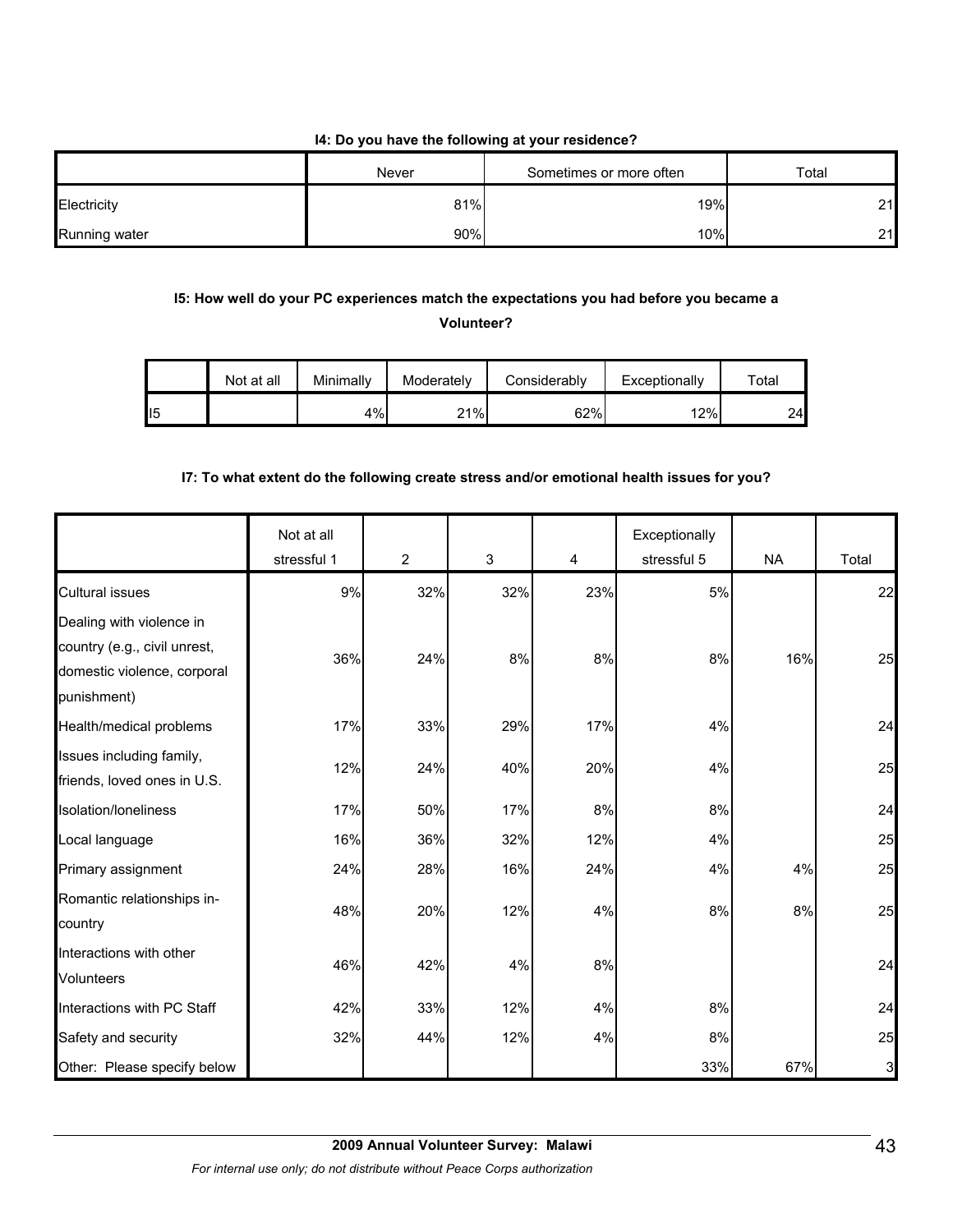|                |                                               | <b>PCV Responses</b>    | % Using This Stress<br>Reducer | <b>Total PCVs</b><br>Responding |
|----------------|-----------------------------------------------|-------------------------|--------------------------------|---------------------------------|
| \$18LessStress | Pursue personal hobbies                       | 22                      | 88%                            |                                 |
|                | Talk with friends and family in US            | 21                      | 84%                            |                                 |
|                | Get involved in other projects                | 19                      | 76%                            |                                 |
|                | Leave the community for a time                | 19                      | 76%                            |                                 |
|                | Talk with PCVs outside my community           | 18                      | 72%                            |                                 |
|                | Talk with co-workers or friends (not<br>PCVs) | 16                      | 64%                            |                                 |
|                | Do sports                                     | 16                      | 64%                            |                                 |
|                | Talk with PCVs in my community                | 14                      | 56%                            |                                 |
|                | Talk with PC in-country staff                 | 9                       | 36%                            |                                 |
|                | Meditate                                      | 8                       | 32%                            |                                 |
|                | Pray                                          | 7                       | 28%                            |                                 |
|                | Talk with my host family                      | 5                       | 20%                            |                                 |
|                | Do other activity (specify)                   | 4                       | 16%                            |                                 |
|                | Talk with Office of Special Services<br>staff | $\overline{\mathbf{c}}$ | 8%                             |                                 |
|                | Total                                         |                         |                                | 25                              |

#### **I8: Please mark all of the typical ways in which you cope with stress.**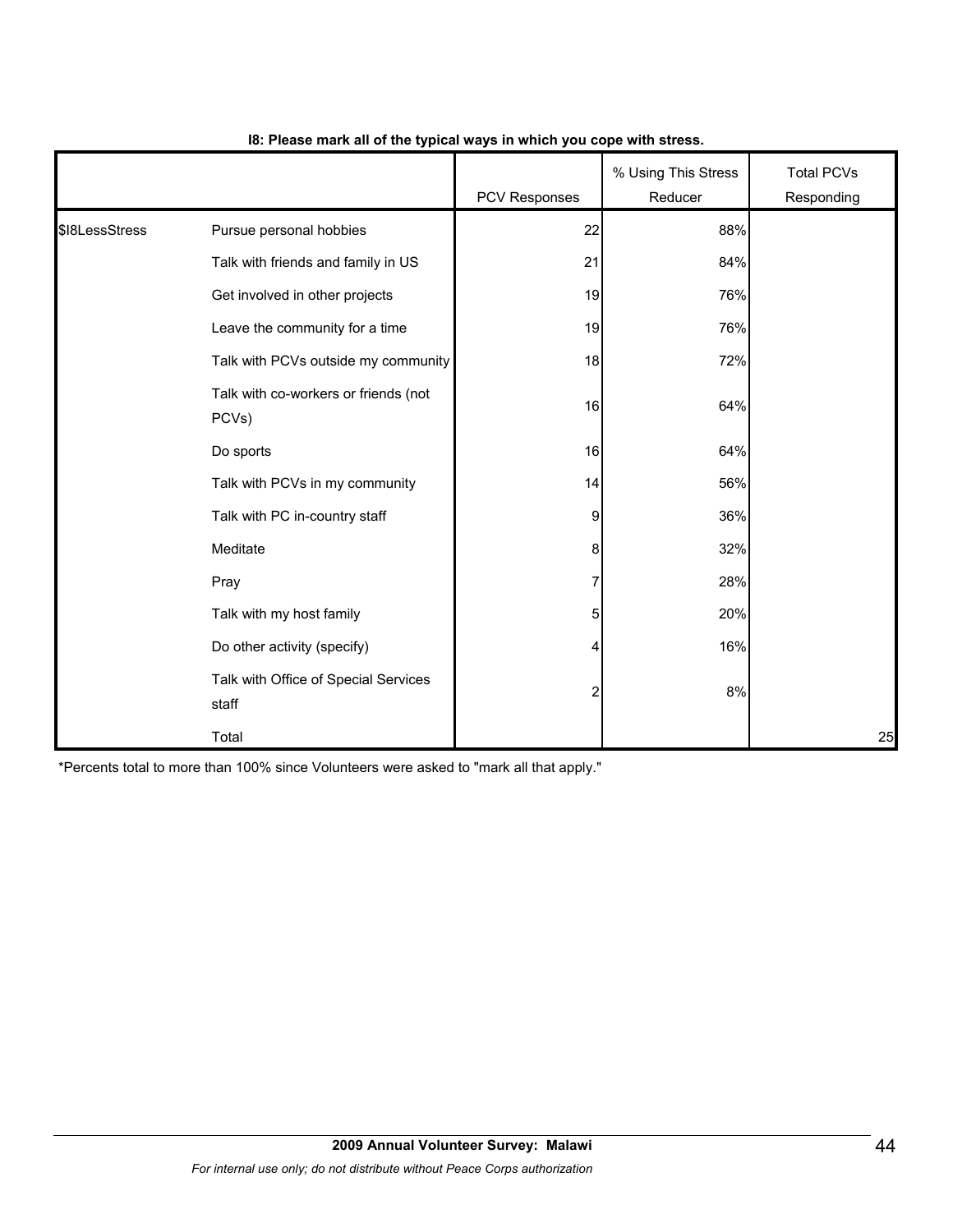# Percent Number I8.OTHRS.TEXT Total 26 Open-ended results. Non-responsive to request.

#### **I8: Others I talk with to reduce stress**

#### **I8: Other activities to reduce stress**

| <b>18.OTHRACT.TEXT2</b> | Open-ended results. Non-responsive to request. | Percent | Number |  |
|-------------------------|------------------------------------------------|---------|--------|--|
|                         | Total                                          | 100%    | 26     |  |

## **I8: When asked about ways of coping with stress, Volunteers**

#### **who answered "No stress"**

|                    | No   | Yes, I have no<br>stress | Total |
|--------------------|------|--------------------------|-------|
| <b>I8.NOSTRESS</b> | 100% |                          | าค    |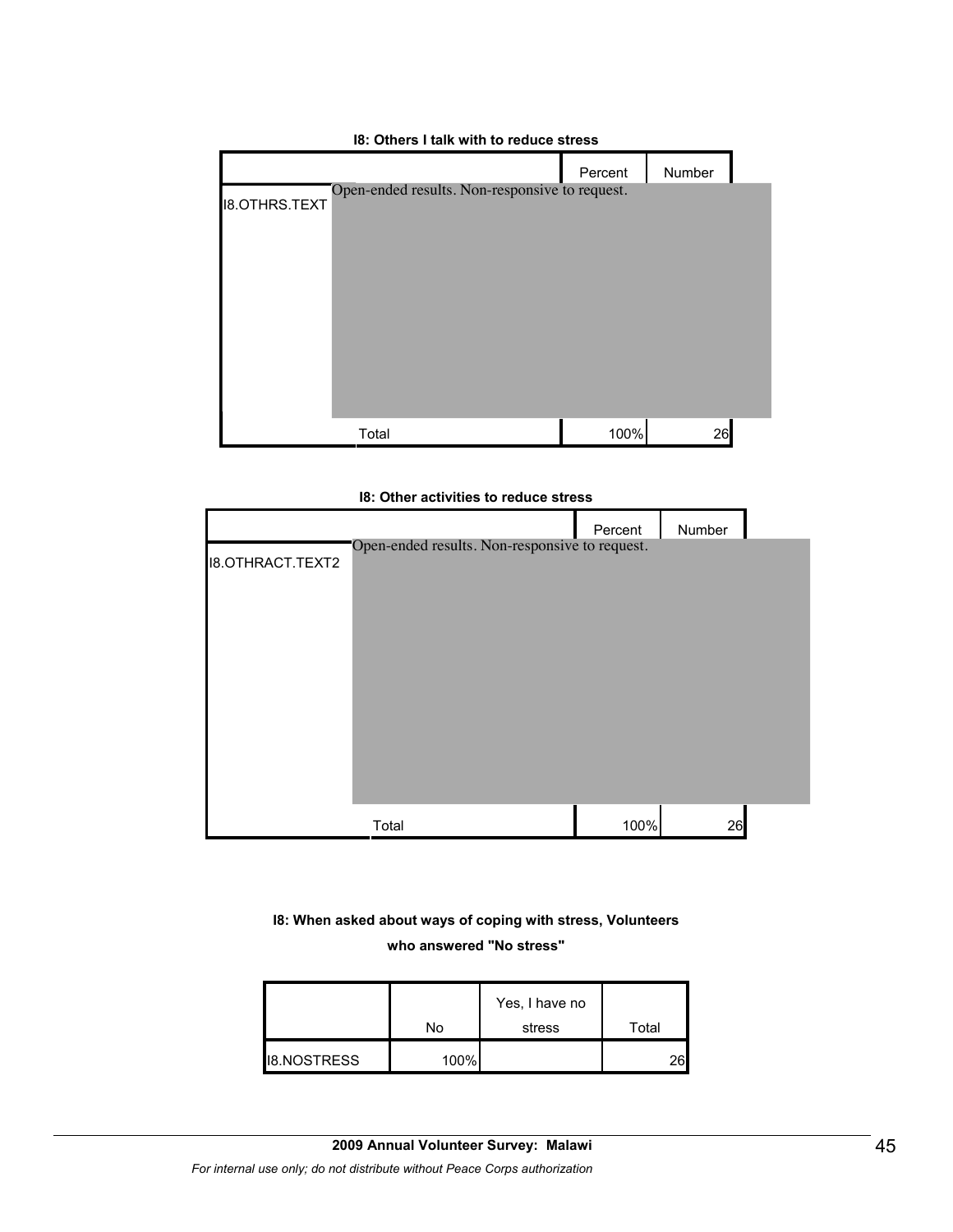# **J. Overall Assessment of Peace Corps Service**

*This section reports Volunteers' level of satisfaction with their Peace Corps service and their expectations about completing their service.* 

|     | Not at all | Minimally | Moderately | Considerablv | Exceptionally | $\tau$ otal |
|-----|------------|-----------|------------|--------------|---------------|-------------|
| J1A |            |           | 8%         | 33%          | 58%           | 24          |

**J1a: How personally rewarding do you find your overall Peace Corps service?**

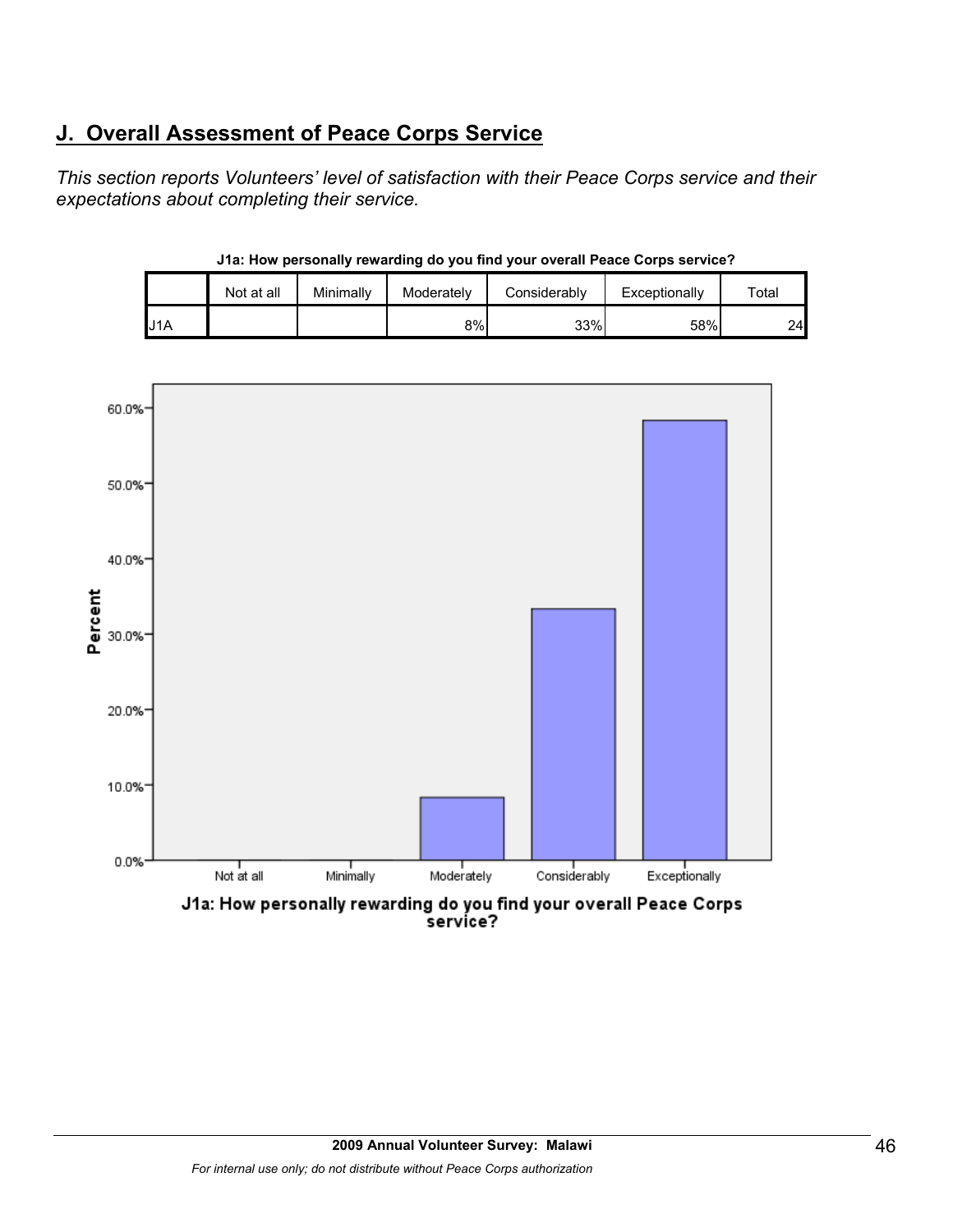|     | Not at all | Minimally | Moderately | Considerablv | Exceptionally | $\tau$ otal |
|-----|------------|-----------|------------|--------------|---------------|-------------|
| J1B |            | 8%        | 28%        | 40%          | 24%           | 25          |

**J1b: How personally rewarding do you find your community involvement?**



J1b: How personally rewarding do you find your community involvement?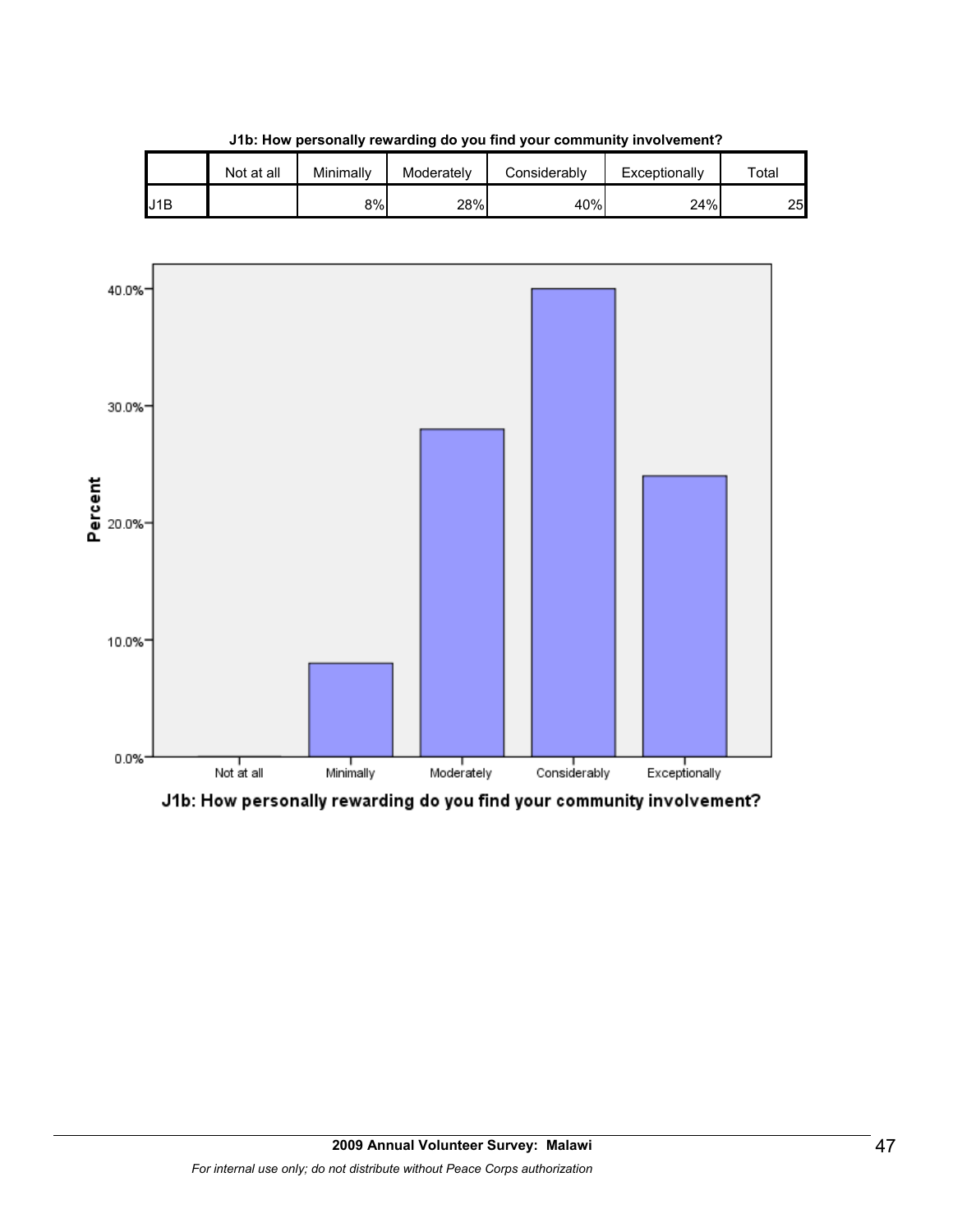|     | Not at all | Minimally | Moderately | Considerablv | Exceptionally | $\tau$ otal |
|-----|------------|-----------|------------|--------------|---------------|-------------|
| J1C |            | 4%        | 28%        | 36%          | 32%           | 25          |

**J1c: How personally rewarding do you find your experience with other Volunteers?**



J1c: How personally rewarding do you find your experience with other<br>Volunteers?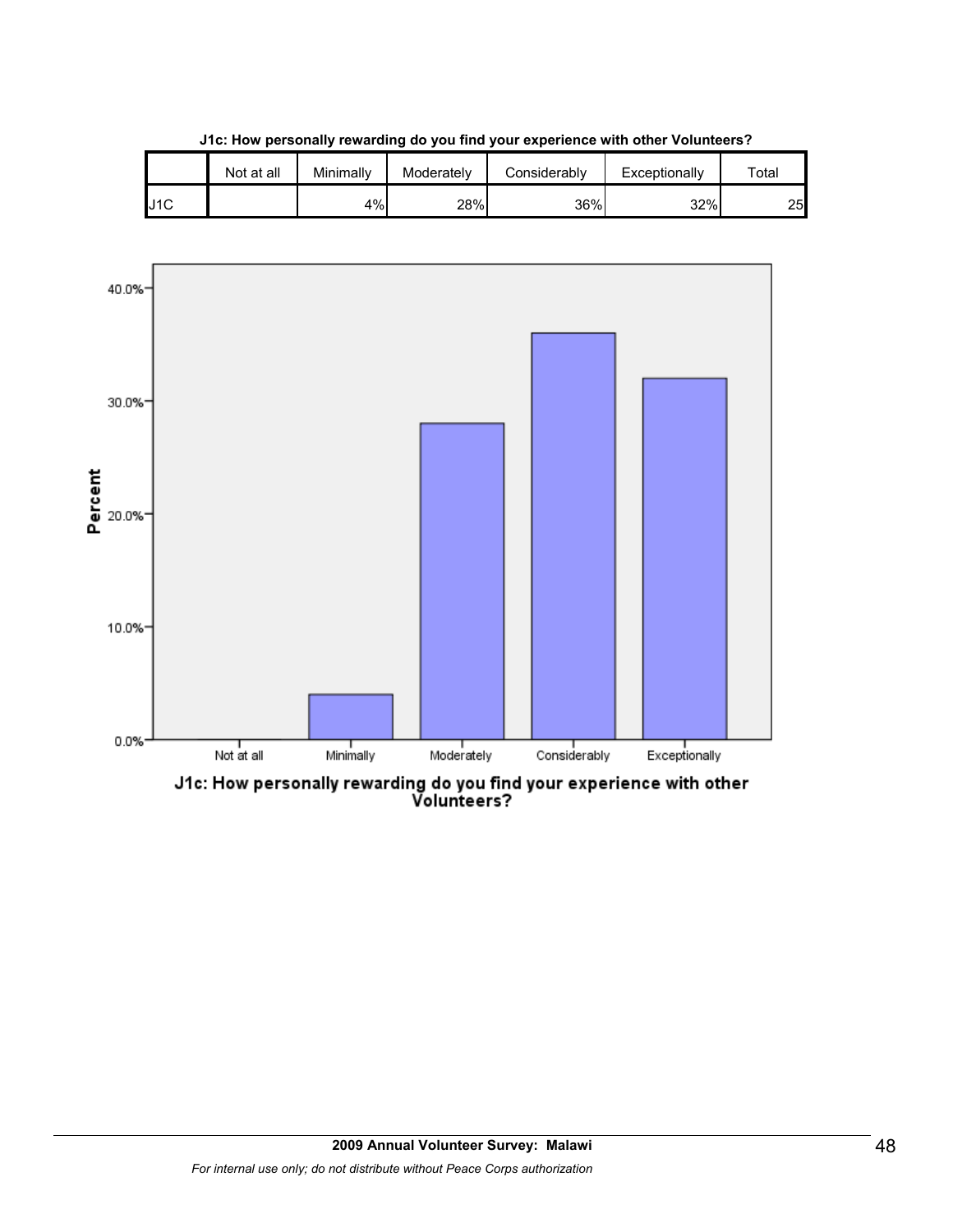

**J1d: How personally rewarding do you find your work with counterparts/community partners?**

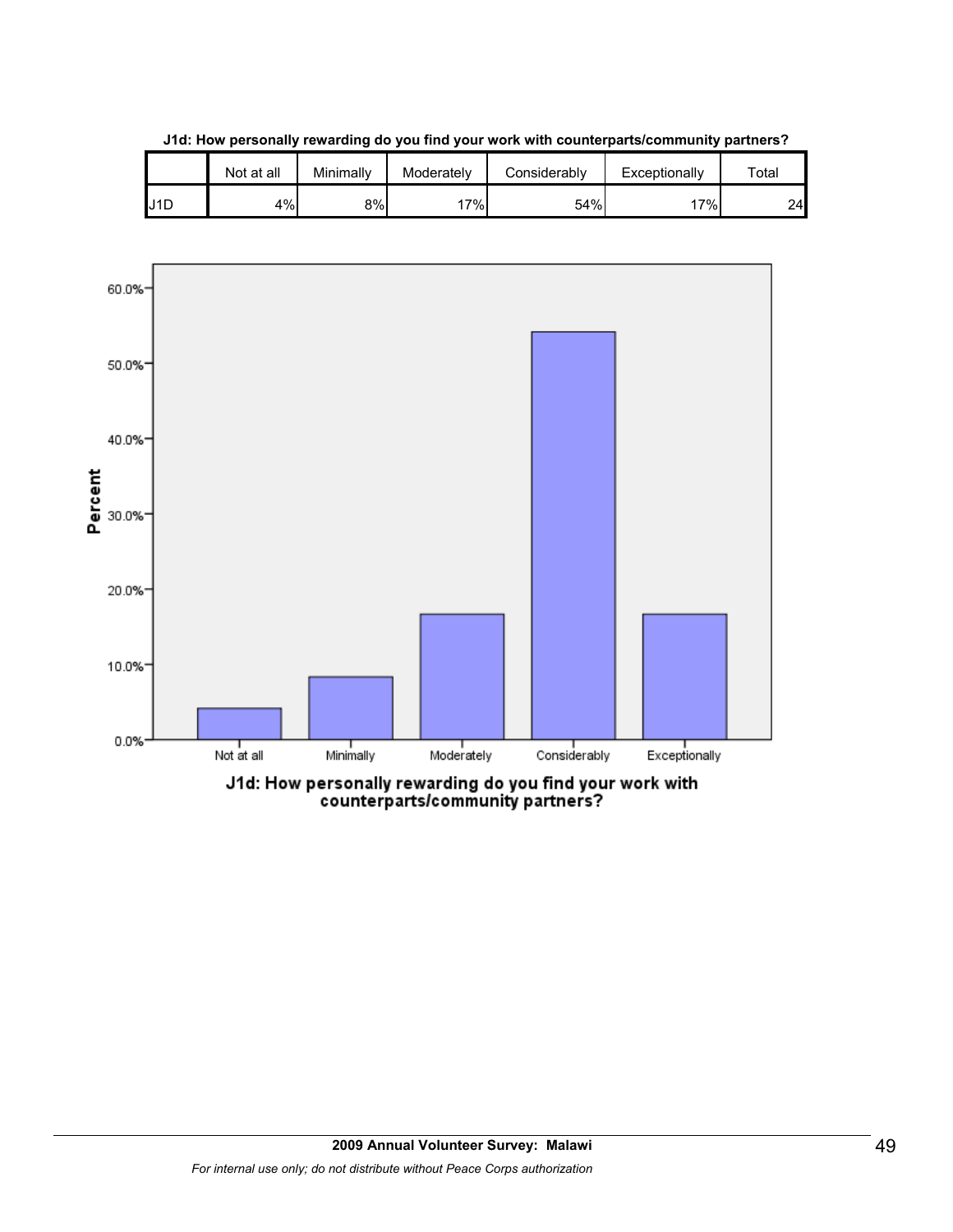

**J1e: How personally rewarding do you find your experience with other HCNs?**

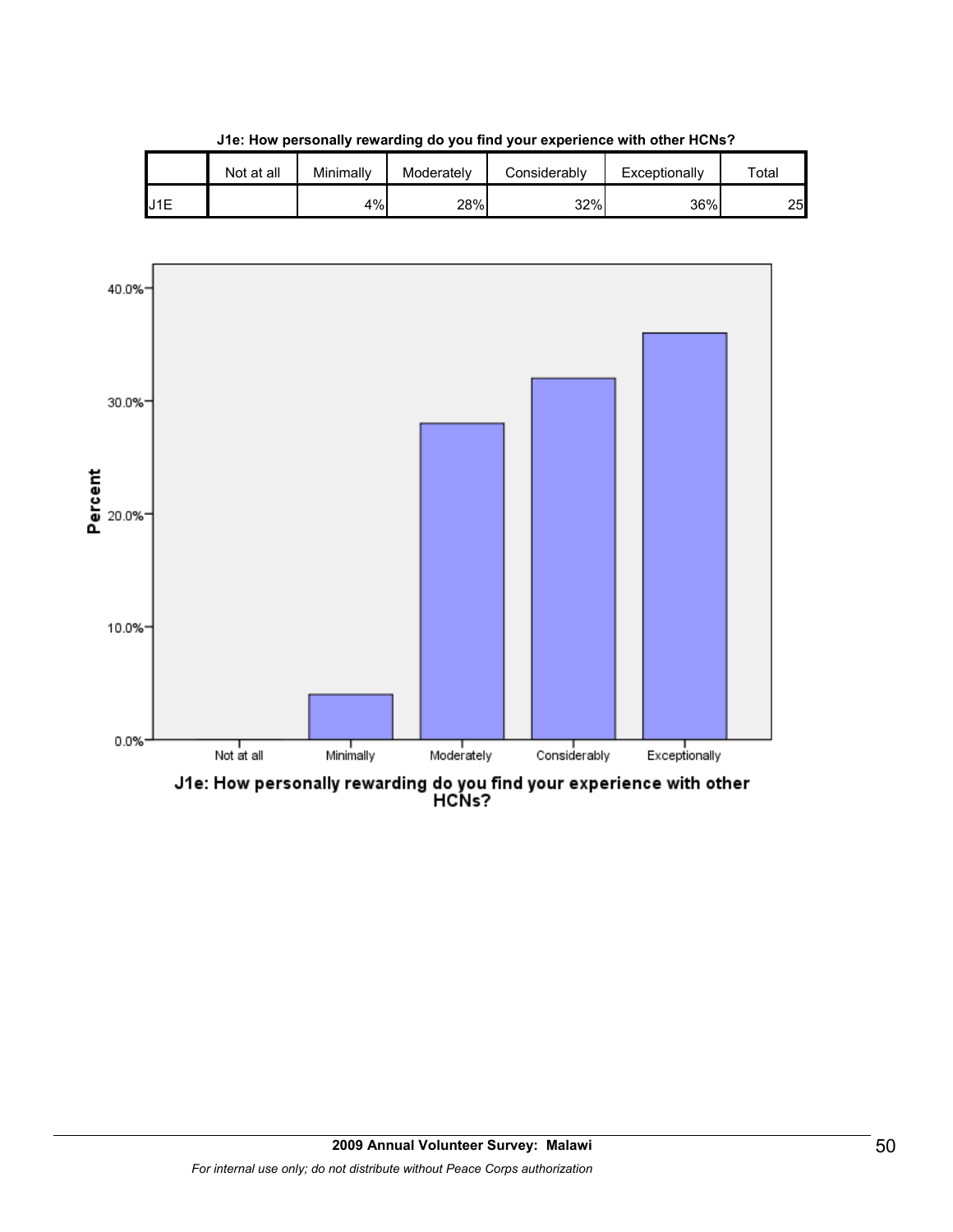

**J2a (PCVs at post 9 months+ months): Please rate how well you think you achieved Goal 1.**

J2A | | 10%| 20%| 50%| 20%| 20

Not at all | Minimally | Moderately | Considerably | Exceptionally | Total

J2a (PCVs at post 9 months+ months): Rate how well you think you<br>achieved Goal 1.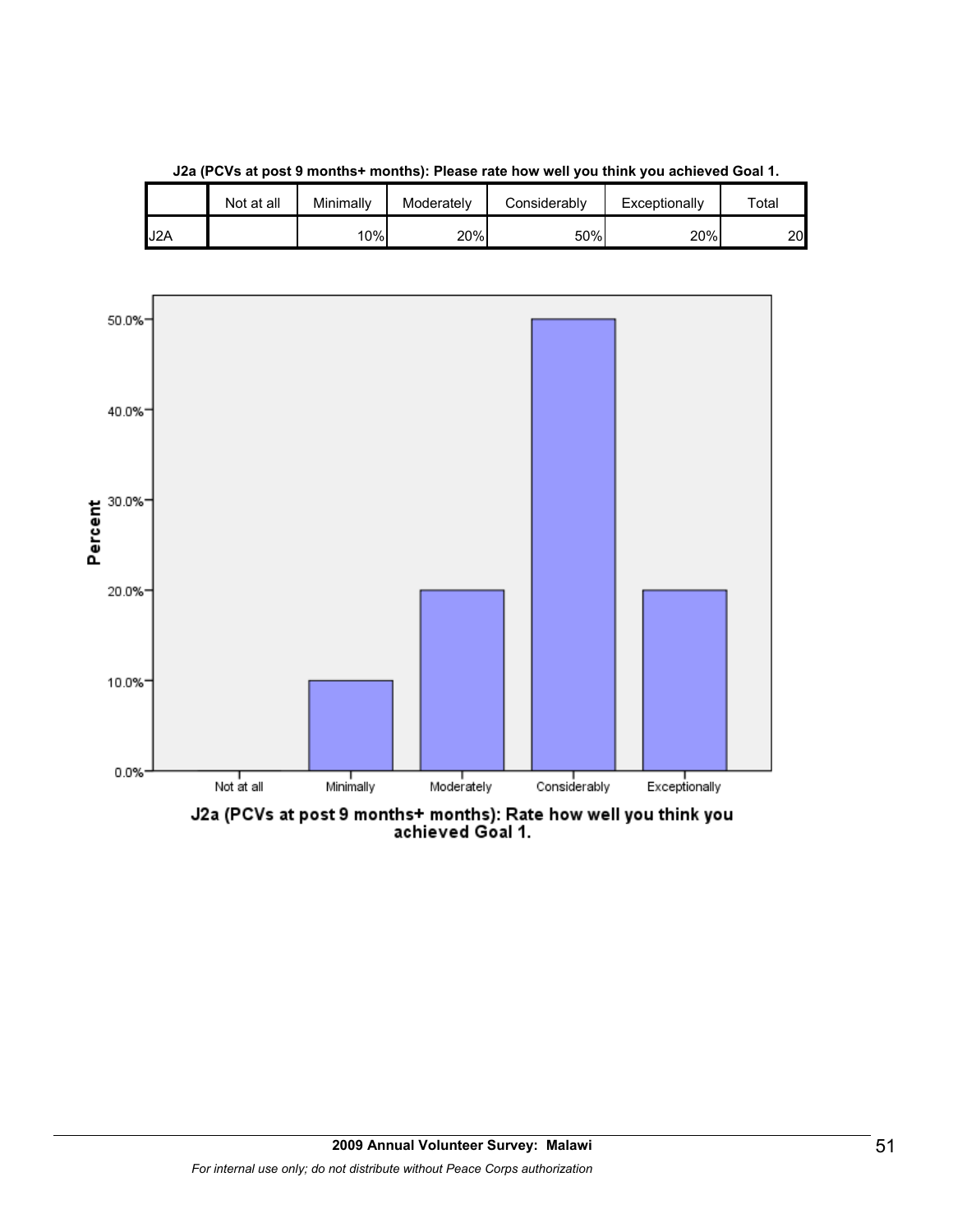



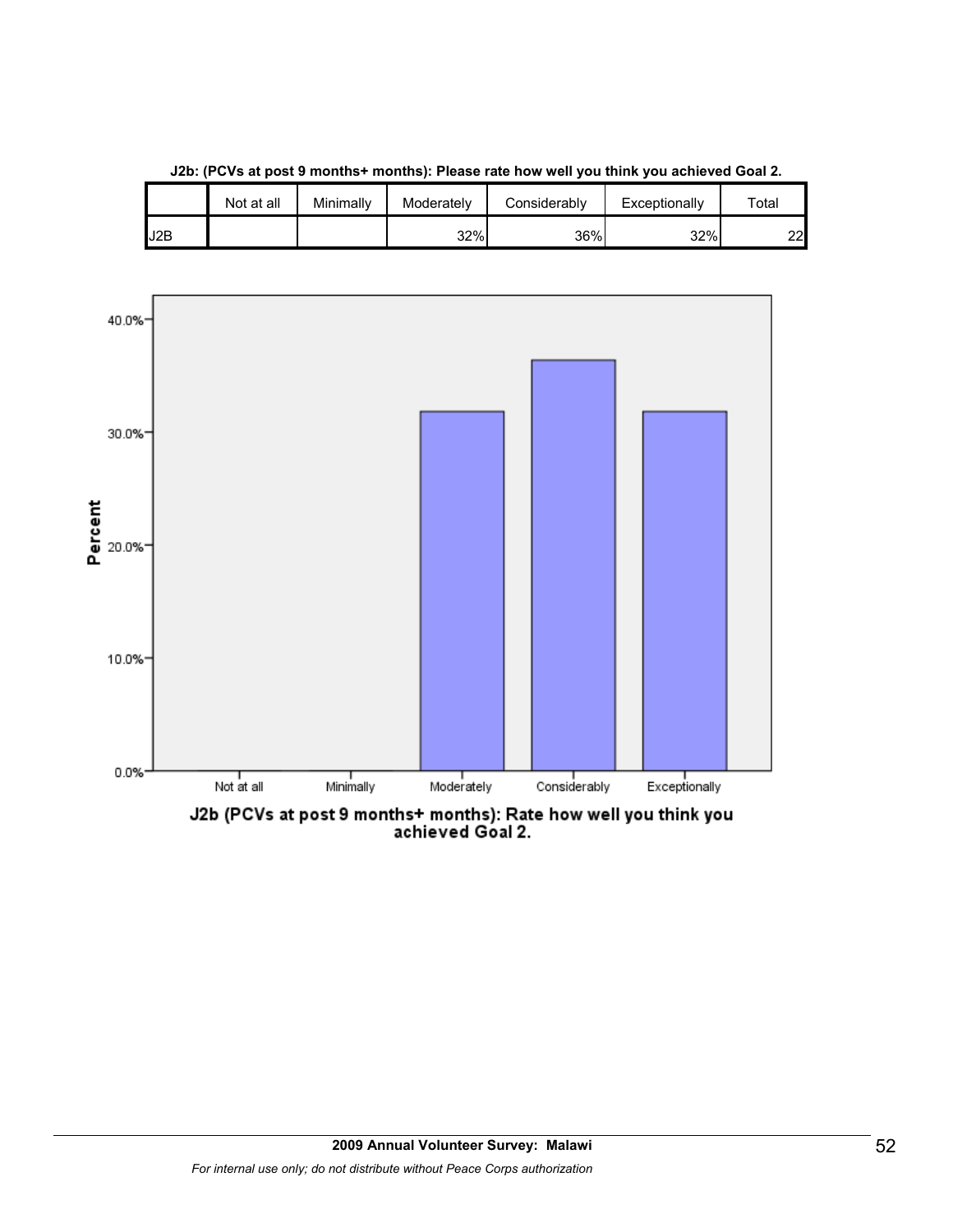

**J2c (PCVs at post 9 months+ months): Please rate how well you think you achieved Goal 3.**

J2C 9% 27% 45% 18% 22

Not at all | Minimally | Moderately | Considerably | Exceptionally | Total

J2c (PCVs at post 9 months+ months): Please rate how well you think you<br>achieved Goal 3.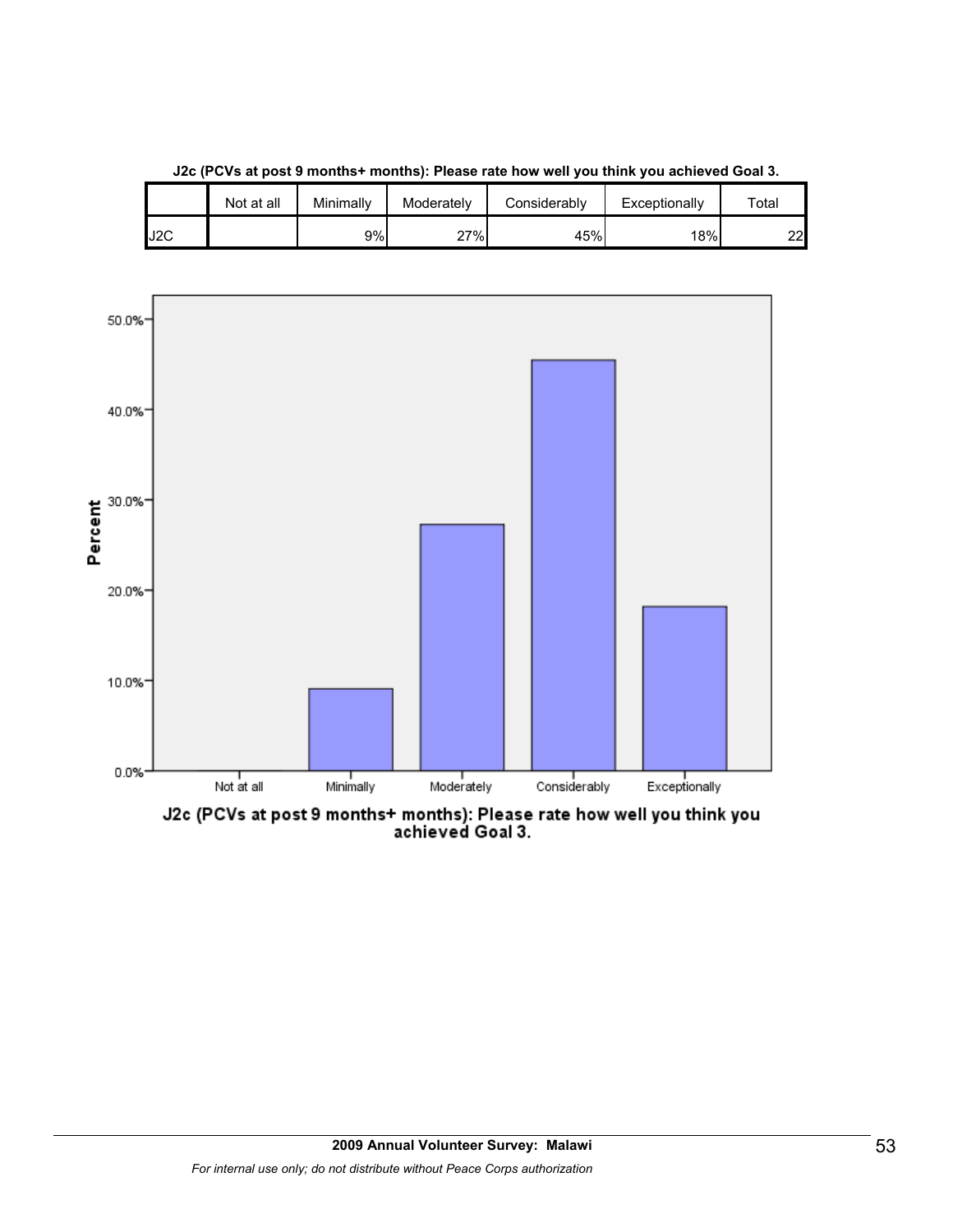**J3: Today, would you make the same decision to join the Peace Corps?**

|          | No | Not likely | Possibly | Probably | Definitely | Total |
|----------|----|------------|----------|----------|------------|-------|
| ю<br>IJ3 |    |            |          | 16%      | 84%        | 25    |

**J4: Would you recommend Peace Corps service to others you think are qualified?**

|     | No | Not likely | Possibly | Probably | Definitely | $\tau$ otal |
|-----|----|------------|----------|----------|------------|-------------|
| .J4 |    |            |          | 16%      | 84%        | 25          |

**J5: Do you intend to complete your Peace Corps service?**

|     | No | Not sure | Yes | Might extend | Total |
|-----|----|----------|-----|--------------|-------|
| IJ5 |    |          | 79% | 21%          | 24    |

**J6: Would your host country benefit most if the Peace Corps program was---?**

|              |              |         | Refocused/redesig |                  |          |       |
|--------------|--------------|---------|-------------------|------------------|----------|-------|
|              | Discontinued | Reduced | ned               | Maintained as is | Expanded | Total |
| $\mathsf{L}$ |              |         | 40%               | 36%              | 24%      | 25    |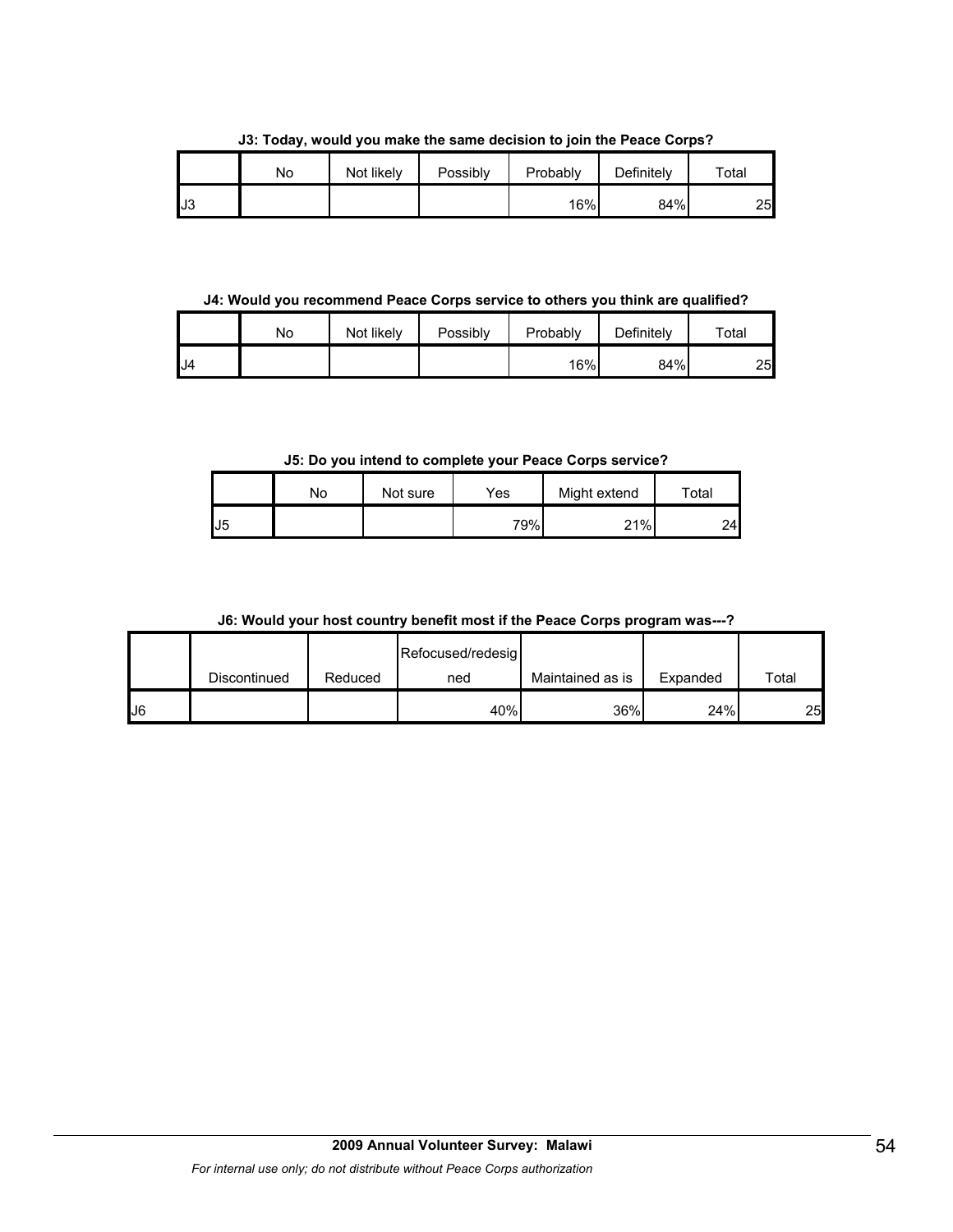# **K. Activities After Peace Corps Service**

*This section reports on Volunteers' plans for after they have completed their Peace Corps Service.*

| Government    |                         |                    |   |  |  |
|---------------|-------------------------|--------------------|---|--|--|
| In the $U.S.$ | In your host<br>country | In another country |   |  |  |
|               |                         |                    |   |  |  |
| 80%           | 20%                     | 60%                | 5 |  |  |

#### **K1a: What are your plans after your Peace Corps service? Work in government.**

\* Percent of cases was used. Percentages will be greater than 100 since

Volunteers were asked to select all that applied.

#### **K1b: What are your plans after your Peace Corps service? Work in the private sector.**

|               |                         | <b>Private Sector</b> |  |  |  |
|---------------|-------------------------|-----------------------|--|--|--|
| In the $U.S.$ | In your host<br>country | In another country    |  |  |  |
| 80%           | 0%                      | 60%                   |  |  |  |

\* Percent of cases was used. Percentages will be greater than 100 since

Volunteers were asked to select all that applied.

#### **K1c: What are your plans after your Peace Corps service? Work for an NGO.**

| <b>NGO</b>    |                         |                    |  |  |  |
|---------------|-------------------------|--------------------|--|--|--|
| In the $U.S.$ | In your host<br>country | In another country |  |  |  |
| 25%           | 25%                     | 75%                |  |  |  |

\* Percent of cases was used. Percentages will be greater than 100 since

Volunteers were asked to select all that applied.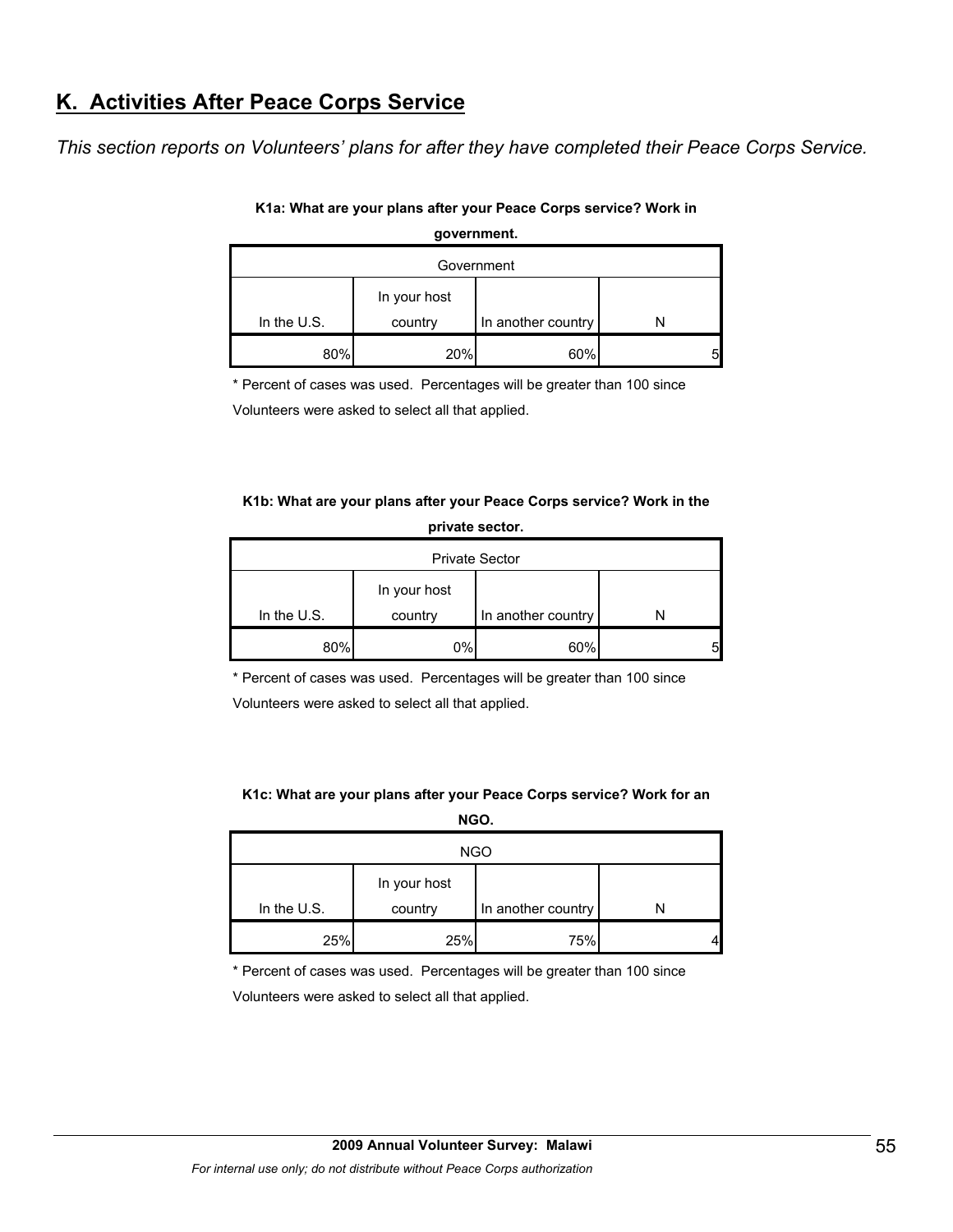#### **K1d: What are your plans after your Peace Corps service? Work for PC Response.**

| Peace Corps Response |                      |                    |   |  |  |
|----------------------|----------------------|--------------------|---|--|--|
| In the $U.S.$        | In your host country | In another country | N |  |  |
| $0\%$                | $0\%$                | 100%               |   |  |  |

\* Percent of cases was used. Percentages will be greater than 100 since Volunteers were asked to select all that applied.

# **K1e: What are your plans after your Peace Corps service? Continue to**

|  | participate in volunteer activities. |  |
|--|--------------------------------------|--|
|--|--------------------------------------|--|

| <b>Volunteer Activities</b> |         |                    |  |  |  |
|-----------------------------|---------|--------------------|--|--|--|
| In your host                |         |                    |  |  |  |
| In the $U.S.$               | country | In another country |  |  |  |
| 57%                         | 14%     | 86%                |  |  |  |

\* Percent of cases was used. Percentages will be greater than 100 since

Volunteers were asked to select all that applied.

#### **K1f: What are your plans after your Peace Corps service? Graduate school/academic credentialing.**

| Graduate School |                      |                    |   |  |  |
|-----------------|----------------------|--------------------|---|--|--|
| In the $U.S.$   | In your host country | In another country | N |  |  |
| 89%             | 11%                  | 0%                 | 9 |  |  |

\* Percent of cases was used. Percentages will be greater than 100 since Volunteers were asked to select all that applied.

#### **K1g: What are your plans after your Peace Corps service? Travel.**

| Travel        |              |                    |  |
|---------------|--------------|--------------------|--|
|               | In your host |                    |  |
| In the $U.S.$ | country      | In another country |  |
| 60%           | 40%          | 100%               |  |

\* Percent of cases was used. Percentages will be greater than 100 since

Volunteers were asked to select all that applied.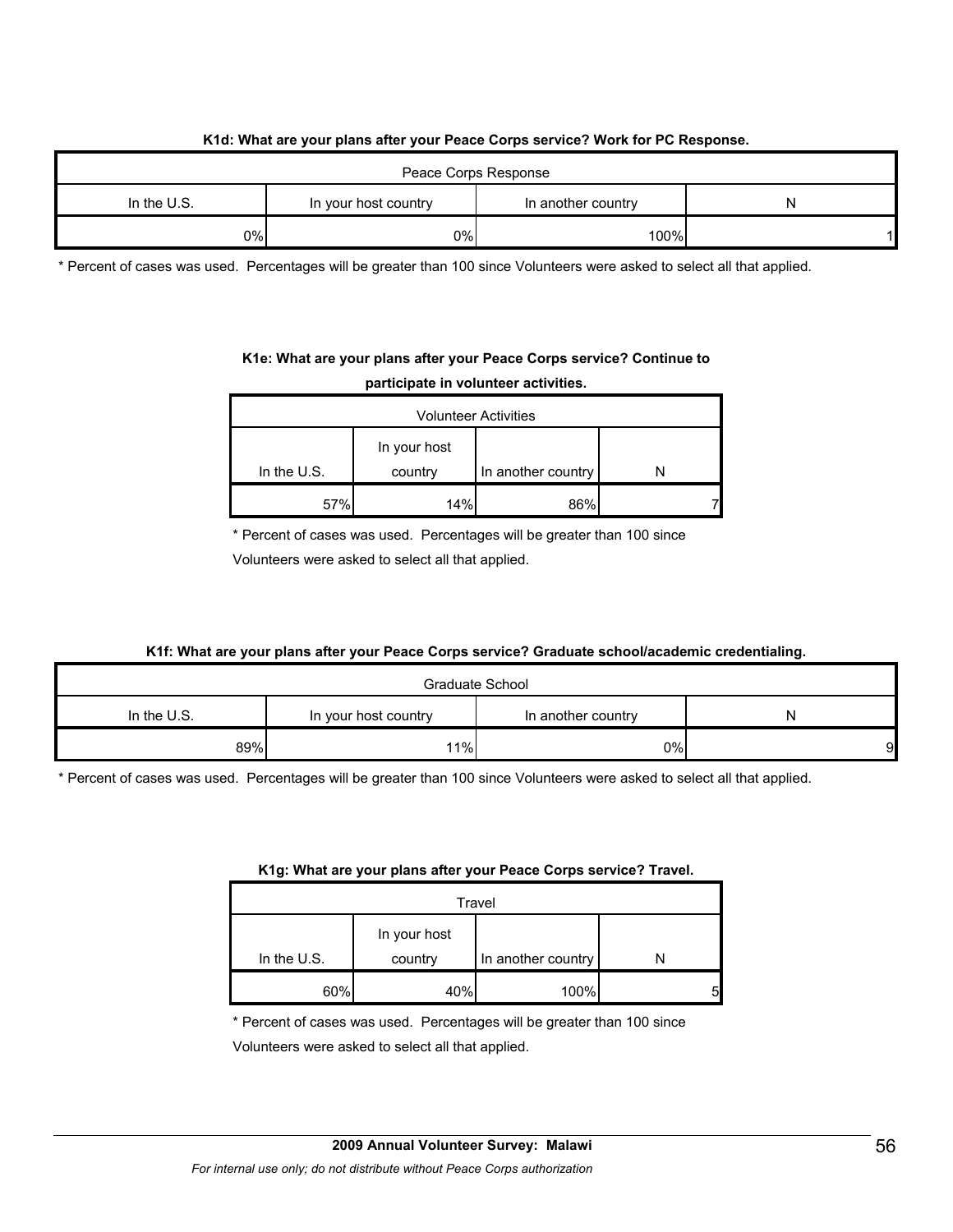|               |                         | Other              |  |
|---------------|-------------------------|--------------------|--|
| In the $U.S.$ | In your host<br>country | In another country |  |
| 50%           | $0\%$                   | 50%                |  |

#### **K1h: What are your plans after your Peace Corps service? Other.**

\* Percent of cases was used. Percentages will be greater than 100 since

Volunteers were asked to select all that applied.

## **K2:How prepared do you feel to share your Peace Corps experience and knowledge of your host country with others in the United States when you return?**

|                                  | Not at all | Minimally | Moderately | Considerably | Total |
|----------------------------------|------------|-----------|------------|--------------|-------|
| How prepared do you feel to      | 0%         | $0\%$     | 31%        | 69%          |       |
| share your Peace Corps           |            |           |            |              |       |
| experience and knowledge of      |            |           |            |              |       |
| your host country with others in |            |           |            |              | 13    |
| the United States when you       |            |           |            |              |       |
| return?                          |            |           |            |              |       |

#### **K3: How well do you feel Peace Corps has prepared you for life in the U. S. after you return?**

|                                 | Not at all | Minimally | Moderately | Considerably | Exceptionally | Total |
|---------------------------------|------------|-----------|------------|--------------|---------------|-------|
| How well do you feel Peace      | 0%l        | 0%        | 58%        | 33%          | 8%            |       |
| Corps has prepared you for life |            |           |            |              |               |       |
| in the U. S. after your return? |            |           |            |              |               | 12    |

## **K6: Have your life/career goals changed because of your Peace**

**Corps service?**

|                             | No  | Yes | Total |
|-----------------------------|-----|-----|-------|
| Have your life/career goals | 29% | 71% |       |
| changed because of your     |     |     |       |
| Peace Corps service?        |     |     |       |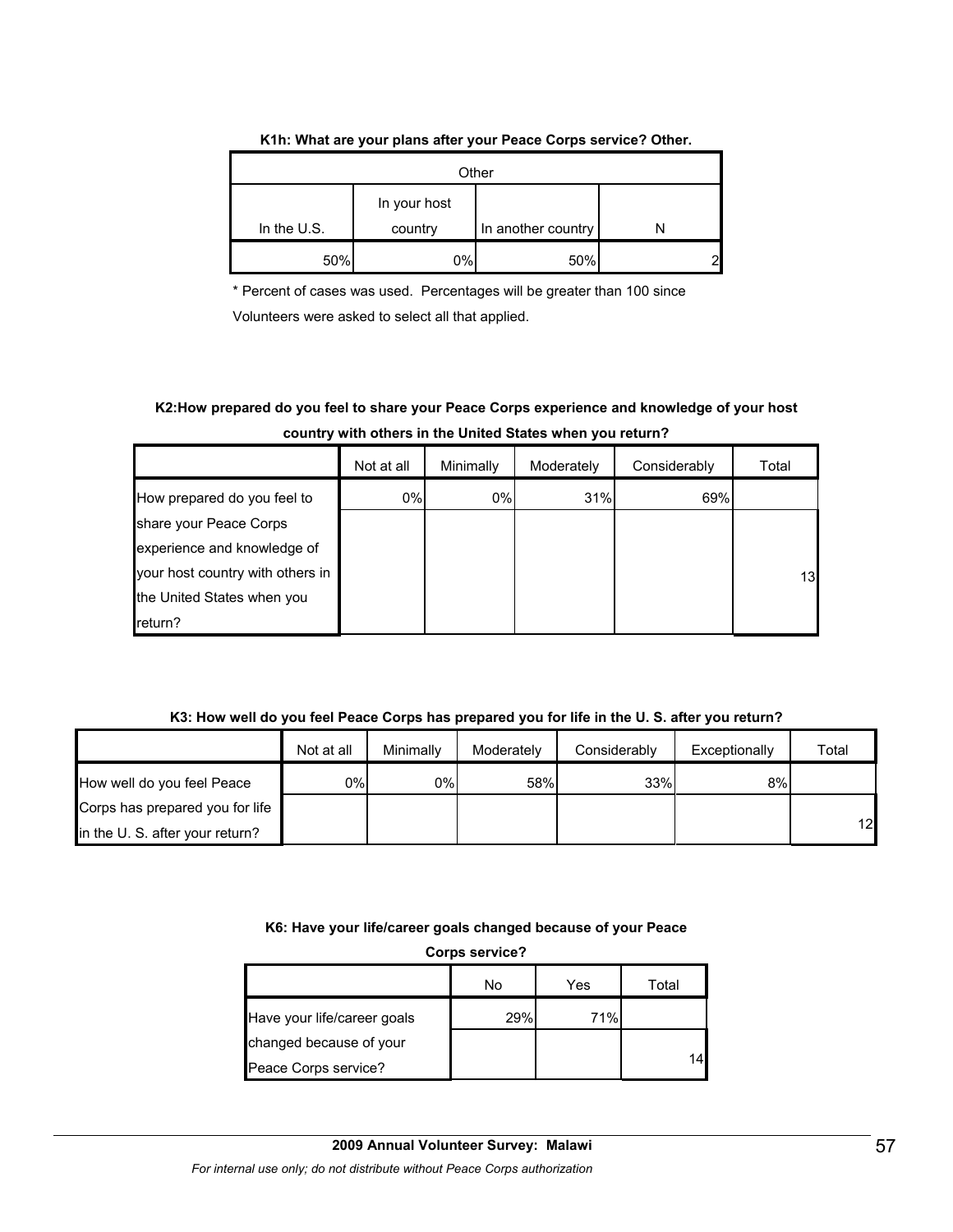|                                                  | Not informed | Somewhat<br>informed | Well informed | N  |
|--------------------------------------------------|--------------|----------------------|---------------|----|
| Peace Corps Response                             | 8%           | 77%                  | 15%           | 13 |
| Peace Corps' Fellows/USA<br>program              | 23%          | 62%                  | 15%           | 13 |
| Noncompetitive eligibility                       | 36%          | 57%                  | 7%            | 14 |
| <b>RPCV Career Center in</b><br>Washington, D.C. | 36%          | 64%                  | $0\%$         | 14 |
| <b>Returned Volunteer Services</b>               | 43%          | 57%                  | 0%            | 14 |

## **K7: How well informed are you about the following opportunities for returned Volunteers:**

#### **K8: How did you first learn about the Fellows/USA program?**

| Learn about Fellows/USA program | PC Website                                 | 36%   |    |
|---------------------------------|--------------------------------------------|-------|----|
|                                 | From a recruiter                           | 27%   |    |
|                                 | Word of mouth                              | 18%   |    |
|                                 | At COS Conference                          | 9%    |    |
|                                 | University website                         | 9%    |    |
|                                 | From staff in the host country's PC office | 9%    |    |
|                                 | Other                                      | 9%    |    |
|                                 | Hotline                                    | $0\%$ |    |
|                                 | At PST                                     | $0\%$ |    |
|                                 | At IST                                     | $0\%$ |    |
|                                 | Mid-service mailing from PC                | $0\%$ |    |
|                                 | At post's information resource center      | $0\%$ |    |
|                                 | N                                          |       | 11 |

\* Percent of cases was used. Percentages will be greater than 100 since Volunteers were asked to select all that applied.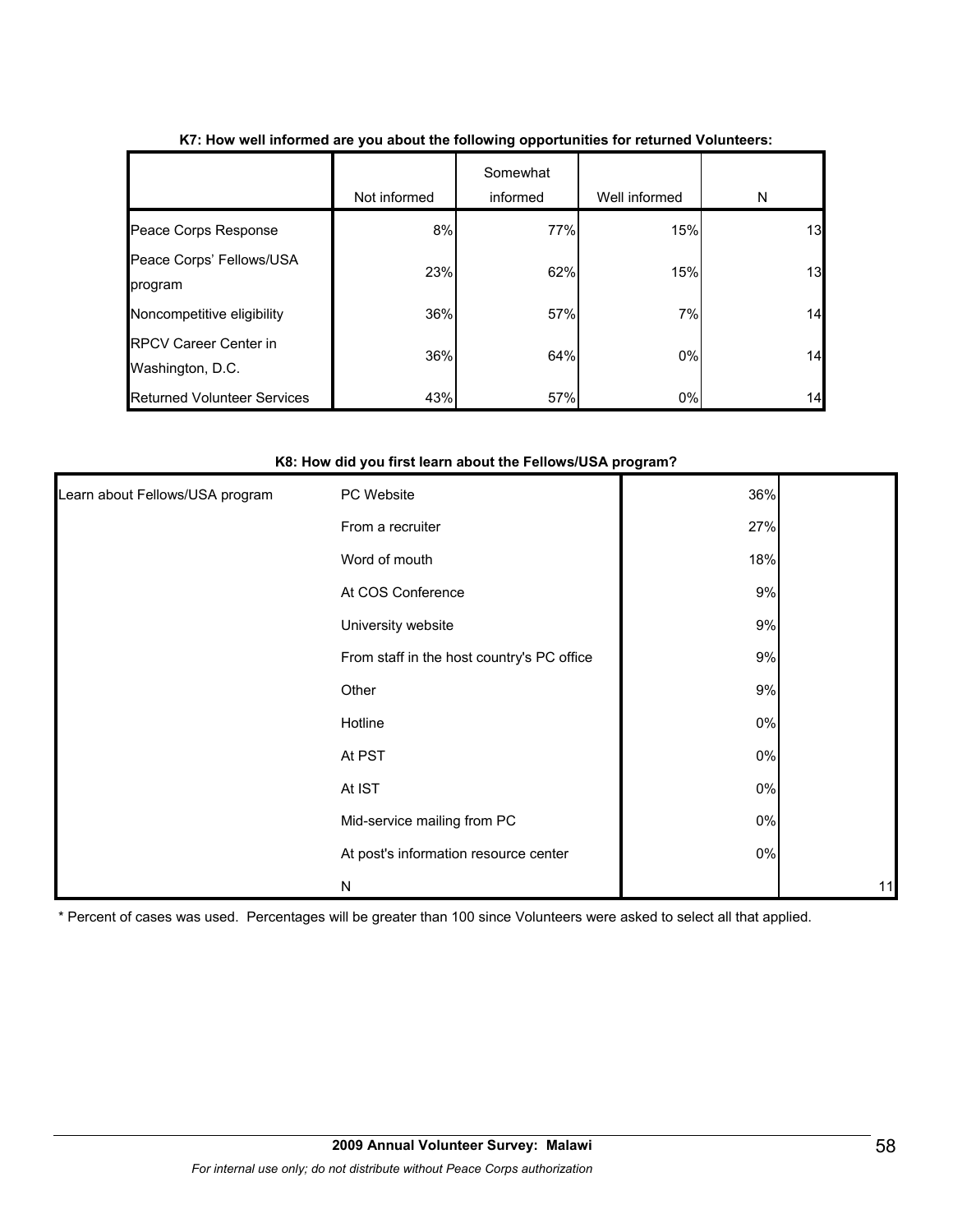| K9 Resources | Access to free job bulletins                                           | 62% |    |
|--------------|------------------------------------------------------------------------|-----|----|
|              | Career Resource Manual                                                 | 54% |    |
|              | Applying to federal government with RPCV<br>noncompetitive eligibility | 54% |    |
|              | Electronic newsletter with job postings and career<br>advice           | 54% |    |
|              | List of RPCVs willing to talk to me about their<br>careers             | 46% |    |
|              | RPCV career conferences                                                | 46% |    |
|              | RPCV Handbook                                                          | 38% |    |
|              | Self-assessment software (SIGI 3)                                      | 31% |    |
|              | RPCV job search webinars                                               | 23% |    |
|              | Guide to speaking about my PC service to others<br>(third goal)        | 15% |    |
|              | Connection with RPCVs through a mentoring<br>program                   | 15% |    |
|              | <b>NOT SURE</b>                                                        | 8%  |    |
|              | Other                                                                  | 0%  |    |
|              | N                                                                      |     | 13 |

#### **K9: Which of the following resources do you think will be helpful as you exit Peace Corps service?**

\* Percent of cases was used. Percentages will be greater than 100 since Volunteers were asked to select all that applied.